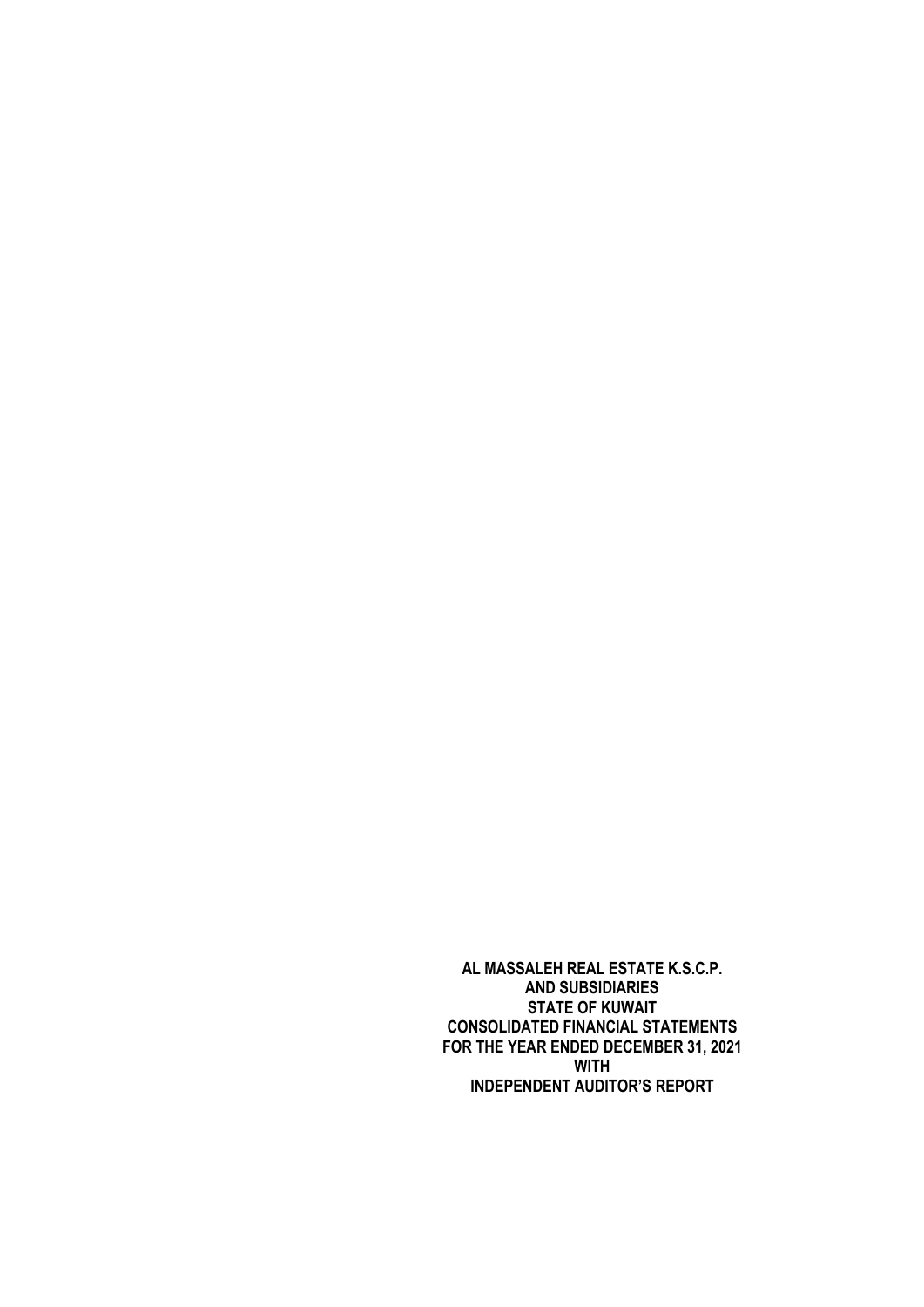## AL MASSALEH REAL ESTATE K.S.C.P. AND SUBSIDIARIES STATE OF KUWAIT

## CONSOLIDATED FINANCIAL STATEMENTS FOR THE YEAR ENDED DECEMBER 31, 2021 WITH INDEPENDENT AUDITOR'S REPORT

## **CONTENTS**

|                                                                         | Pages   |
|-------------------------------------------------------------------------|---------|
| Independent auditor's report                                            |         |
| Consolidated statement of financial position                            | 6       |
| Consolidated statement of profit or loss                                |         |
| Consolidated statement of profit or loss and other comprehensive income | 8       |
| Consolidated statement of changes in equity                             | 9       |
| Consolidated statement of cash flows                                    | 10      |
| Notes to consolidated financial statements                              | 11 - 48 |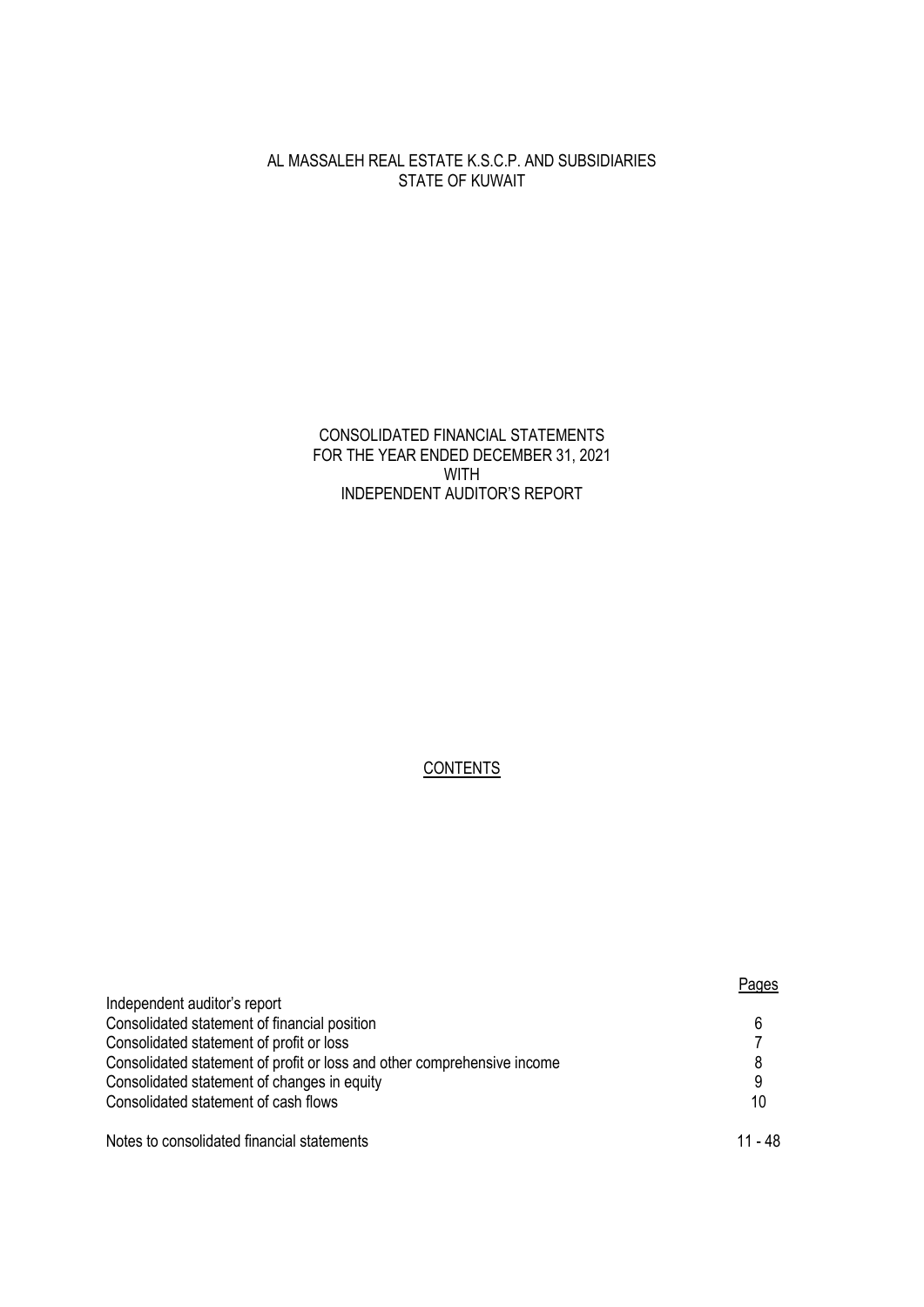

#### RSM Albazie & Co.

Arraya Tower 2, Floors 41& 42 Abdulaziz Hamad Alsagar St., Sharq P.O. Box 2115, Safat 13022, State of Kuwait

> T +965 22961000 F +965 22412761

www.rsm.global/kuwait

#### **INDEPENDENT AUDITOR'S REPORT**

The Shareholders Al Massaleh Real Estate K.S.C.P. State of Kuwait

## **Report on the Audit of the Consolidated Financial Statements**

#### **Qualified opinion**

We have audited the consolidated financial statements of Al Massaleh Real Estate K.S.C.P. ("the Parent Company") and its subsidiaries ("the Group") which comprise the consolidated statement of financial position as at December 31, 2021, and the consolidated statements of profit or loss, profit or loss and other comprehensive income, changes in equity and cash flows for the year then ended, and notes to the consolidated financial statements, including a summary of significant accounting policies.

In our opinion, except for the matters described in the basis of "qualified opinion paragraph", the accompanying consolidated financial statements present fairly, in all material respects, the consolidated financial position of the Group as at December 31, 2021, and its consolidated financial performance and its consolidated cash flows for the year then ended in accordance with International Financial Reporting Standards (IFRSs).

#### **Basis for qualified Opinion**

1) The consolidated financial statements for the year ended December 31, 2021, includes the financial information of the subsidiary companies (Gemxija Crown Limited ("Gemxija")) and (Al Massaleh Gulf Limited and its subsidiaries) which represent 16.3% and 22.9% of the Group's total consolidated assets and liabilities, respectively (2020: 19.8% and 28.1%). The consolidated financial statements for the year ended December 31, 2021, of the abovementioned subsidiaries include expenses of KD 700,837 (2020: revenue recognized of KD 1,097,402 and expenses of KD 4,073,112) of the Group's total revenue and expenses. The balances and results of these subsidiaries have been included in the Group's consolidated financial statements based on management accounts prepared by the management of these subsidiaries. We were not able to verify balances, transactions and disclosures included in the management accounts of these subsidiaries because we were not able to obtain the financial statements, or to have access to the management and auditors of these subsidiaries. Accordingly, we are not able to identify any adjustments that may be necessary in relation to this matter to the accompanying consolidated financial statements. In addition, the management of the Parent Company has not assessed nor accounted for any penalties that could result from Gemxija's default on settlement of its loan principal as disclosed in Note (11) to the consolidated financial statements. Consequently, we were not able to determine whether any adjustments were necessary for the accompanying consolidated financial statements.

THE POWER OF BEING UNDERSTOOD AUDIT | TAX | CONSULTING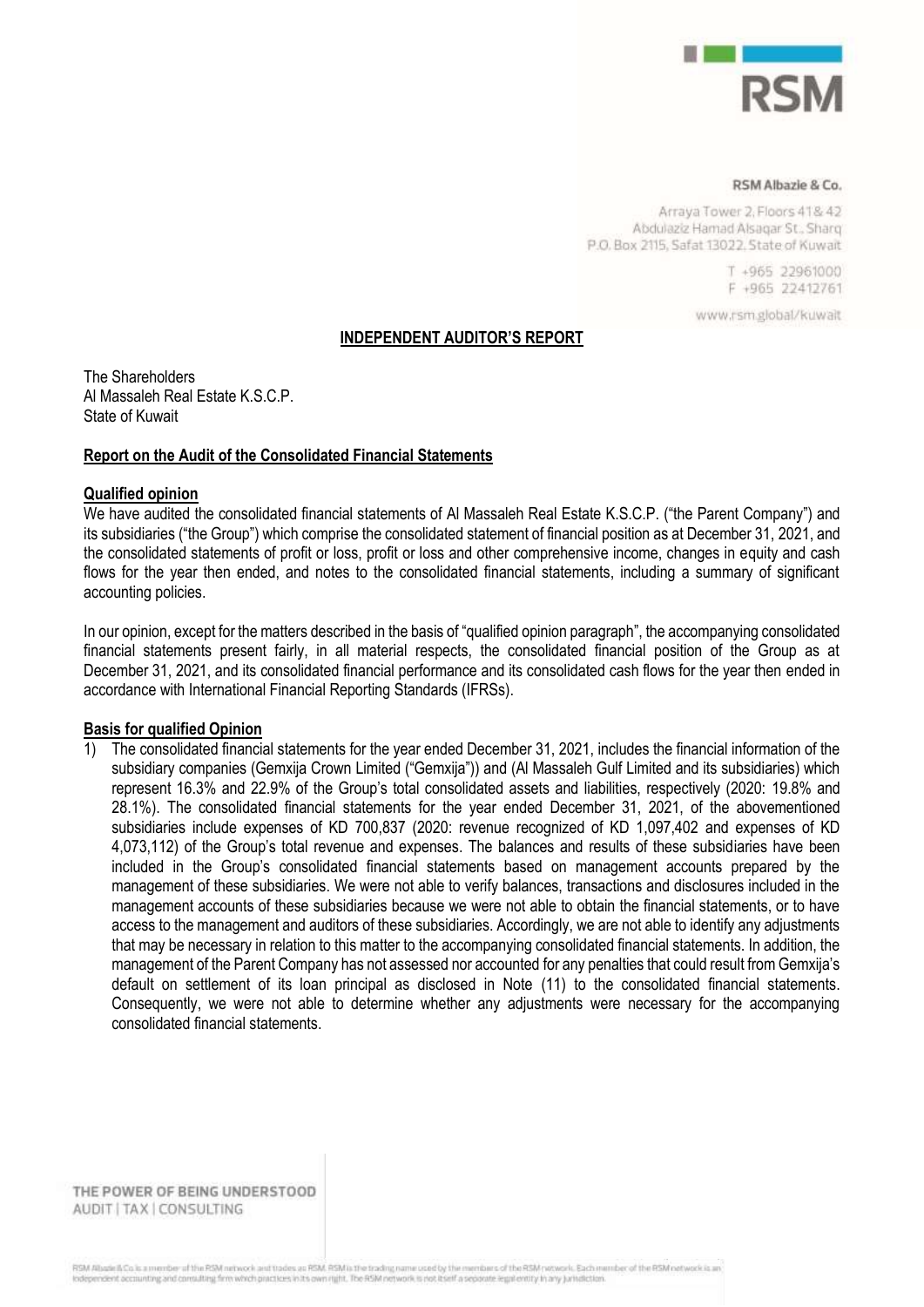

2) The consolidated financial statements for the year ended December 31, 2021 includes the financial information of the associates (Venus International Company E.S.C.) and (CAFI Commodity and Freight Integrators D.M.C.C.) by an amount KD 3,554,819 (2020: KD 4,760,598). The Group's consolidated financial statements for the year ended December 31, 2021 includes share of losses of the abovementioned associates of KD 973,762 (2020: share of profits by amount of KD 612,800). Those associates have been equity accounted for in the Group's consolidated financial statements based on management accounts prepared by the management of these associates. We were not able to verify balances, transactions and disclosures included in the management accounts of these associates because we were not able to obtain the financial statements and information, or to have access to its management and auditors. Accordingly, we are not able to identify any adjustments that may be necessary in relation to this matter to the accompanying consolidated financial statements.

We conducted our audit in accordance with International Standards on Auditing (ISAs). Our responsibilities under those standards are further described in the Auditor's Responsibilities for the Audit of the Consolidated Financial Statements section of our report. We are independent of the Group in accordance with the International Ethics Standards Board for Accountants' Code of Ethics for Professional Accountants (IESBA Code), and we have fulfilled our other ethical responsibilities in accordance with these requirements and the IESBA Code. We believe that the audit evidence we have obtained is sufficient and appropriate to provide a basis for our qualified opinion.

## Emphasis of matter

We draw attention to Note (27) to the consolidated financial statements which indicate that the Group incurred a loss of KD 3,002,768 during the year ended December 31, 2021 (2020: KD 3,480,696), and as of that date, the Group's accumulated losses amounted to KD 11,373,533 (2020: KD 8,659,061), and the Group's current liabilities exceeded its current assets by KD 24,083,370 (2020: KD 20,337,324). These conditions indicate the existence of a material uncertainty that may cast significant doubt about the Group's ability to continue as a going concern. This matter is not considered to be an additional qualification to our qualified opinion.

#### **Key Audit Matters**

Key audit matters are those matters that, in our professional judgment, were of most significance in our audit of the consolidated financial statements of the current year. These matters were addressed in the context of our audit of the consolidated financial statements as a whole, and in forming our opinion thereon, and we do not provide a separate opinion on these matters. In addition, to the matters described in the Basis for "qualified opinion paragraph", for each matter below, our description of how our audit addressed the matter is provided in that context.

#### Impairment losses of investment properties

The Groups' assets include properties classified as investment properties with a net book value of KD 70,005,638 as of December 31, 2021 (2020: KD 60,669,577), which represents a significant part of the Group's total assets. Investment properties are accounted for at cost less accumulated depreciation and impairment losses which is estimated by determining the recoverable value.

Assessing the impairment losses of these properties, represents a significant judgment area, which is highly dependent on estimates. Therefore, we have identified the assessment of impairment losses of these assets as a key audit matter. The fair value of these properties is determined by two licensed appraisers on an annual basis. These valuations among others are based on assumptions, such as, estimating rental revenue, discount rates, occupancy rates, market knowledge and historical transactions.

For assessing the impairment losses of these properties, appraisers used valuation techniques such as income capitalization and market comparable approach, taking into consideration the nature and usage of these properties on sample basis. We have reviewed the valuation reports from the licensed appraisers. We further focused on the adequacy of the disclosures regarding the valuation of these properties. Disclosures of this item are included in Note (9) to the consolidated financial statements.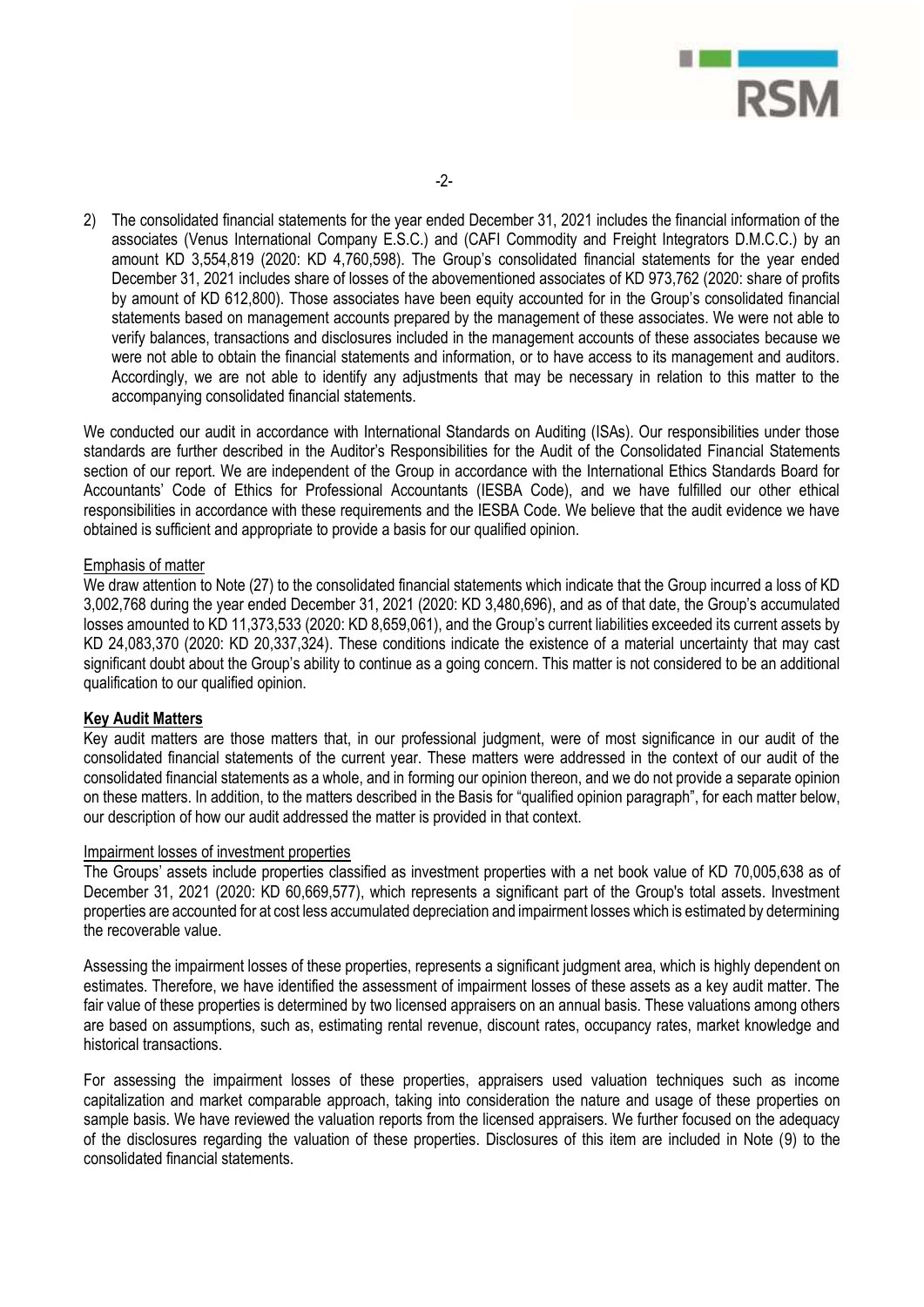

## **Other Information included in the Group's 2021 Annual Report**

Management is responsible for the other information. Other information consists of the information included in the Group's 2021 Annual Report, other than the consolidated financial statements and our auditor's report thereon. We have obtained the report of the Parent Company's Board of Directors, prior to the date of our auditor's report, and we expect to obtain the remaining sections of the Annual Report after the date of our auditor's report.

Our opinion on the consolidated financial statements does not cover the other information attached to it, and we do not, and we will not express any form of assurance conclusion thereon.

In connection with our audit of the consolidated financial statements, our responsibility is to read the other information and, in doing so, consider whether the other information is materially inconsistent with the consolidated financial statements or our knowledge obtained in the audit, or otherwise appears to be materially misstated. If, based on the work we have performed, we conclude that there is a material misstatement of this other information; we are required to report that fact. We have nothing to report in this regard.

#### **Responsibilities of Management and Those Charged with Governance for the Consolidated Financial Statements**

Management of the Parent Company is responsible for the preparation and fair presentation of the consolidated financial statements in accordance with IFRSs, and for such internal control as management determines is necessary to enable the preparation of consolidated financial statements that are free from material misstatement, whether due to fraud or error.

In preparing the consolidated financial statements, management is responsible for assessing the Group's ability to continue as a going concern, disclosing, as applicable, matters related to going concern and using the going concern basis of accounting unless management either intends to liquidate the Group or to cease operations, or has no realistic alternative but to do so.

Those charged with governance are responsible for overseeing the Parent Company's financial reporting process.

#### **Auditor's Responsibilities for the Audit of the Consolidated Financial Statements**

Our objectives are to obtain reasonable assurance about whether the consolidated financial statements as a whole are free from material misstatement, whether due to fraud or error, and to issue an auditor's report that includes our opinion. Reasonable assurance is a high level of assurance but is not a guarantee that an audit conducted in accordance with ISAs will always detect a material misstatement when it exists. Misstatements can arise from fraud or error and are considered material if, individually or in the aggregate, they could reasonably be expected to influence the economic decisions of users taken on the basis of these consolidated financial statements.

As part of an audit in accordance with ISAs, we exercise professional judgment and maintain professional skepticism throughout the audit. We also do the following:

- Identify and assess the risks of material misstatement of the consolidated financial statements, whether due to fraud or error, design and perform audit procedures responsive to those risks, and obtain audit evidence that is sufficient and appropriate to provide a basis for our opinion. The risk of not detecting a material misstatement resulting from fraud is higher than for one resulting from error, as fraud may involve collusion, forgery, intentional omissions, misrepresentations, or the override of internal control.
- Obtain an understanding of internal control relevant to the audit in order to design audit procedures that are appropriate in the circumstances, but not for the purpose of expressing an opinion on the effectiveness of the Group's internal control.
- Evaluate the appropriateness of accounting policies used and the reasonableness of accounting estimates and related disclosures made by management of the Group.

-3-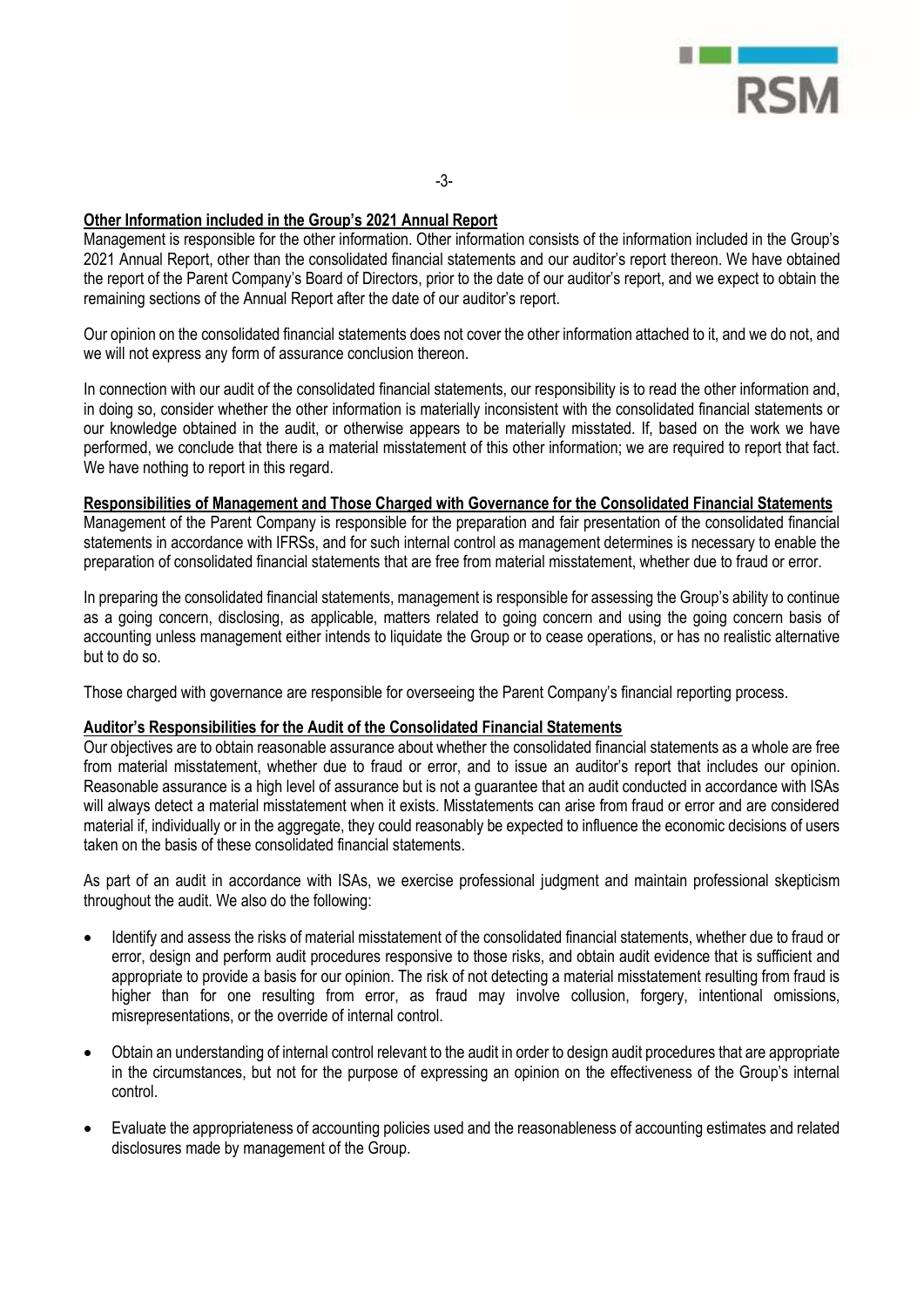

- Conclude on the appropriateness of management's use of the going concern basis of accounting and, based on the audit evidence obtained, whether a material uncertainty exists related to events or conditions that may cast significant doubt on the Group's ability to continue as a going concern. If we conclude that a material uncertainty exists, we are required to draw attention in our auditor's report to the related disclosures in the consolidated financial statements or, if such disclosures are inadequate, to modify our opinion. Our conclusions are based on the audit evidence obtained up to the date of our auditor's report. However, future events or conditions may cause the Group to cease to continue as a going concern.
- Evaluate the overall presentation, structure and content of the consolidated financial statements, including the disclosures, and whether the consolidated financial statements represent the underlying transactions and events in a manner that achieves fair presentation.
- Obtain sufficient appropriate audit evidence regarding the financial information of the Parent Company or business activities within the Group to express an opinion on the consolidated financial statements. We are responsible for the direction, supervision and performance of the group audit. We remain solely responsible for our audit opinion.

We communicate with those charged with governance regarding, among other matters, the planned scope and timing of the audit and significant audit findings, including any significant deficiencies in internal control that we identify during our audit.

We also provide those charged with governance with a statement that we have complied with relevant ethical requirements regarding independence, and to communicate with them all relationships and other matters that may reasonably be thought to bear on our independence, and where applicable, related safeguards.

From the matters communicated with those charged with governance, we determine those matters that were of most significance in the audit of the consolidated financial statements of the current year and are therefore the key audit matters. We describe these matters in our auditor's report unless law or regulation precludes public disclosure about the matter or when, in extremely rare circumstances, we determine that a matter should not be communicated in our report because the adverse consequences of doing so would reasonably be expected to outweigh the public interest benefits of such communication.

#### **Report on Other Legal and Regulatory Requirements**

Also, in our opinion, proper books of account have been kept by the Parent Company, and the consolidated financial statements, together with the contents of the report of the Parent Company's Board of Directors relating to these consolidated financial statements are in accordance therewith. We, except for the matters described in the basis of "qualified opinion paragraph" above, have obtained the information that we require to perform our audit, and the consolidated financial statements include the disclosures required by the Companies Law No. 1 of 2016 and its Executive Regulations, as amended, and the Parent Company's Articles of Association and Memorandum of Incorporation, as amended, physical stocktaking was carried out in accordance with recognized practice. According to the information available to us there were no contraventions during the year ended December 31, 2021 of either the Companies Law No. 1 of 2016 and its Executive Regulations, as amended, or of the Parent Company's Articles of Association and Memorandum of Incorporation, as amended, which might have materially affected the Parent Company's operations or its consolidated financial position, except for investing in associate companies, as it is not among the main activities of the Parent Company.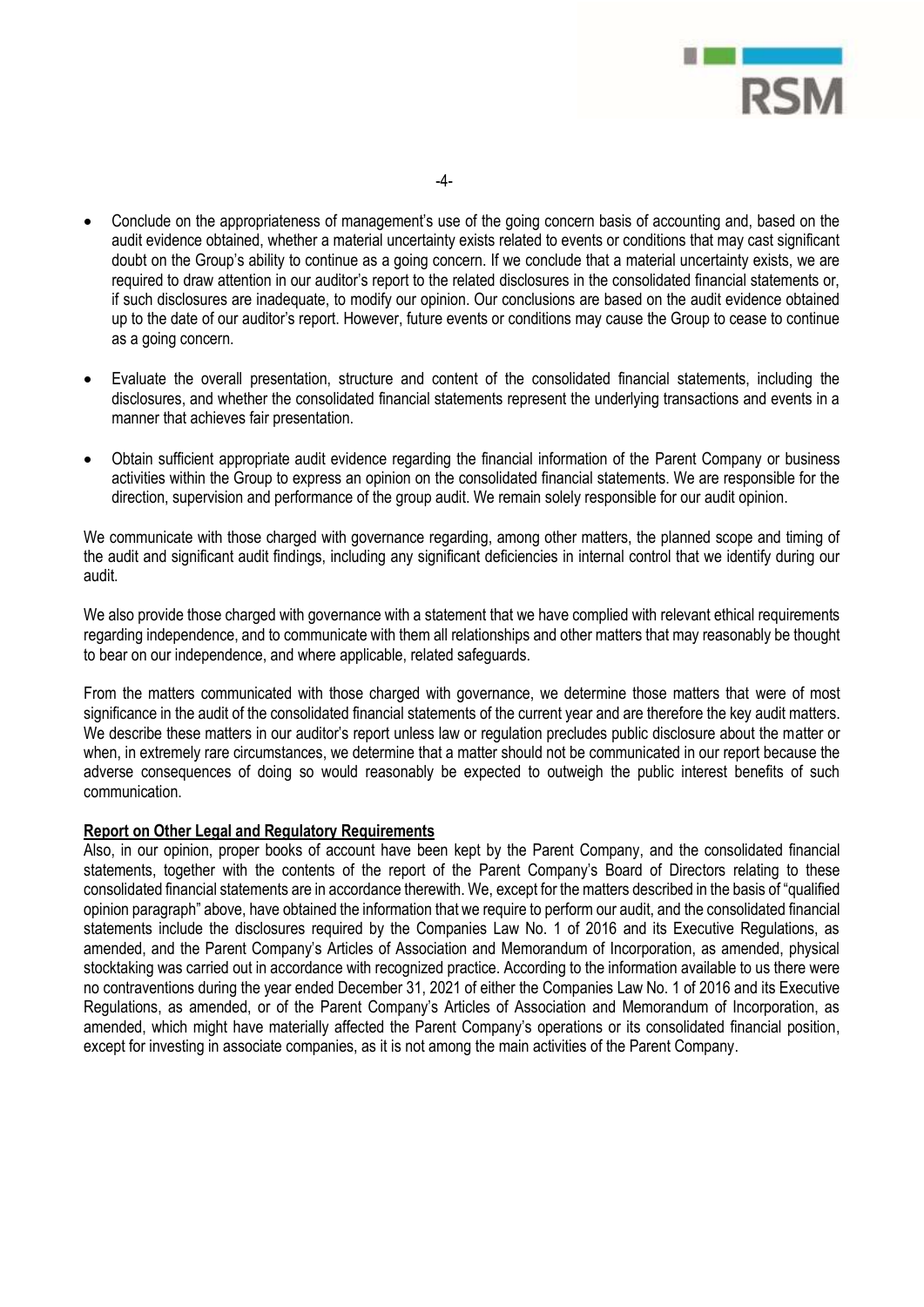

Furthermore, we are not aware of any material violations of the provisions of Law 7 of 2010, and its Executive Regulations, as amended, relating to the Capital Markets Authority and its related regulations during the year ended December 31, 2021 that might have had a material effect on the Parent Company's financial position or results of its operations.

Nayef M. Al Bazie State of Kuwait License No. 91-A March 30, 2022 RSM Albazie & Co.

-5-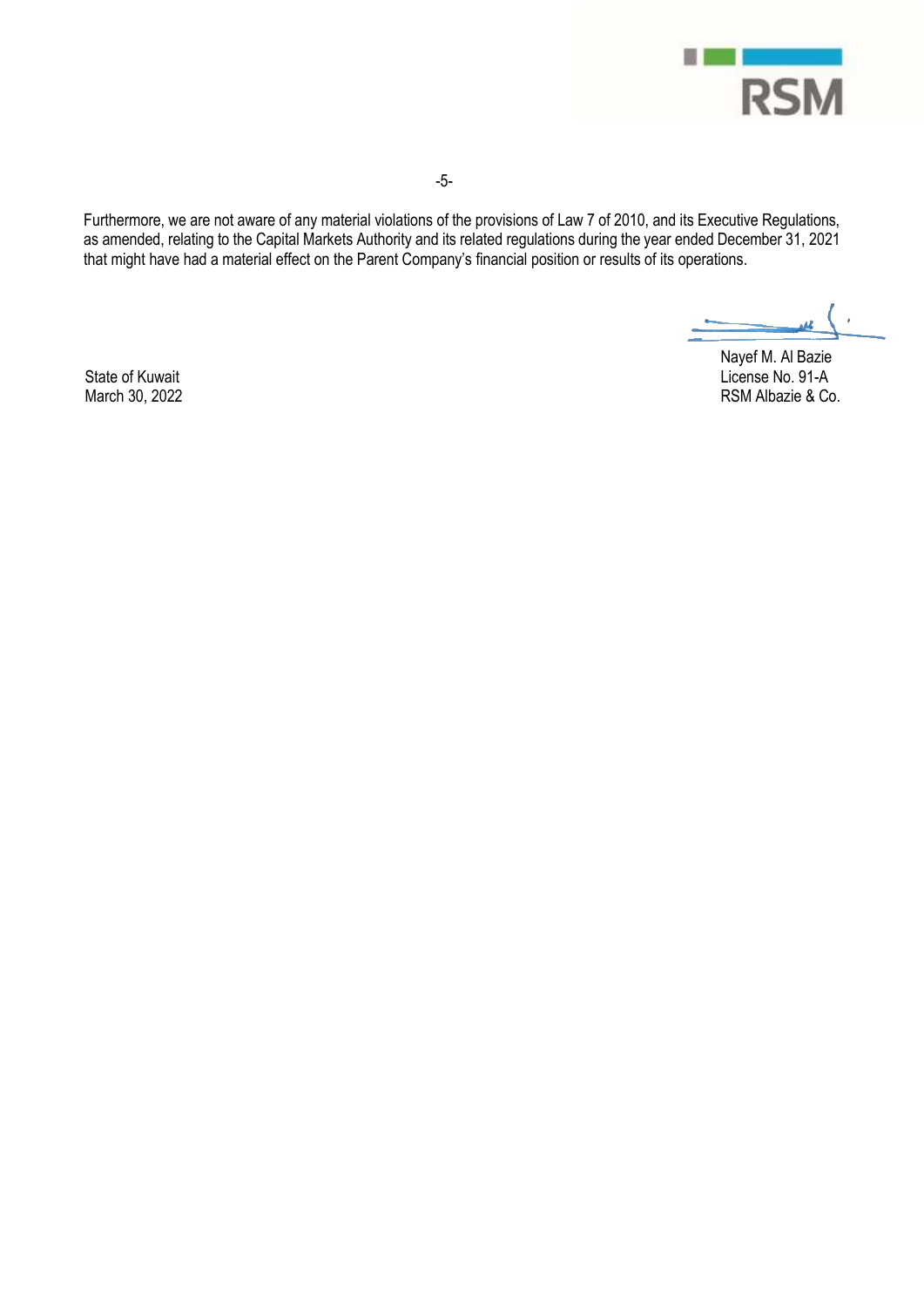# AL MASSALEH REAL ESTATE K.S.C.P. AND SUBSIDIARIES **CONSOLIDATED STATEMENT OF FINANCIAL POSITION** AS OF DECEMBER 31, 2021

All amounts are in Kuwaiti Dinars

| <b>ASSETS</b>                                              | Note | 2021           | 2020        |
|------------------------------------------------------------|------|----------------|-------------|
| <b>Current assets:</b>                                     |      |                |             |
| Cash and cash equivalents                                  | 3    | 1,368,077      | 2,710,638   |
| Financial assets at fair value through profit or loss      | 4    | 2,314,615      |             |
| Accounts receivable and other debit balances               | 5    | 1,157,280      | 709,413     |
| Due from related parties                                   | 6    | 2,863,428      | 2,726,345   |
| <b>Total current assets</b>                                |      | 7,703,400      | 6,146,396   |
|                                                            |      |                |             |
| Non-current assets:                                        |      |                |             |
| Financial assets at fair value through other comprehensive |      |                |             |
| income<br>Investment in associates                         | 7    | 1,487,547      | 1,009,933   |
|                                                            | 8    | 3,554,821      | 4,760,600   |
| Investment properties                                      | 9    | 70,005,638     | 60,669,577  |
| Land and properties held for development                   | 10   | 15,674,475     | 17,378,774  |
| Property and equipment<br><b>Total non-current assets</b>  |      | 19,100         | 13,618      |
|                                                            |      | 90,741,581     | 83,832,502  |
| <b>Total assets</b>                                        |      | 98,444,981     | 89,978,898  |
| LIABILITIES AND SHAREHOLDERS' EQUITY                       |      |                |             |
| <b>Current liabilities:</b>                                |      |                |             |
| Term Ioan                                                  | 11   | 14,047,317     | 15,285,205  |
| Accounts payable and other credit balances                 | 12   | 8,264,458      | 8,316,991   |
| Due to related parties                                     | 6    | 9,299,813      | 2,706,342   |
| Dividend payable                                           |      | 175,182        | 175,182     |
| <b>Total current liabilities</b>                           |      | 31,786,770     | 26,483,720  |
|                                                            |      |                |             |
| <b>Non-current liabilities:</b>                            |      |                |             |
| Finance lease payable                                      | 13   | 52,000,000     | 46,250,000  |
| Provision for end of service indemnity                     | 14   | 264,246        | 296,051     |
| <b>Total non-current liabilities</b>                       |      | 52,264,246     | 46,546,051  |
| <b>Total liabilities</b>                                   |      | 84,051,016     | 73,029,771  |
| Shareholders' equity:                                      |      |                |             |
| Share capital                                              | 15   | 23,565,439     | 23,565,439  |
| Statutory reserve                                          | 16   | 4,198,721      | 4,198,721   |
| Cumulative change in fair value reserve                    |      | 261,472        | (216, 142)  |
| Foreign currency translation reserve                       |      | 568,120        | 841,934     |
| <b>Accumulated losses</b>                                  |      | (11, 373, 533) | (8,659,061) |
| Equity attributable to shareholders of the Parent Company  |      | 17,220,219     | 19,730,891  |
| Non-controlling interests                                  |      | (2,826,254)    | (2,781,764) |
| <b>Total equity</b>                                        |      | 14,393,965     | 16,949,127  |
| Total liabilities and shareholders' equity                 |      | 98,444,981     | 89,978,898  |

Mohamed Al-Saleh Chairman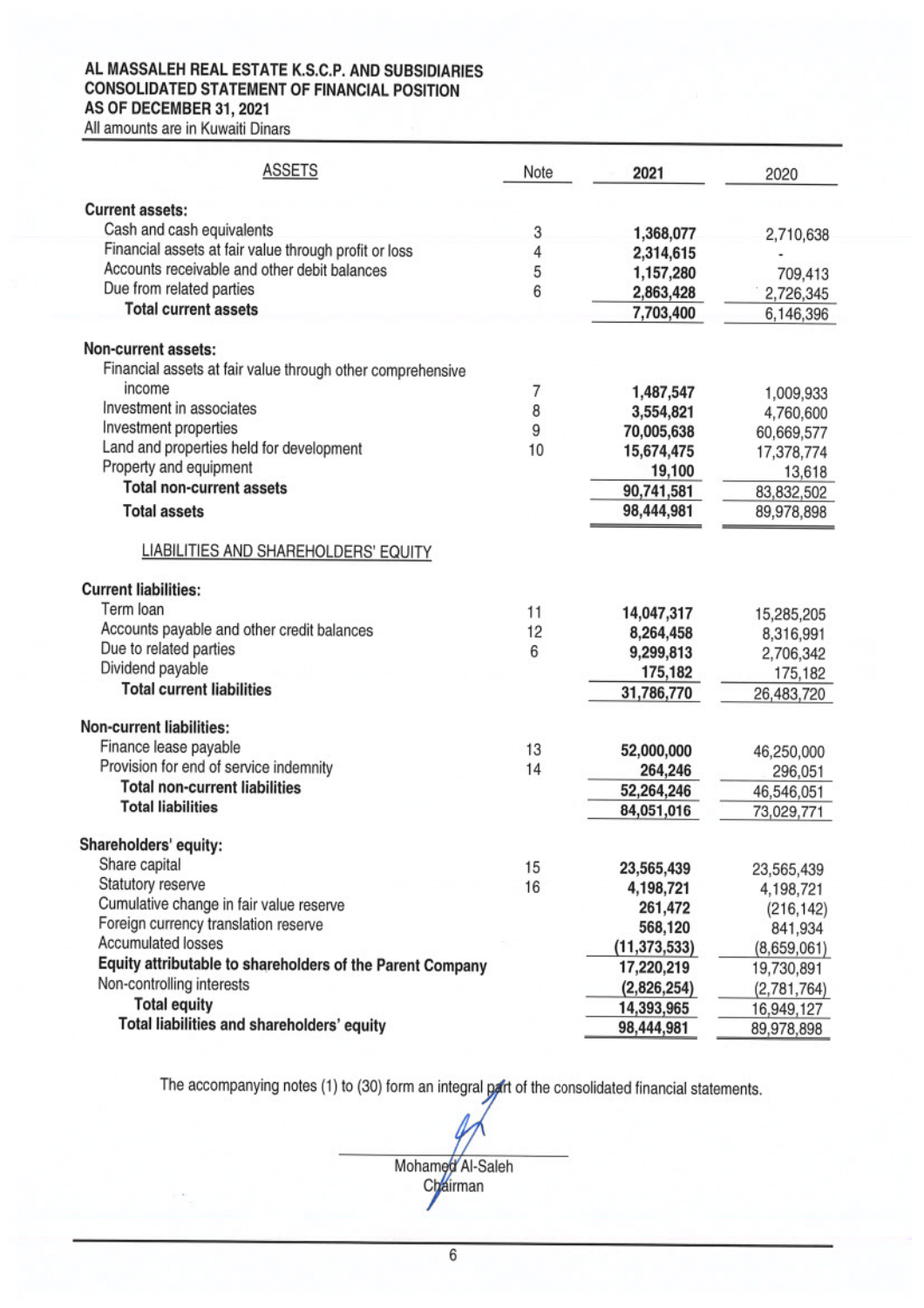## **AL MASSALEH REAL ESTATE K.S.C.P. AND SUBSIDIARIES CONSOLIDATED STATEMENT OF PROFIT OR LOSS FOR THE YEAR ENDED DECEMBER 31, 2021**

(All amounts are in Kuwaiti Dinars)

| Operating revenues<br>Operating costs<br>Gross profit                                                                                                                                                                                                                                                                                                       | Note<br>19                                         | 2021<br>4,713,486<br>(2,157,199)<br>2,556,287                                                                                  | 2020<br>5,561,437<br>(2,065,232)<br>3,496,205                                                                                   |
|-------------------------------------------------------------------------------------------------------------------------------------------------------------------------------------------------------------------------------------------------------------------------------------------------------------------------------------------------------------|----------------------------------------------------|--------------------------------------------------------------------------------------------------------------------------------|---------------------------------------------------------------------------------------------------------------------------------|
| General and administrative expenses<br>Provision for expected credit losses<br>Financial assets income<br>Share of results from associates<br>Impairment loss of investment properties<br>Impairment loss of land and properties held for development<br>Provision for legal cases<br>Other income<br>Interest income<br>Finance costs<br>Loss for the year | 20<br>$(5-b)$ , $(6-a)$<br>8<br>9<br>10<br>28<br>6 | (581, 287)<br>159,352<br>(973, 762)<br>(1,839,615)<br>(341, 701)<br>(199, 968)<br>3,022<br>9,827<br>(1,794,923)<br>(3,002,768) | (786, 049)<br>(896, 244)<br>612,800<br>(54, 753)<br>(1,571,789)<br>(2,078,726)<br>3,665<br>15,407<br>(2,221,212)<br>(3,480,696) |
| Attributable to:<br>Shareholders of the Parent Company<br>Non-controlling interests<br>Loss for the year<br>Basic and diluted losses per share attributable to<br>shareholders of the Parent Company (fils)                                                                                                                                                 | 21                                                 | (2,714,472)<br>(288,296)<br>(3,002,768)<br>(11.52)                                                                             | (1,662,728)<br>(1,817,968)<br>(3,480,696)<br>(7.06)                                                                             |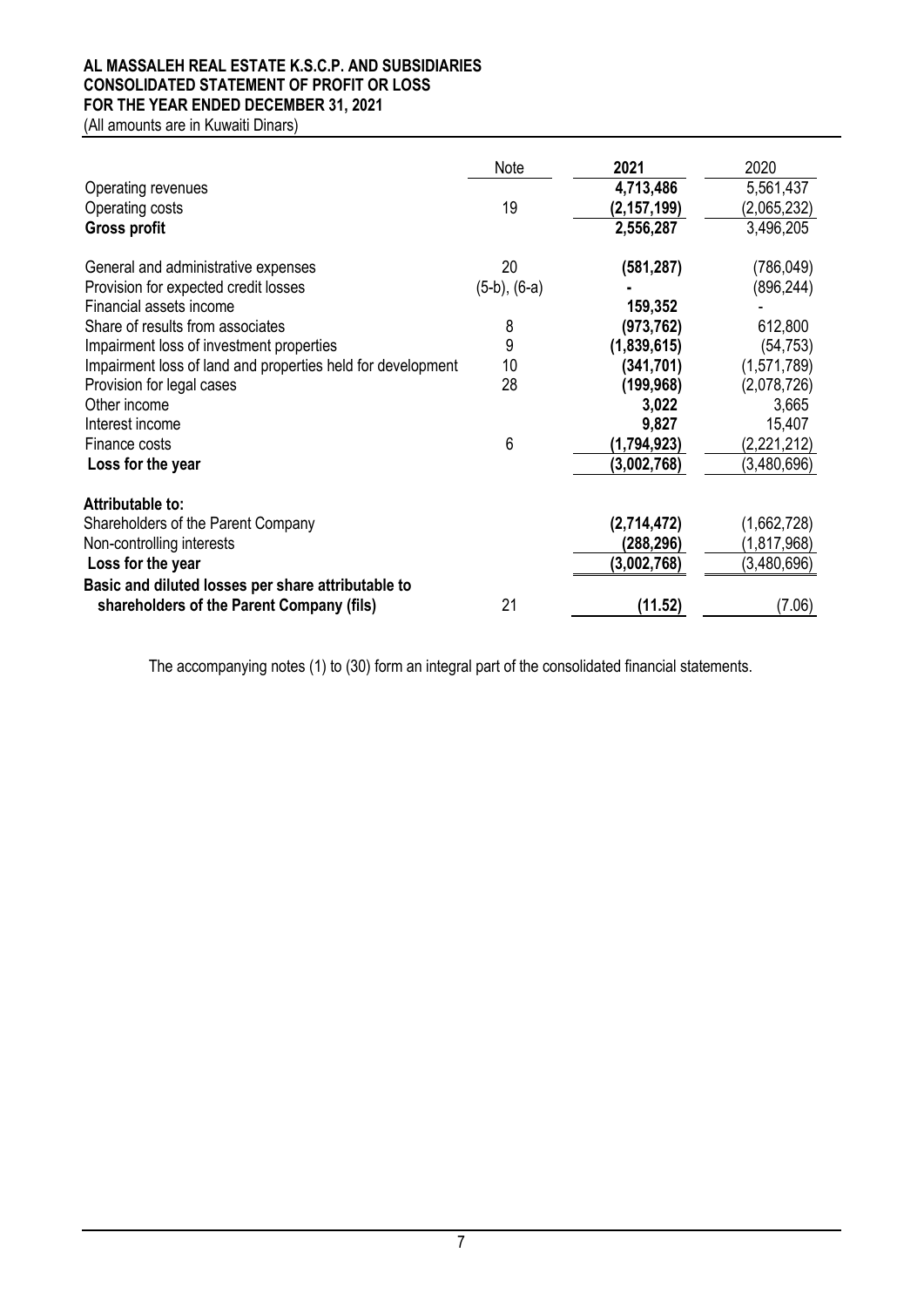## **AL MASSALEH REAL ESTATE K.S.C.P. AND SUBSIDIARIES STATEMENT OF PROFIT OR LOSS AND OTHER COMPREHENSIVE INCOME FOR THE YEAR ENDED DECEMBER 31, 2021**

(All amounts are in Kuwaiti Dinars)

|                                                                                                                                                                                                                                  | Note | 2021        | 2020        |
|----------------------------------------------------------------------------------------------------------------------------------------------------------------------------------------------------------------------------------|------|-------------|-------------|
| Loss for the year                                                                                                                                                                                                                |      | (3,002,768) | (3,480,696) |
| Other comprehensive (loss) income:<br>Items that may be reclassified subsequently to consolidated statement of<br>profit or loss:                                                                                                |      |             |             |
| Exchange difference on translating foreign operations<br>Item that will not be reclassified subsequently to consolidated statement<br>of profit or loss:<br>Change in fair value of financial assets at fair value through other |      | (30,008)    | 132,426     |
| comprehensive income                                                                                                                                                                                                             | 7    | 477,614     | 48,511      |
| Other comprehensive income for the year                                                                                                                                                                                          |      | 447,606     | 180,937     |
| Total comprehensive loss for the year                                                                                                                                                                                            |      | (2,555,162) | (3,299,759) |
| Attributable to:                                                                                                                                                                                                                 |      |             |             |
| Shareholders of the Parent Company                                                                                                                                                                                               |      | (2,510,672) | (1,246,672) |
| Non-controlling interests                                                                                                                                                                                                        |      | (44,490)    | (2,053,087) |
| Total comprehensive loss for the year                                                                                                                                                                                            |      | (2,555,162) | (3,299,759) |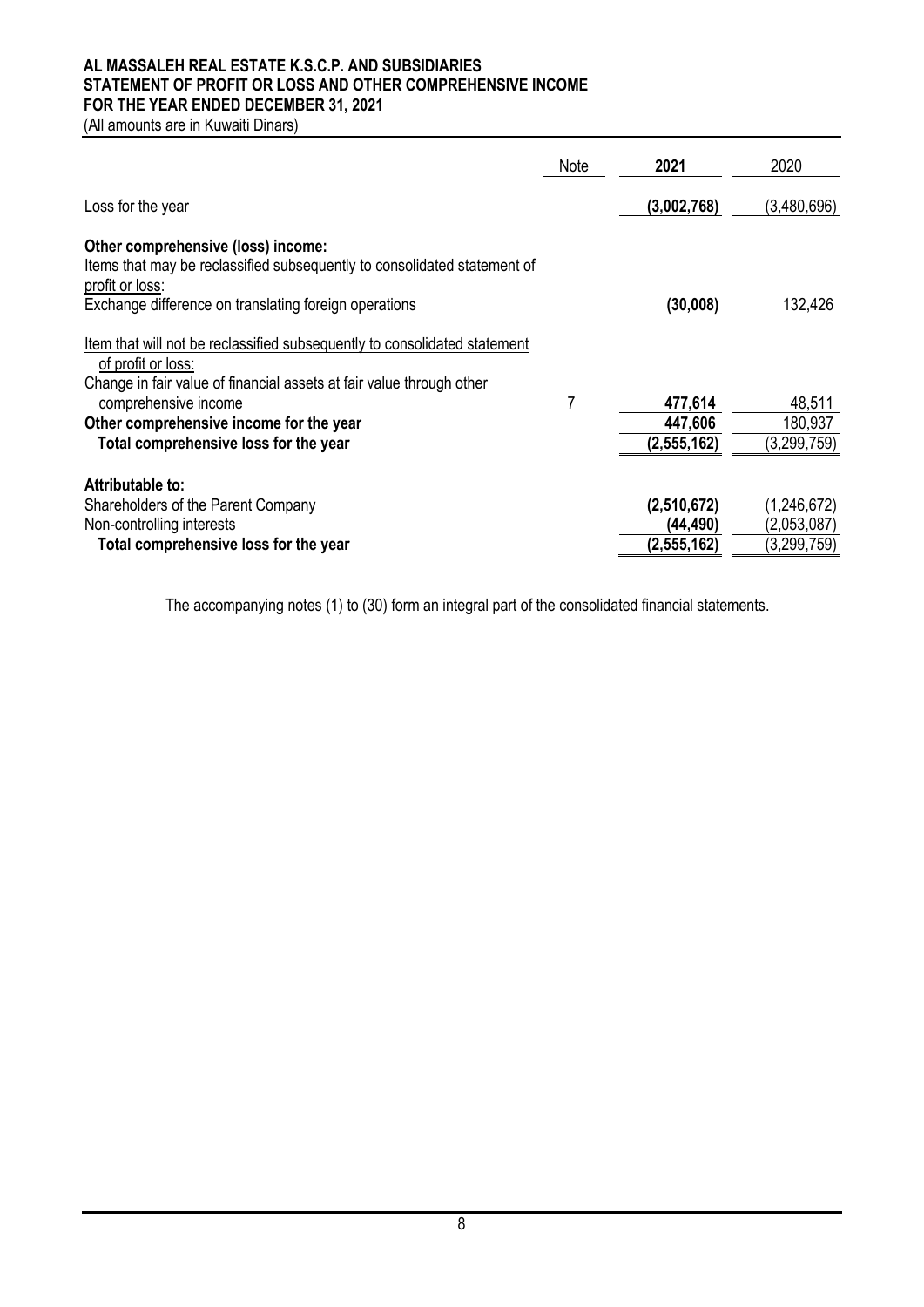## **AL MASSALEH REAL ESTATE K.S.C.P. AND SUBSIDIARIES CONSOLIDATED STATEMENT OF CHANGES IN EQUITY FOR THE YEAR ENDED DECEMBER 31, 2021**

(All amounts are in Kuwaiti Dinars)

| Equity attributable to Parent Company's shareholders |               |           |                |                     |                |               |                 |              |
|------------------------------------------------------|---------------|-----------|----------------|---------------------|----------------|---------------|-----------------|--------------|
|                                                      |               |           | Cumulative     | Foreign<br>currency |                |               |                 |              |
|                                                      |               | Statutory | change in fair | translation         | Accumulated    |               | Non-controlling |              |
|                                                      | Share capital | reserve   | value reserve  | reserve             | losses         | Sub-total     | interests       | Total equity |
| Balance as at December 31, 2019                      | 23,565,439    | 4,198,721 | (264, 653)     | 474,389             | (6,996,333)    | 20,977,563    | (728, 677)      | 20,248,886   |
| Loss for the year                                    |               |           |                |                     | (1,662,728)    | (1,662,728)   | (1,817,968)     | (3,480,696)  |
| Other comprehensive income (loss) for the year       |               |           | 48,511         | 367,545             |                | 416,056       | (235, 119)      | 180,937      |
| Total comprehensive income (loss) for the year       |               |           | 48,511         | 367,545             | (1,662,728)    | (1, 246, 672) | (2,053,087)     | (3,299,759)  |
| Balance at December 31, 2020                         | 23,565,439    | 4,198,721 | (216, 142)     | 841,934             | (8,659,061)    | 19,730,891    | (2,781,764)     | 16,949,127   |
| Loss for the year                                    |               |           |                |                     | (2,714,472)    | (2,714,472)   | (288, 296)      | (3,002,768)  |
| Other comprehensive income (loss) for the year       |               |           | 477,614        | (273, 814)          |                | 203,800       | 243,806         | 447,606      |
| Total comprehensive income (loss) for the year       |               |           | 477,614        | (273, 814)          | (2,714,472)    | (2,510,672)   | (44, 490)       | (2,555,162)  |
| <b>Balance at December 31, 2021</b>                  | 23,565,439    | 4,198,721 | 261,472        | 568,120             | (11, 373, 533) | 17,220,219    | (2,826,254)     | 14,393,965   |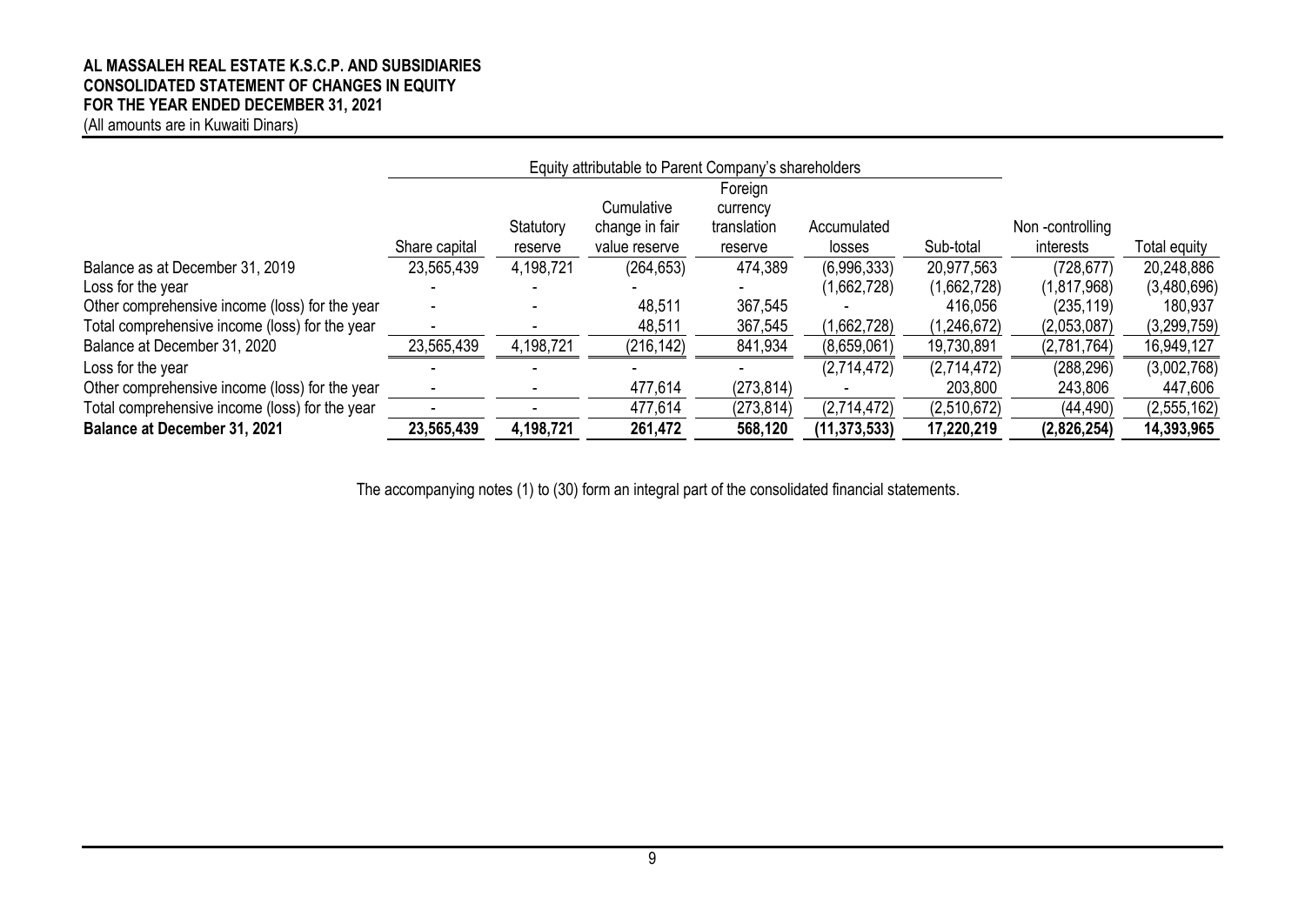## **AL MASSALEH REAL ESTATE K.S.C.P. AND SUBSIDIARIES CONSOLIDATED STATEMENT OF CASH FLOWS FOR THE YEAR ENDED DECEMBER 31, 2021**

(All amounts are in Kuwaiti Dinars)

|                                                                                | Note           | 2021                     | 2020        |
|--------------------------------------------------------------------------------|----------------|--------------------------|-------------|
| Cash flows from operating activities:                                          |                |                          |             |
| Loss for the year                                                              |                | (3,002,768)              | (3,480,696) |
| Adjustment for:                                                                |                |                          |             |
| Depreciation                                                                   | 9, 19          | 1,409,518                | 1,416,125   |
| Provision for expected credit losses                                           | $(5-b), (6-a)$ |                          | 896,244     |
| Financial assets income                                                        |                | (159, 352)               |             |
| Share of results from associates                                               | 8              | 973,762                  | (612,800)   |
| Impairment loss of investment properties                                       | 9              | 1,839,615                | 54,753      |
| Impairment loss of land and properties held for development                    | 10             | 341,701                  | 1,571,789   |
| Provision for legal cases                                                      | 28             | 199,968                  | 2,078,726   |
| Interest income                                                                |                | (9,827)                  | (15, 407)   |
| Finance cost                                                                   | 6              | 1,794,923                | 2,221,212   |
| Provision for end of service indemnity                                         | 14             | 21,080                   | 26,350      |
|                                                                                |                | 3,408,620                | 4,156,296   |
| Changes in working capital:<br>Accounts receivable and other debit balances    |                | (447, 867)               | (146, 942)  |
| Due from related parties                                                       |                | 80,429                   | 16,886      |
| Accounts payable and other credit balances                                     |                | (252, 501)               | (1,078,982) |
| Due to related parties                                                         |                | (156, 529)               | (1,777)     |
| Cash flows generated from operations                                           |                | 2,632,152                | 2,945,481   |
| End of service indemnity paid                                                  | 14             | (52, 885)                | (2,967)     |
| Net cash flows generated from operating activities                             |                | 2,579,267                | 2,942,514   |
|                                                                                |                |                          |             |
| Cash flows from investing activities                                           |                |                          |             |
| Purchase of financial assets at fair value through profit or loss              | 4              | (2, 191, 994)            |             |
| Additions on investment properties<br>Cash dividend received from an associate | 9<br>8         | (115, 194)               | (167, 201)  |
|                                                                                |                |                          | 75,711      |
| Cash dividend income received<br>Interest income received                      |                | 45,913                   |             |
|                                                                                |                | 9,827                    | 15,407      |
| Net cash flows used in investing activities                                    |                | $\overline{(2,251,448)}$ | (76, 083)   |
| <b>Cash flows from financing activities</b>                                    |                |                          |             |
| Finance cost paid                                                              |                | (1,794,923)              | (1,856,673) |
| Net cash flows used in financing activities                                    |                | (1,794,923)              | (1,856,673) |
| Net (decrease) increase in cash and cash equivalents                           |                | (1,467,104)              | 1,009,758   |
| Foreign currency translation adjustments                                       |                | 124,543                  | (126, 267)  |
| Cash and cash equivalents at beginning of the year                             |                | 2,710,638                | 1,827,147   |
| Cash and cash equivalents at end of the year                                   | 3              | 1,368,077                | 2,710,638   |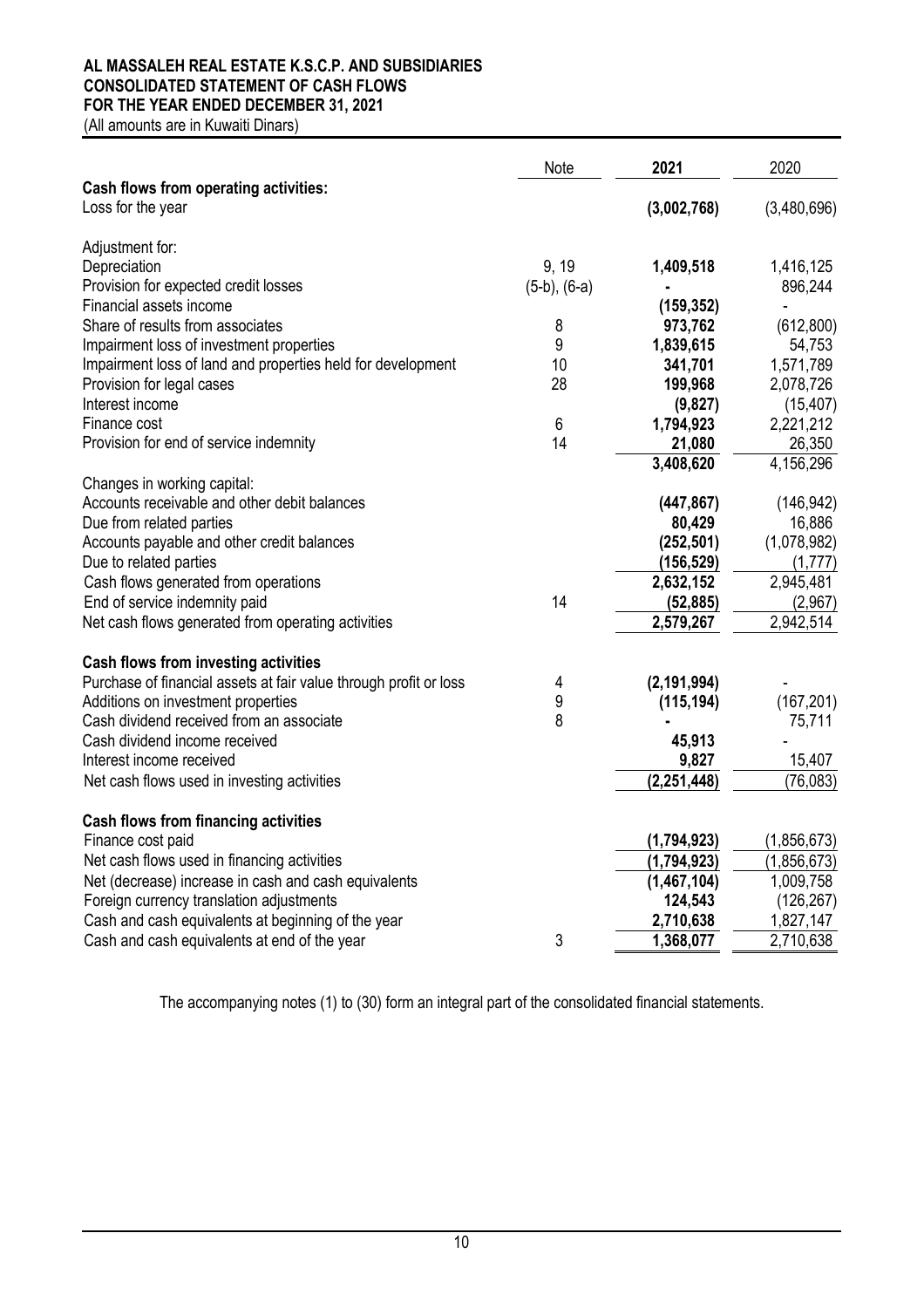## 1. Incorporation and activities

Al Massaleh Real Estate K.S.C.P. (the "Parent Company") was incorporated as a Kuwaiti shareholding company and is listed on the Kuwait Stock Exchange. The Parent Company has been incorporated in accordance with article of association Ref No. 19 Volume 464 dated December 25, 1989. the latest notarization in the commercial registry under Ref. No.40671 dated December 2, 2021, According to which the authorized capital of the parent company has been increased as shown in (Note 15).

The main activities of the Parent Company are as follows:

- Ownership, sale and purchase and development of real estate and land for the Parent Company in the State of Kuwait and abroad, as well as management of properties owned by others provided that it is not in contrary to the provisions of the existing laws and the non-permitted trading activities in residential properties as stipulated by law.
- Owning, buying and selling shares and bonds of real estate companies to the account of the Parent Company only, inside State of Kuwait and abroad.
- Preparation of studies and providing consultancy services in the field of real estate provided that the required conditions to perform such services are fulfilled.
- Owning and managing hotels, health clubs and tourist facilities and renting and leasing it.
- Maintenance works related to buildings and real estate owned by the Parent Company and others, including maintenance, civil, mechanical, electrical works, as well as elevators and air-conditioning works to ensure preservation of buildings and their safety.
- Managing, operating and investing, leasing and rental of hotels, clubs, motels and guest houses, rest houses, parks, gardens, galleries, restaurants, cafeterias and residential complexes and touristic resorts and health projects, promotional, sports, shops and of different degrees and levels, including all of the original and support services, and its necessary relating facilities.
- Organization of real estate exhibitions of the Parent Company's own real estate projects, according to the applicable regulations by the ministry.
- Prepares real estate auctions in compliance with the applicable regulations by the ministry.
- Owning commercial markets and residential complexes.
- Employing excess funds available with the Parent Company by investing in financial portfolios managed by specialized parties.
- Direct contribution to the development of areas and of infrastructure, residential, commercial and industrial projects through build, operation and transfer (BOT) arrangement, and management of real estate facilities under BOT arrangement.

The registered address of the Parent Company is P.O. Box 719 Safat, 13008– State of Kuwait.

The financial statements were authorized by Board of Directors for issue on March 30, 2022. The Shareholders' Annual General Assembly has the authority to amend these financial statements after issuance.

#### 2. Significant accounting policies

a) Basis of preparation

The accompanying consolidated financial statements of the Group have been prepared in accordance with the International Financial Reporting Standards ("IFRS") as issued by the International Accounting Standards Board ("IASB"). Significant accounting policies are summarized as follows:

The consolidated financial statements are presented in Kuwaiti Dinars ("KD") which is the functional currency of the Parent Company and are prepared under the historical cost basis, except for Financial assets at fair value through profit or loss ("FVPL") and financial assets at fair value through other comprehensive income ("FVOCI") which are carried at fair value.

Historical cost is generally based on the fair value of the consideration given in exchange for goods and services. Fair value is the price that would be received to sell an asset or paid to transfer a liability in an orderly transaction between market participants at the measurement date.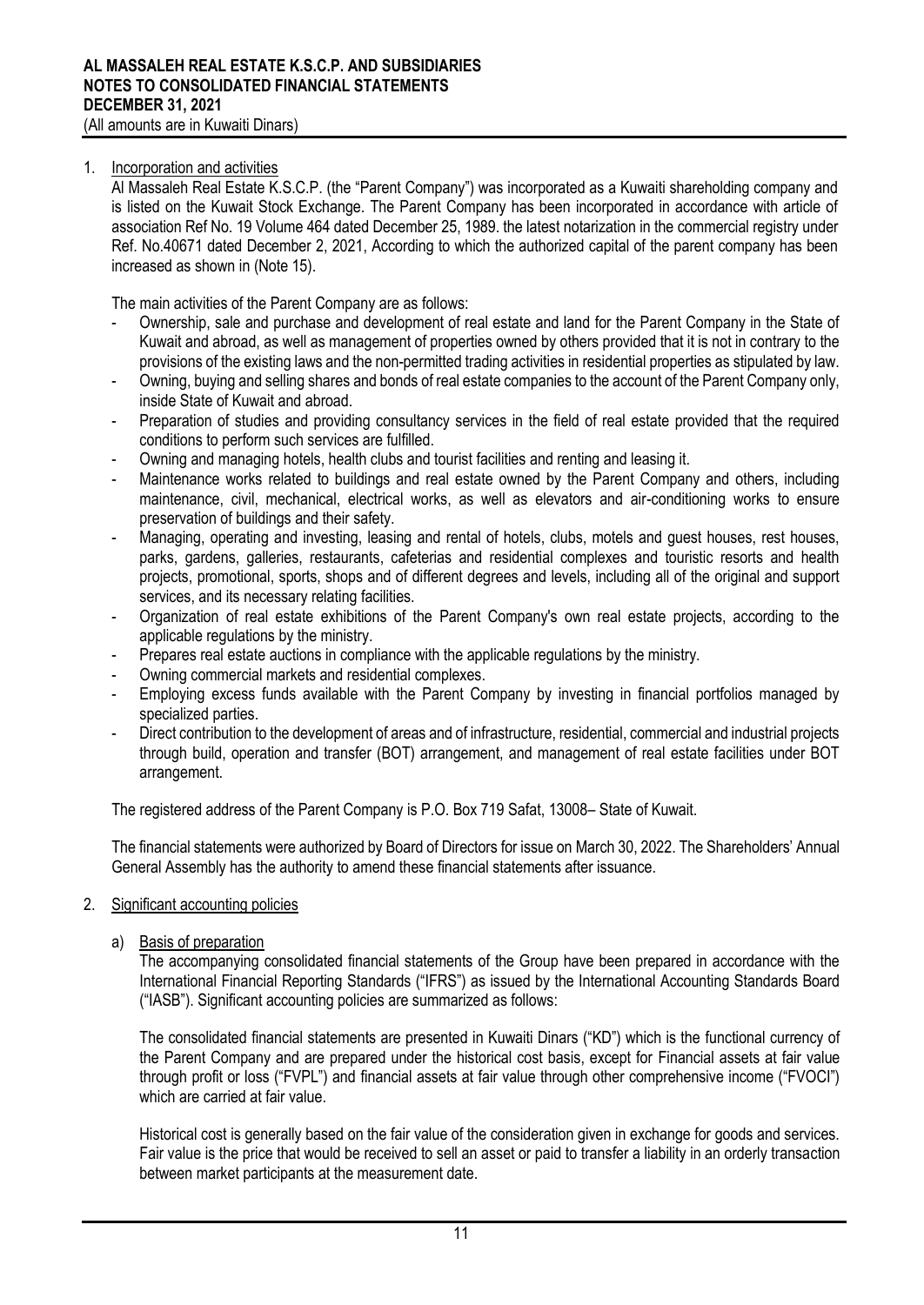The preparation of consolidated financial statements in conformity with International Financial Reporting Standards requires management to make judgments, estimates and assumptions in the process of applying the Group's accounting policies. Significant accounting judgments, estimates and assumptions are disclosed in (Note 2 - v). The key sources of estimation uncertainty are consistent with the annual audited consolidated financial statements of the Group for the year ended December 31, 2020, with the continuous impact of the COVID-19 outbreak on the Group which is detailed in (Note 30).

## **Adoption of new and revised Standards**

## **New and amended IFRS Standards that are effective for the current year:**

The accounting policies used in the preparation of these consolidated financial statements are consistent with those used in the previous year except for the changes due to implementation of the following new and amended International Financial Reporting Standards as of January 1, 2021:

## **Amendments to IFRS 16 – Covid-19 Related Rent Concessions**

COVID-19-Related Rent Concessions, issued in May 2020, added paragraphs 46A, 46B, 60A, C20A and C20B. A lessee shall apply that amendment for annual reporting periods beginning on or after June 1, 2020. Earlier application is permitted, including in financial statements not authorized for issue at May 28, 2020.

The amendment was intended to apply until June 30 2021, but as the impact of the Covid-19 pandemic is continuing, on March 31 2021, the IASB extended the period of application of the practical expedient to 30 June 2022. The amendment applies to annual reporting periods beginning on or after 1 April 2021.

Several other amendments and interpretations apply for the first time in 2021, but do not have an impact on the consolidated financial statements of the Group. The Group has not early adopted any standards, interpretations or amendments that have been issued but are not yet effective.

#### **New and revised IFRS Standards in issue but not yet effective**

At the date of authorization of these consolidated financial statements, the Group has not applied the following new and revised IFRS Standards that have been issued but are not yet effective:

#### Reference to the Conceptual Framework – Amendments to IFRS 3

In May 2020, the IASB issued Amendments to IFRS 3 Business Combinations - Reference to the Conceptual Framework. The amendments are intended to replace a reference to the Framework for the Preparation and Presentation of Financial Statements, issued in 1989, with a reference to the Conceptual Framework for Financial Reporting issued on March 29, 2018 without significantly changing its requirements.

The Board also added an exception to the recognition principle of IFRS 3 to avoid the issue of potential 'day 2' gains or losses arising for liabilities and contingent liabilities that would be within the scope of IAS 37 or IFRIC 21 Levies, if incurred separately.

At the same time, the Board decided to clarify existing guidance in IFRS 3 for contingent assets that would not be affected by replacing the reference to the Framework for the Preparation and Presentation of Financial Statements.

The amendments are effective for annual reporting periods beginning on or after 1 January 2022 and apply prospectively.

#### Amendments to IAS 16 – Property, Plant and Equipment: Proceeds before Intended Use

In May 2020, the IASB issued amendments to IAS 16 - Property, Plant and Equipment — Proceeds before Intended Use, which prohibits entities deducting from the cost of an item of property, plant and equipment, any proceeds from selling items produced while bringing that asset to the location and condition necessary for it to be capable of operating in the manner intended by management. Instead, an entity recognizes the proceeds from selling such items, and the costs of producing those items, in profit or loss.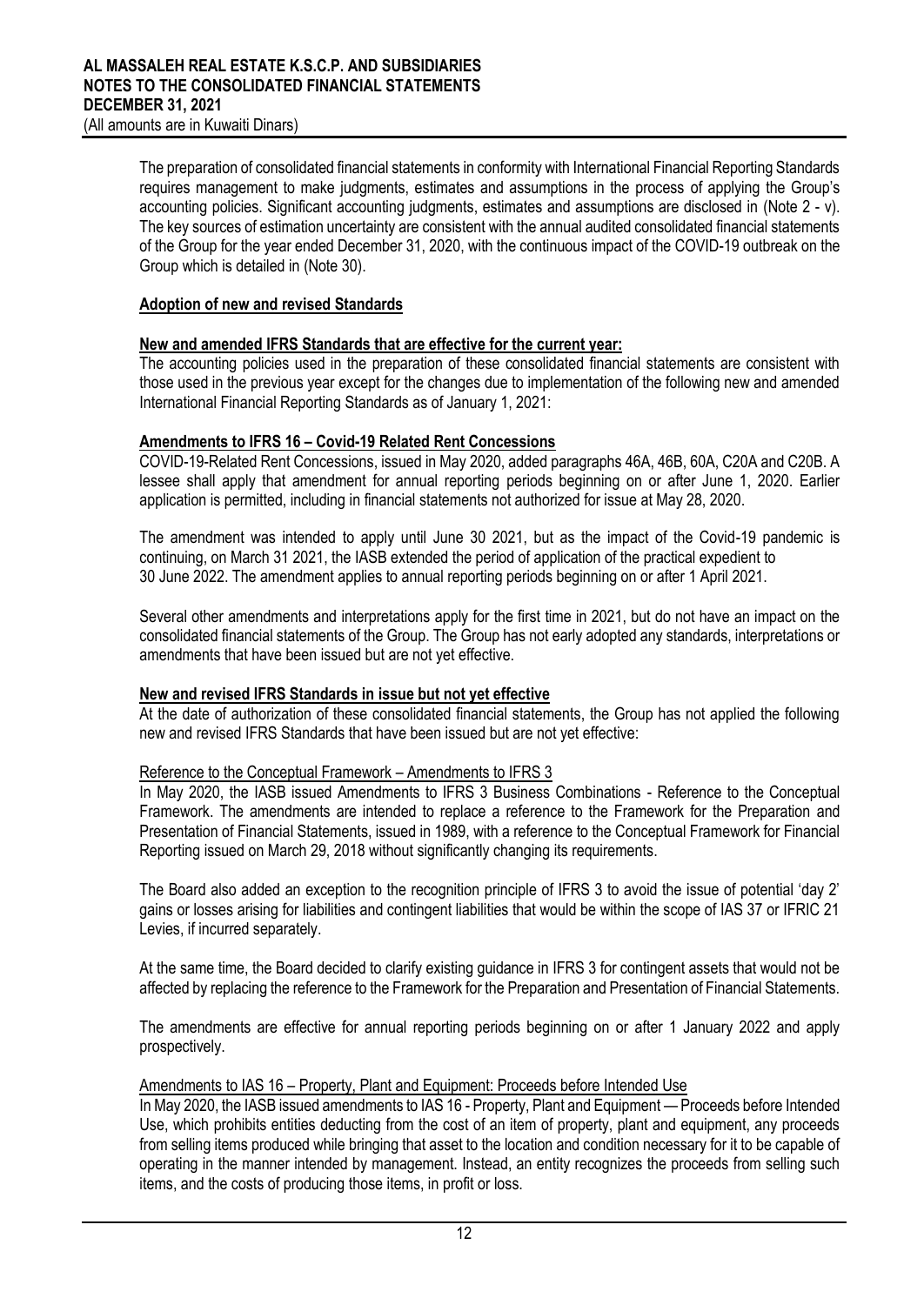The amendment is effective for annual reporting periods beginning on or after 1 January 2022 and must be applied retrospectively to items of property, plant and equipment made available for use on or after the beginning of the earliest period presented when the entity first applies. The amendments are not expected to have a material impact on the Group.

## Amendments to IAS 37 – Onerous Contracts: Costs of Fulfilling a Contract

In May 2020, the IASB issued amendments to IAS 37 to specify which costs an entity needs to include when assessing whether a contract is onerous or loss-making.

The amendments apply a "directly related cost approach". The costs that relate directly to a contract to provide goods or services include both incremental costs and an allocation of costs directly related to contract activities. General and administrative costs do not relate directly to a contract and are excluded unless they are explicitly chargeable to the counterparty under the contract.

The amendments are effective for annual reporting periods beginning on or after 1 January 2022. The Group will apply these amendments to contracts for which it has not yet fulfilled all its obligations at the beginning of the annual reporting period in which it first applies the amendments.

## **Annual Improvements to IFRS Standards 2018-2020 cycle**

The following is the summary of the amendments from the 2018-2020 annual improvements cycle:

## IFRS 9 Financial Instruments - Fees in the '10 per cent' test for derecognition of financial liabilities

The amendment clarifies the fees that an entity includes when assessing whether the terms of a new or modified financial liability are substantially different from the terms of the original financial liability. These fees include only those paid or received between the borrower and the lender, including fees paid or received by either the borrower or lender on the other's behalf. An entity applies the amendment to financial liabilities that are modified or exchanged on or after the beginning of the annual reporting period in which the entity first applies the amendment.

The amendment is effective for annual reporting periods beginning on or after 1 January 2022 with earlier adoption permitted. The Group will apply the amendments to financial liabilities that are modified or exchanged on or after the beginning of the annual reporting period in which the entity first applies the amendment. The amendments are not expected to have a material impact on the Group.

#### Amendments to IAS I Presentation of Financial Statements — Disclosure of Accounting Policies

The amendments change the requirements in IAS 1 with regard to disclosure of accounting policies The amendments replace all instances of the term 'significant accounting policies' with 'material accounting policy information'. Accounting policy information is material if, when considered together with other information included in an entity's financial statements, it can reasonably be expected to influence decisions that the primary users of general purpose financial statements make on the basis of those financial statements.

The supporting paragraphs in IAS 1 are also amended to clarify that accounting policy information that relates to immaterial transactions, other events or conditions is immaterial and need not be disclosed. Accounting policy information may be material because of the nature of the related transactions, other events or conditions, even if the amounts are immaterial. However, not all accounting policy information relating to material transactions, other events or conditions is itself material

The amendments to IAS 1 are effective for annual periods beginning on or after 1 January 2023, with earlier application permitted and are applied prospectively.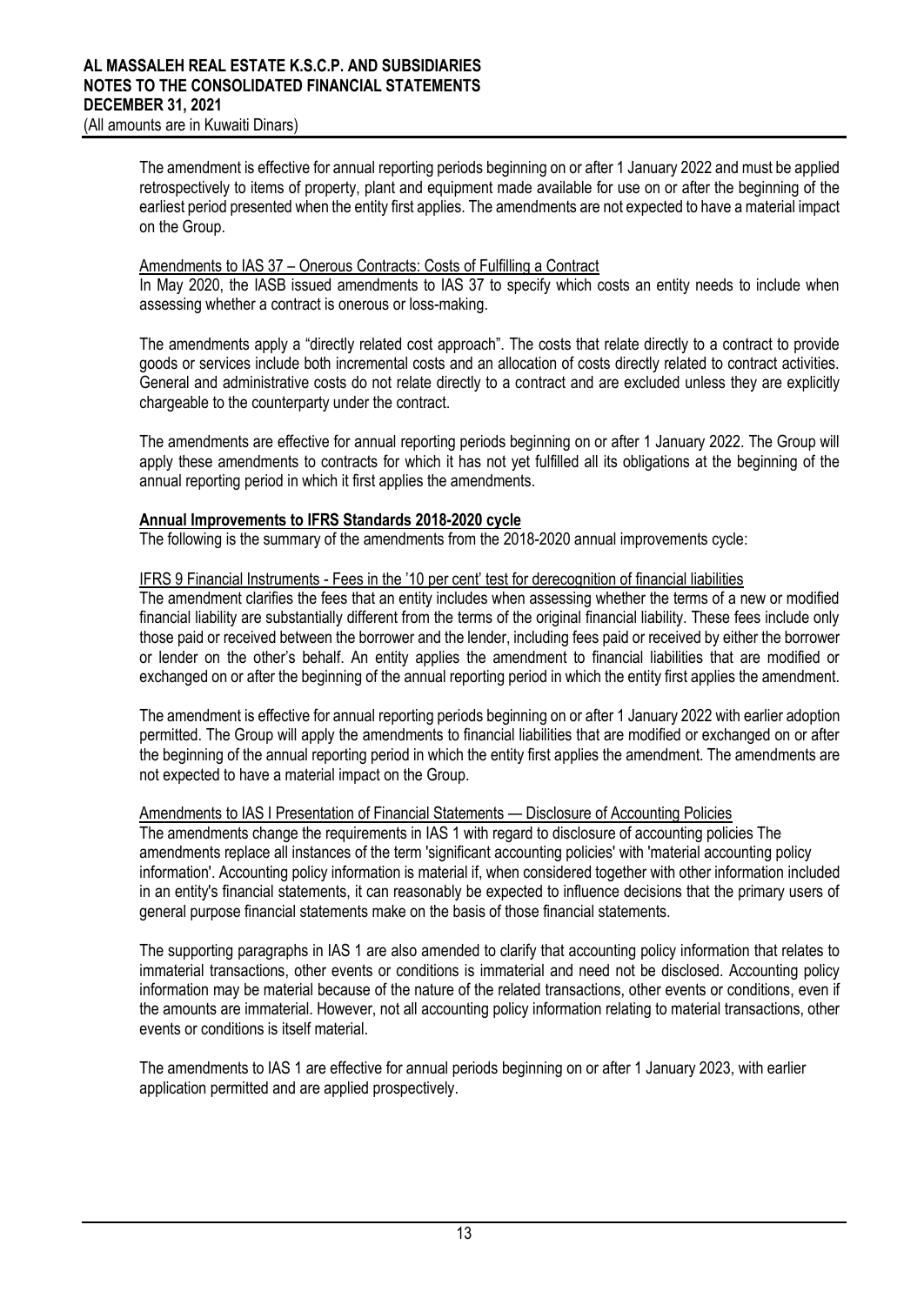## Amendments to IAS 8 Accounting Policies, Changes in Accounting Estimates and Errors—Definition of Accounting **Estimates**

The amendments replace the definition of a change in accounting estimates with a definition of accounting estimates. Under the new definition, accounting estimates are "monetary amounts in financial statements that are subject to measurement uncertainty".

The definition of a change in accounting estimates was deleted. However, the Board retained the concept of changes in accounting estimates in the Standard with the following clarifications:

- A change in accounting estimate that results from new information or new developments is not the correction of an error
- The effects of a change in an input or a measurement technique used to develop an accounting estimate are changes in accounting estimates if they do not result from the correction of prior period errors.

The amendments are effective for annual periods beginning on or after I January 2023 to changes in accounting policies and changes in accounting estimates that occur on or after the beginning of that period, with earlier application permitted.

## Amendments to IAS 1 – Classification of Liabilities as Current or Non-current

In January 2020, the IASB issued amendments to paragraphs 69 to 76 of IAS 1 to specify the requirements for classifying liabilities as current or non-current. The amendments clarify:

- What is meant by a right to defer settlement.
- That a right to defer must exist at the end of the reporting period.
- That classification is unaffected by the likelihood that an entity will exercise its deferral right.
- That only if an embedded derivative in a convertible liability is itself an equity instrument would the terms of a liability not impact its classification.

The amendments are effective for annual reporting periods beginning on or after 1 January 2023 and must be applied retrospectively. The Group is currently assessing the impact the amendments will have on current practice and whether existing loan agreements may require renegotiation.

These amendments, revisions and standards are not expected to have any material impact on the Group's consolidated financial statements.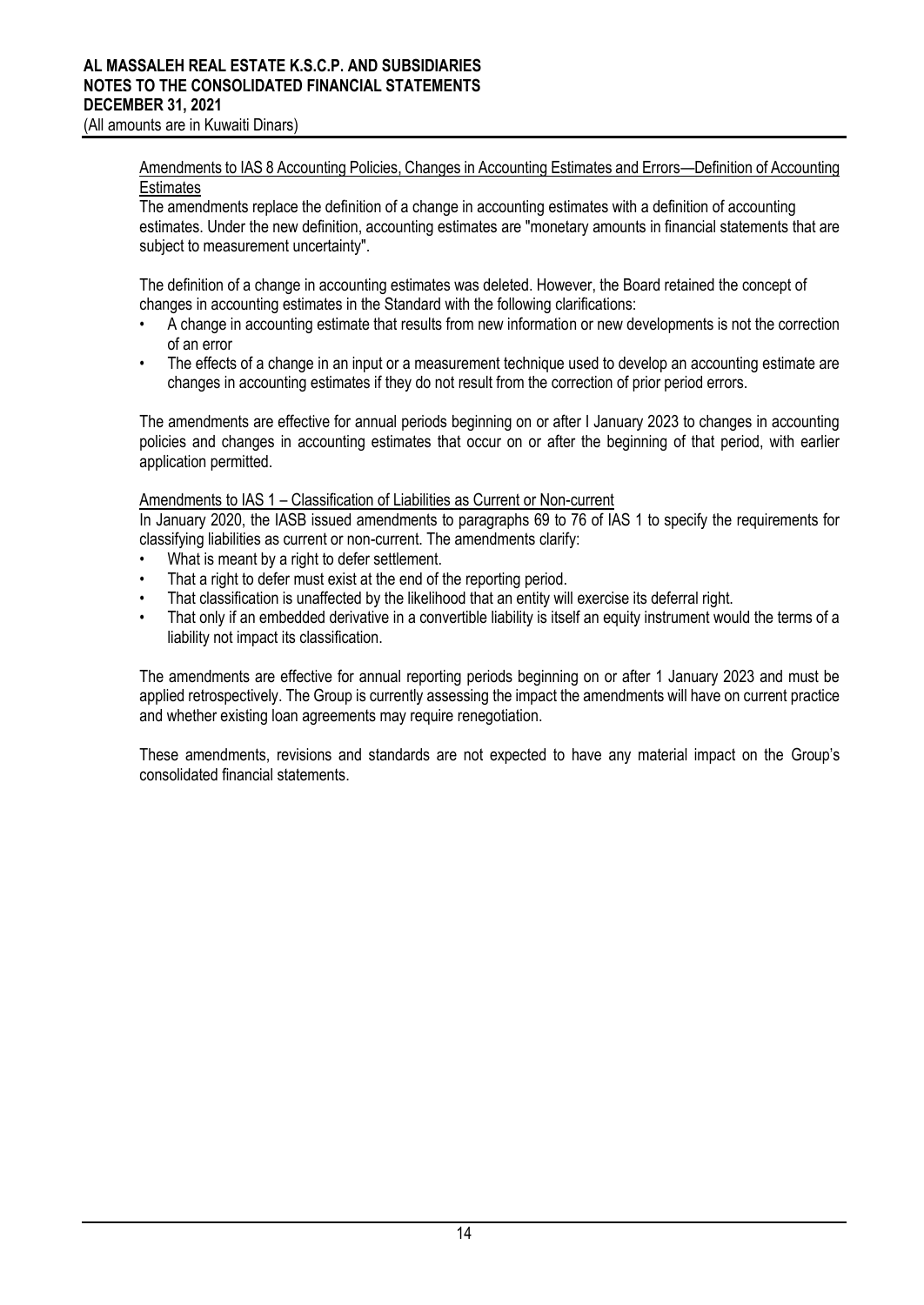# **AL MASSALEH REAL ESTATE K.S.C.P. AND SUBSIDIARIES NOTES TO THE CONSOLIDATED FINANCIAL STATEMENTS DECEMBER 31, 2021**

(All amounts are in Kuwaiti Dinars)

#### b) Basis of consolidation:

The consolidated financial statements incorporate the financial statements of the Parent Company and the following subsidiaries (together the "Group"):

|                                                               |                    |                    | Percentage of holding |        |
|---------------------------------------------------------------|--------------------|--------------------|-----------------------|--------|
|                                                               | Country of         | Principal          |                       |        |
| Name of directly owned subsidiary                             | incorporation      | activities         | 2021                  | 2020   |
| Massaleh Lebanon S.A.L. (Closed)                              | Lebanon            | <b>Real Estate</b> | 100%                  | 100%   |
| Saifi Crown Holding S.A.L. (Closed)                           | Lebanon            | <b>Real Estate</b> | 100%                  | 100%   |
| Saifi Crown S.A.L.                                            | Lebanon            | <b>Real Estate</b> | 75%                   | 75%    |
| Beyout Al Massaleh Real Estate Company W.L.L.                 | State of Kuwait    | <b>Real Estate</b> | 100%                  | 100%   |
| Press Permanent Real Estate Exhibition Company W.L.L.         | State of Kuwait    | <b>Real Estate</b> | 100%                  | 100%   |
| Real Estate Solutions K.S.C. (Closed) and subsidiaries        | State of Kuwait    | <b>Real Estate</b> | 70%                   | 70%    |
| Al Massaleh Gulf Limited and subsidiaries                     | U.A.E              | <b>Real Estate</b> | 100%                  | 100%   |
| Polygon Real Estate Services K.S.C. (Closed) and subsidiaries | Kuwait             | <b>Real Estate</b> | 100%                  | 100%   |
| Showaty Alarab Elagaria for Development Limited               | Sudan              | <b>Real Estate</b> | 73.48%                | 73.48% |
| Sky Lease Company W.L.L.                                      | Kuwait             | <b>Real Estate</b> | 100%                  | 100%   |
|                                                               |                    |                    | Percentage of holding |        |
|                                                               | Country of         | Principal          |                       |        |
| Name of indirectly owned subsidiary                           | incorporation      | activities         | 2021                  | 2020   |
| <b>Held through AI Massaleh Gulf Limited</b>                  |                    |                    |                       |        |
| Sidra Limited Company                                         | U.A.E              | <b>Real Estate</b> | 64.05%                | 64.05% |
| Held through Polygon Real Estate Services K.S.C. (Closed)     |                    |                    |                       |        |
| Maram B.V Dutch Company and its subsidiary                    | <b>Netherlands</b> | <b>Real Estate</b> | 100%                  | 100%   |
| Gemxija Crown Limited                                         | Malta              | <b>Real Estate</b> | 57.5%                 | 57.5%  |

Subsidiaries are those enterprises controlled by the Parent Company. Control is achieved when the Parent Company:

- Has power over the investee.
- Is exposed or has rights to variable returns from its involvement with the investee.
- Has the ability to use its power to affect its returns.

The Parent Company reassess whether or not it controls an investee if facts and circumstances indicate that there are changes to one or more of the three elements of control listed above.

When the Group has less than a majority of voting rights of an investee, it has power over the investee when the voting rights are sufficient to give it the practical ability to direct the relevant activities of the investee unilaterally. The Group considers all relevant facts and circumstances in assessing whether or not the Group's voting rights in an investee are sufficient to give it power, including:

- the size of the Group's holding of voting rights relative to the size and dispersion of holdings of the other vote holders;
- potential voting rights held by the company, other vote holders or other parties;
- rights arising from other contractual arrangements; and
- any additional facts and circumstances that indicate that the Group has, or does not have, the current ability to direct the relevant activities at the time that decisions need to be made, including voting patterns at previous shareholders' meetings.

The financial statements of subsidiaries are included in the consolidated financial statements from the date that control effectively commences until the date that control effectively ceases. Specifically, income and expenses of a subsidiary acquired or disposed of during the year are included in the consolidated statement of profit or loss and other comprehensive income from the date the Parent Company gains control until the date when the Parent Company ceases to control the subsidiary. All inter-company balances and transactions, including inter-company profits and unrealized profits and losses are eliminated in full on consolidation. Consolidated financial statements are prepared using uniform accounting policies for like transactions and other events in similar circumstances.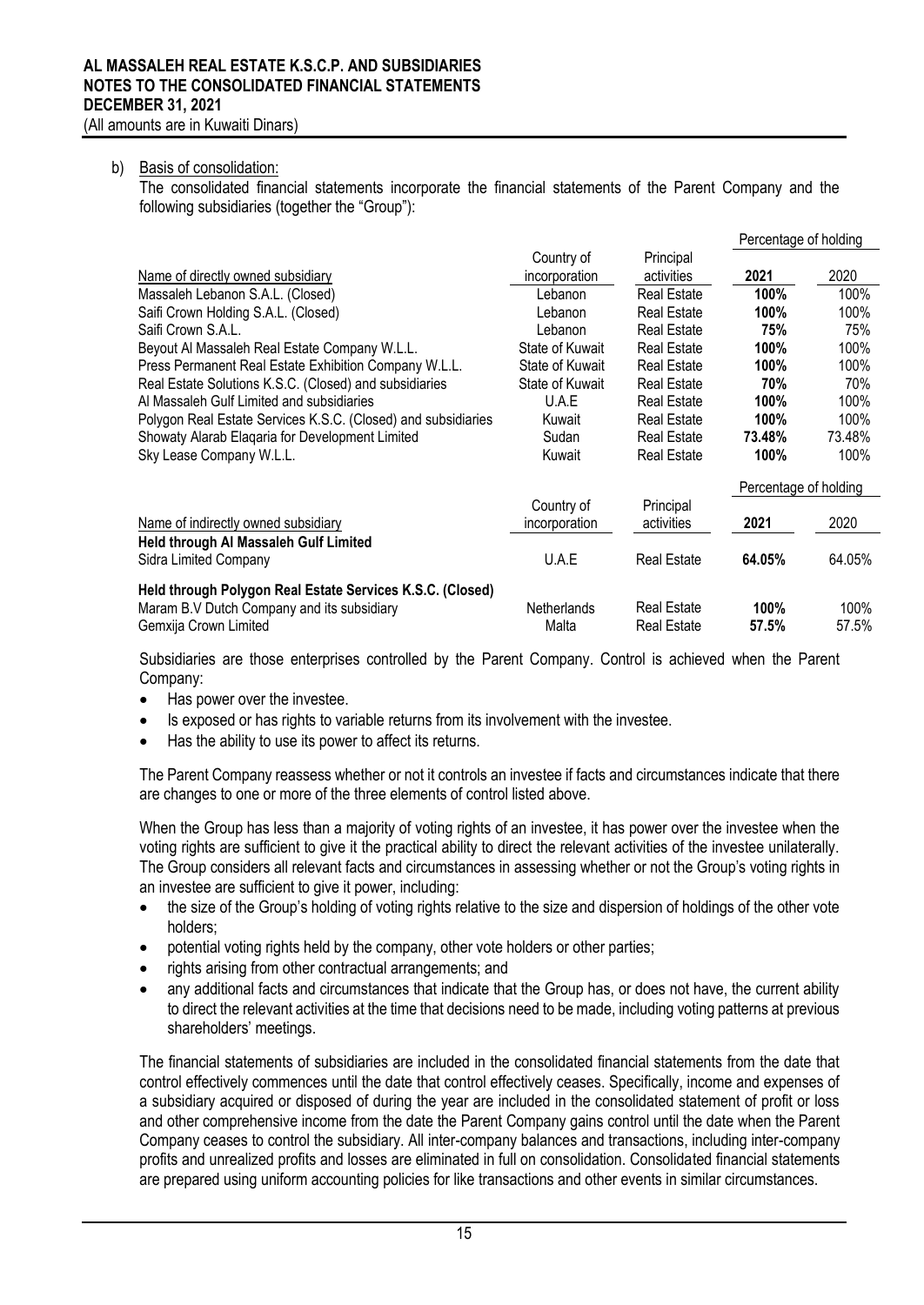Non-controlling interests in the net assets of consolidated subsidiaries are identified separately from the Group's equity therein. Profit or loss and each component of other comprehensive income are attributed to the owners of the Parent Company and to the non-controlling interests, even if this results in the non-controlling interests having a deficit balance.

A change in the ownership interest of a subsidiary, without a change of control, is accounted for as an equity transaction. The carrying amounts of the group's ownership interests and non-controlling interests are adjusted to reflect changes in their relative interests in the subsidiaries. Any difference between the amount by which noncontrolling interests are adjusted and fair value of the consideration paid or received is recognized directly in equity and attributable to owners of the Parent Company. If the Group loses control over a subsidiary, it:

- Derecognizes the assets (including goodwill) and liabilities of the subsidiary.
- Derecognizes the carrying amount of any non-controlling interest.
- Derecognizes the cumulative translation differences, recorded in equity.
- Recognizes the fair value of the consideration received.
- Recognizes the fair value of any investment retained.
- Recognizes any surplus or deficit in profit or loss.
- Reclassifies the Parent Company's share of components previously recognized in other comprehensive income to profit or loss or retained earnings as appropriate.

## c) Current vs non-current classification:

The Group presents assets and liabilities in the consolidated statement of financial position based on current / noncurrent classification.

An asset is current when it is:

- Expected to be realized or intended to be sold or consumed in the normal operating cycle
- Held primarily for the purpose of trading
- Expected to be realized within twelve months after the reporting period or
- Cash or cash equivalent unless restricted from being exchanged or used to settle a liability for at least twelve months after the reporting period.

The group classifies all other assets as non-current.

A liability is current when:

- It is expected to be settled in the normal operating cycle
- It is held primarily for the purpose of trading
- It is due to be settled within twelve months after the reporting period or
- There is no unconditional right to defer the settlement of the liability for at least twelve months after the reporting period.

The Group classifies all other liabilities as non-current.

#### d) Financial instruments

The Group classifies its financial instruments as "financial assets" and "financial liabilities**.** Financial assets and financial liabilities are recognized when the Group becomes a party to the contractual provisions of the instruments.

Financial instruments are classified as liabilities or equity in accordance with the substance of the contractual arrangement. Interest, dividends, gains, and losses relating to a financial instrument classified as a liability are reported as expense or income. Distributions to holders of financial instruments classified as equity are charged directly to equity. Financial instruments are offset when the Group has a legally enforceable right to offset and intends to settle either on a net basis or to realize the asset and settle the liability simultaneously.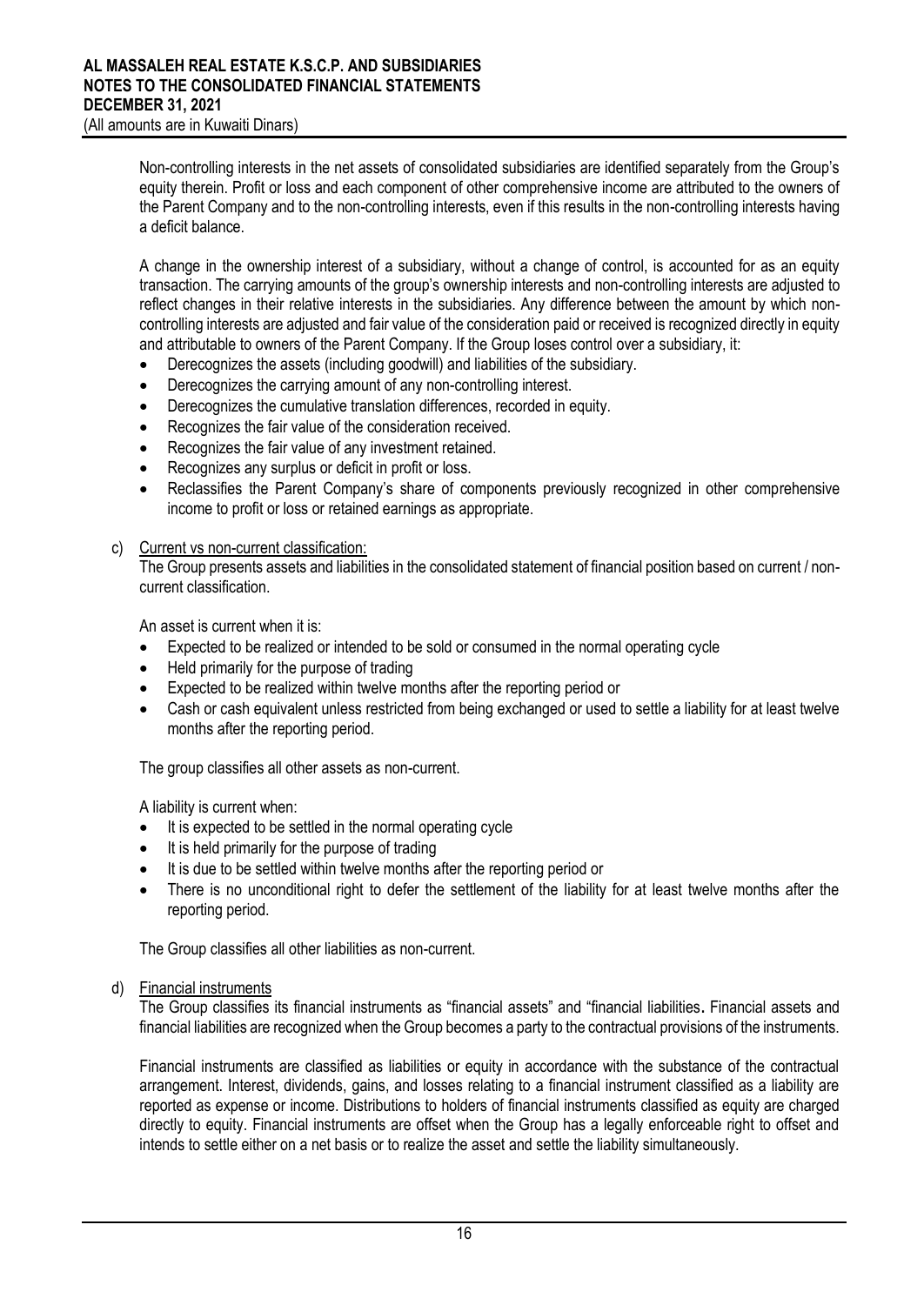Financial assets and financial liabilities carried on the consolidated statement of financial position include cash and cash equivalents, accounts receivable, due from/ to related parties, financial assets at fair value through profit or loss, financial assets at fair value through other comprehensive income, term loan, accounts payable, dividend payables and finance lease payable.

## **Financial assets:**

## **Classification of financial assets**

To determine their classification and measurement category, IFRS 9 requires all financial assets, except equity instruments and derivatives, to be assessed based on a combination of the entity's business model for managing the assets and the instruments' contractual cash flow characteristics.

## **Business model assessment**

The Group determines its business model at the level that best reflects how it manages groups of financial assets to achieve its business objectives and in order to generate contractual cash flows. That is, whether the Group's objective is solely to collect the contractual cash flows from the assets or is to collect both the contractual cash flows and cash flows arising from the sale of assets. If neither of these is applicable (e.g. financial assets are held for trading purposes), then the financial assets are classified as part of 'Sell' business model and measured at FVPL. The Group's business model is not assessed on an instrument-by-instrument basis, but at a higher level of aggregated portfolios.

## Assessment of whether contractual cash flows are solely payments of principal and interest (SPPI test)

Where the business model is to hold assets to collect contractual cash flows or to collect contractual cash flows and sell, the Group assesses whether the financial instruments' cash flows represent Solely Payments of Principal and Interest (the 'SPPI test'). 'Principal' for the purpose of this test is defined as the fair value of the financial asset at initial recognition that may change over the life of the financial asset (for example, if there are repayments of principal or amortization of the premium/discount). The most significant elements of interest within a lending arrangement are typically the consideration for the time value of money and credit risk.

The Group reclassifies when and only when its business model for managing those assets changes. The reclassification takes place from the start of the first reporting period following the change. Such changes are expected to be very infrequent, and none occurred during the year.

## **Initial recognition**

Purchases and sales of those financial assets are recognized on trade date – the date on which the Group is obliged to sell or buy the assets. Financial assets are initially recognized at fair value plus transaction costs for all financial assets not carried at FVPL.

## **Derecognition**

A financial asset (in whole or in part) is derecognized either when: the contractual rights to receive the cash flows from the financial asset have expired; or the Group has transferred its rights to receive cash flows from the financial asset and either: (a) has transferred substantially all the risks and rewards of ownership of the financial asset, or (b) Has neither transferred nor retained substantially all the risks and rewards of the financial asset but has transferred control of the financial asset. Where the Group has retained control, it shall continue to recognize the financial asset to the extent of its continuing involvement in the financial asset.

## **Measurement categories of financial assets**

The Group classifies its financial assets upon initial recognition into the following categories:

- Debt instruments at amortized cost.
- Debt instruments at fair value through other comprehensive income (FVOCI), with gains or losses recycled to consolidated statement of profit or loss on derecognition.
- Equity instruments at FVOCI, with no recycling of gains or losses to consolidated statement of profit or loss on derecognition.
- Financial assets at fair value through profit or loss FVPL.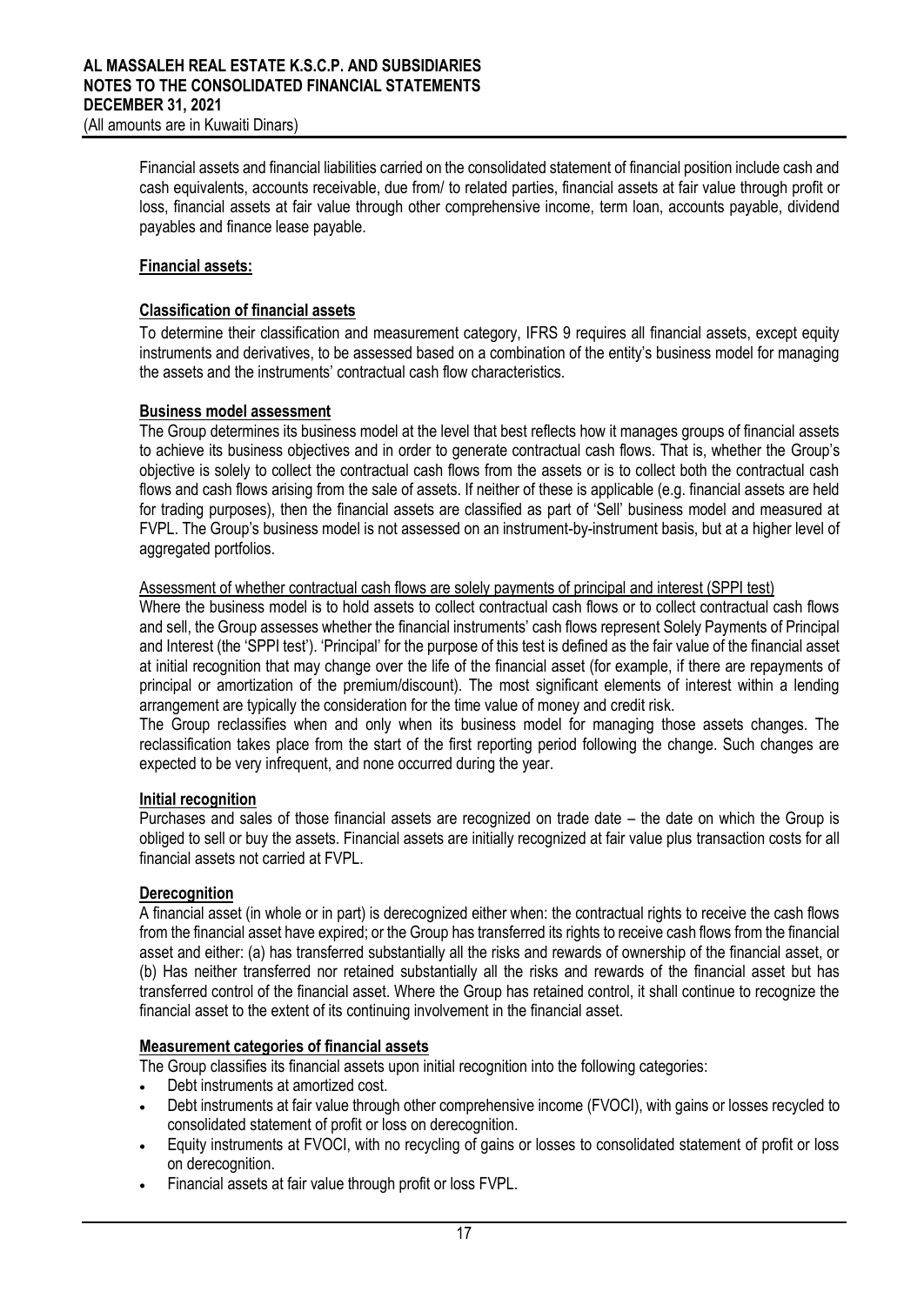## **Debt instruments at amortized cost**

A financial asset is measured at amortized cost if it meets both of the following conditions:

- The asset is held within a business model whose objective is to hold assets to collect contractual cash flows; and
- The contractual terms of the financial asset give rise on specified dates to cash flows that are solely payments of principal and interest (SPPI) on the principal amount outstanding.

Debt instruments measured at amortized cost are subsequently measured at amortized cost using the effective yield method adjusted for impairment losses if any. Interest income, foreign exchange gains and losses and impairment are recognized in the consolidated statement of profit or loss. Gains and losses are recognized in consolidated statement of profit or loss when the asset is derecognized, modified, or impaired.

#### Amortized cost and effective interest method

The effective interest method is a method of calculating the amortized cost of a financial asset or financial liability and of allocating and recognizing interest revenue or interest expense in profit or loss over the relevant period. In general, effective interest rate is the rate that exactly discounts estimated future cash receipts (including all fees and points paid or received that form an integral part of the effective interest rate, transaction costs and other premiums or discounts) excluding expected credit losses, through the expected life of the debt instrument, or, where appropriate, a shorter period, to the gross carrying amount of the debt instrument on initial recognition. For purchased or originated credit-impaired financial assets, a credit-adjusted effective interest rate is calculated by discounting the estimated future cash flows, including expected credit losses, to the amortized cost of the debt instrument on initial recognition.

The amortized cost of a financial asset is the amount at which the financial asset is measured at initial recognition minus the principal repayments, plus the cumulative amortization using the effective interest method of any difference between that initial amount and the maturity amount, adjusted for any loss allowance. The gross carrying amount of a financial asset is the amortized cost of a financial asset before adjusting for any loss allowance.

Cash and cash equivalents, accounts receivables and amounts due from related parties are classified as debt instruments at amortized cost.

## • **Cash and cash equivalents**

Cash and cash equivalents include cash in hand, at banks and cash in portfolios, short term bank deposits with highly liquid maturities of three months or less that are readily convertible to a known amount of cash and are subject to an insignificant risk of changes in value.

## • **Trade receivables**

Receivables are amounts due from customers and tenants for units rented or services performed in the ordinary course of business and is recognized initially at fair value and are subsequently measured at amortized cost using the effective interest method, less provision for impairment.

#### **Financial assets at FVPL**

Financial assets that do not meet the criteria for being measured at amortized cost or FVTOCI are measured at FVPL. Specifically:

- Investments in equity instruments are classified as at FVPL, unless the Group designates an equity investment as at FVTOCI on initial recognition.
- Debt instruments that do not meet the amortized cost criteria or the FVTOCI criteria (see above) are classified as at FVPL. In addition, debt instruments that meet either the amortized cost criteria or the FVTOCI criteria may be designated as at FVTPL upon initial recognition if such designation eliminates or significantly reduces a measurement or recognition inconsistency ('accounting mismatch') that would arise from measuring assets or liabilities or recognizing the gains and losses on them on different bases. The Group has not designated any debt instruments as at FVTPL.

Changes in fair value, gain on disposal, interest income and dividends are recorded in consolidated statement of profit or loss according to the terms of the contract, or when the right to payment has been established.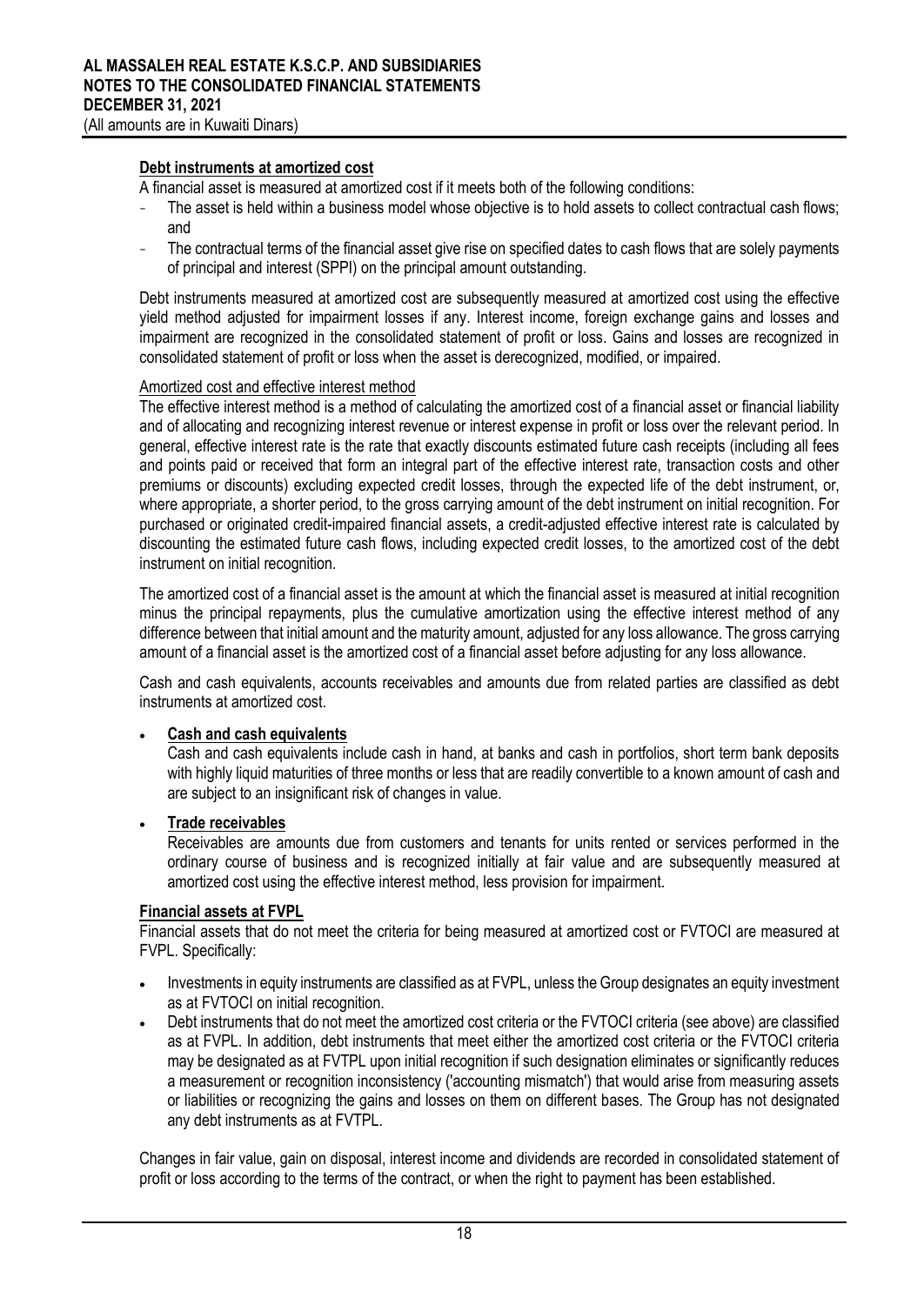## **Equity instruments at FVOCI**

Upon initial recognition, the Group may elect to classify irrevocably some of its equity instruments at FVOCI when they are neither held for trading nor a contingent consideration arising from a business combination. Such classification is determined on an instrument-by- instrument basis.

Equity investments at FVOCI are subsequently measured at fair value. Changes in fair values including foreign exchange component are recognized in other comprehensive income and presented in the cumulative changes in fair values as part of equity. Cumulative gains and losses previously recognized in other comprehensive income are transferred to retained earnings on derecognition. Gains and losses on these equity instruments are never recycled to consolidated statement of profit or loss. Dividends are recognized in consolidated statement of profit or loss when the right of the payment has been established, except when the Group benefits from such proceeds as a recovery of part of the cost of the instrument, in which case, such gains are recorded in OCI. Equity instruments at FVOCI are not subject to an impairment assessment. Upon disposal, cumulative gains or losses are reclassified from cumulative changes in fair value to retained earnings in the consolidated statement of changes in equity.

## **Impairment of financial assets**

The Group recognizes an allowance for expected credit losses (ECL) for all debt instruments not held at fair value through profit or loss.

ECLs are based on the difference between the contractual cash flows due in accordance with the contract and all the cash flows that the Group expects to receive. The shortfall is then discounted at an approximation to the asset's original effective interest rate. The expected cash flows will include cash flows from the sale of collateral held or other credit enhancements that are integral to the contractual terms.

For trade and other receivables, the Group has applied the standard's simplified approach and has calculated ECLs based on lifetime expected credit losses. Accordingly, the Group does not track changes in credit risk, but instead recognizes a loss allowance based on lifetime ECLs at each reporting date. The Group has established a provision matrix that is based on the Group's historical credit loss experience, adjusted for forward-looking factors specific to the customers and the economic environment. Exposures were segmented based on common credit characteristics such as credit risk grade, geographic region and industry, delinquency status and age of relationship.

For related party balances, the Group has applied a forward-looking approach wherein recognition of credit losses is no longer dependent on the Group first identifying a credit loss event. Instead, the Group considers a broader range of information when assessing credit risk and measuring expected credit losses, including past events, current conditions, reasonable and supportable forecasts that affect the expected collectability of the future cash flows of the instrument.

In applying this forward-looking approach for the balances due from related parties, the Group applies a threestage assessment to measuring ECL as follows:

- Stage 1 financial instruments that have not deteriorated significantly in credit quality since initial recognition or that have low credit risk and
- Stage 2 (not credit impaired) financial instruments that have deteriorated significantly in credit quality since initial recognition and whose credit risk is not low
- 'Stage 3' (credit impaired) financial assets that have objective evidence of impairment at the reporting date and assessed as credit impaired when one or more events have a detrimental impact on the estimated future cash flows have occurred.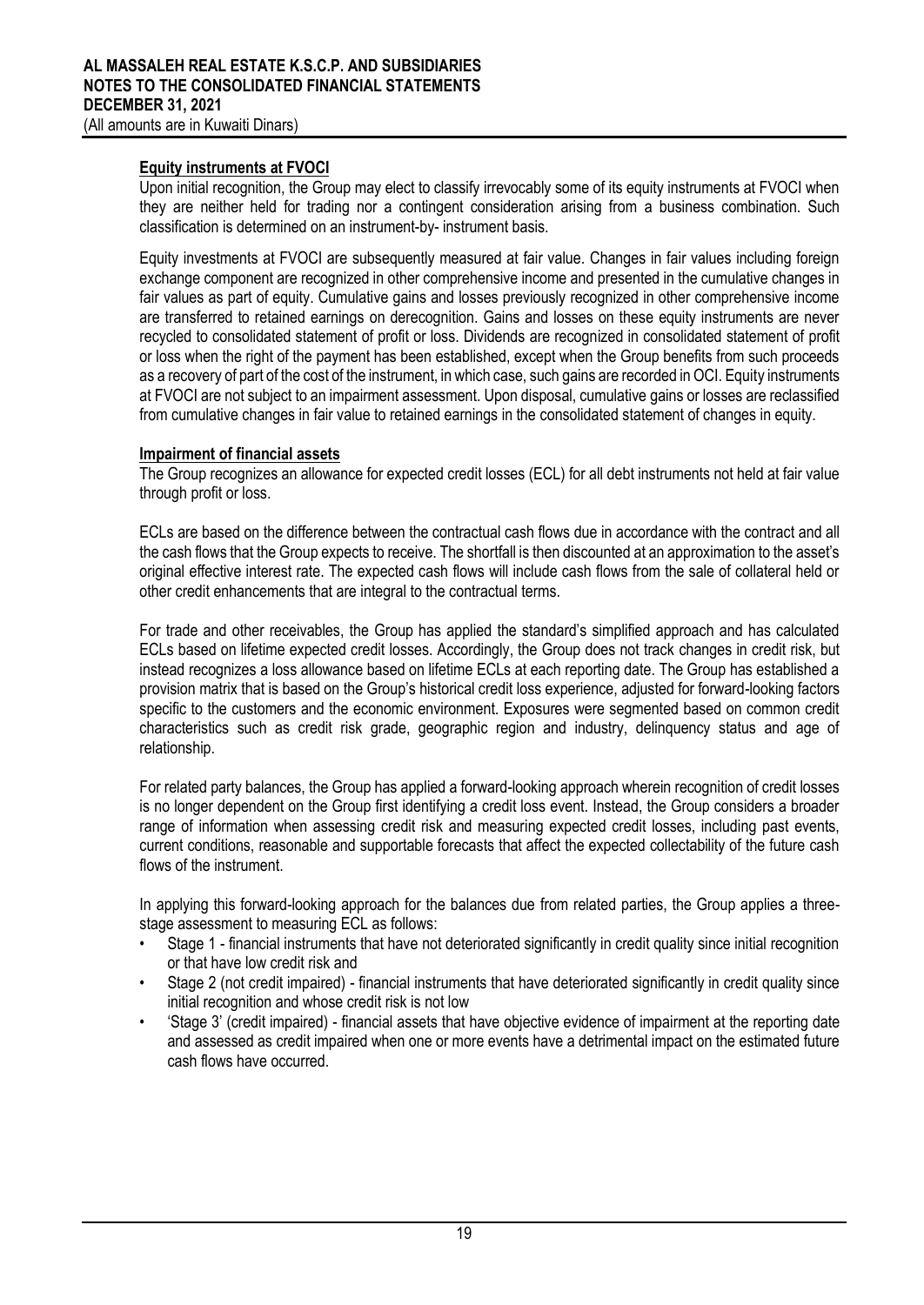In assessing whether the credit quality on a financial instrument has deteriorated significantly since initial recognition. the Group compares the risk of a default occurring on the financial instrument at the reporting date with the risk of a default occurring on the financial instrument at the date of initial recognition. In making this assessment, the Group considers both quantitative and qualitative information that is reasonable and supportable, including historical experience and forward-looking information that is available without undue cost or effort. Forward-looking information considered includes the prospects of the industries in which the Group's debtors operate, obtained from economic expert reports, financial analysts, governmental bodies, relevant think-tanks and other similar organizations, as well as consideration of various external sources of actual and forecast economic information that relate to the Group's core operations.

'12-month expected credit losses' are recognized for Stage 1 while 'lifetime expected credit losses' are recognized for Stage 2 and 3. Lifetime ECL represents the expected credit losses that will result from all possible default events over the expected life of a financial instrument. 12-month ECL represents the portion of lifetime ECL that is expected to result from default events on a financial instrument that are possible within 12 months after the reporting date.

Measurement of the expected credit losses is determined by a probability-weighted estimate of credit losses over the expected life of the financial instrument. ECLs for financial assets measured at amortized cost are deducted from the gross carrying amount of the assets and charged to consolidated statement of profit or loss.

The Group considers a financial asset in default when contractual payments are 365 days past due. However, in certain cases, the Group may also consider a financial asset to be in default when internal or external information indicates that the Group is unlikely to receive the outstanding contractual amounts in full. A financial asset is written off when there is no reasonable expectation of recovering the contractual cash flows.

## **Financial liabilities:**

All financial liabilities are recognized initially at fair value and, in the case of loans and borrowings and payables, net of directly attributable transaction costs. All financial liabilities are subsequently measured at FVPL or at amortized cost using effective interest rate method.

#### Financial liabilities at amortized cost

Financial liabilities that are not at FVPL as above are measured subsequently at amortized cost using the effective interest method.

## • **Accounts payable**

Accounts payable include trade and other payables. Trade payables are obligations to pay for goods or services that have been acquired in the ordinary course of business from suppliers. Trade payables are recognized initially at fair value and subsequently measured at amortized cost using the effective return method. Accounts payable are classified as current liabilities if payment is due within one year or less (or in the normal operating cycle of the business if longer). If not, they are presented as non - current liabilities.

## • **Borrowings**

Borrowings are recognized initially at fair value, net of transaction costs incurred. Borrowings are subsequently stated at amortized cost; any difference between the proceeds (net of transaction costs) and the redemption value is recognized in consolidated statement of profit or loss over the period of the borrowings using the effective interest method.

Fees paid on the establishment of loan facilities are recognized as transaction costs of the loan to the extent that it is probable that some or all of the facility will be drawn down. In this case, the fee is deferred until the draw-down occurs. To the extent there is no evidence that it is probable that some or all of the facility will be drawn down, the fee is capitalized as a pre-payment for liquidity services and amortized over the period of the facility to which it relates.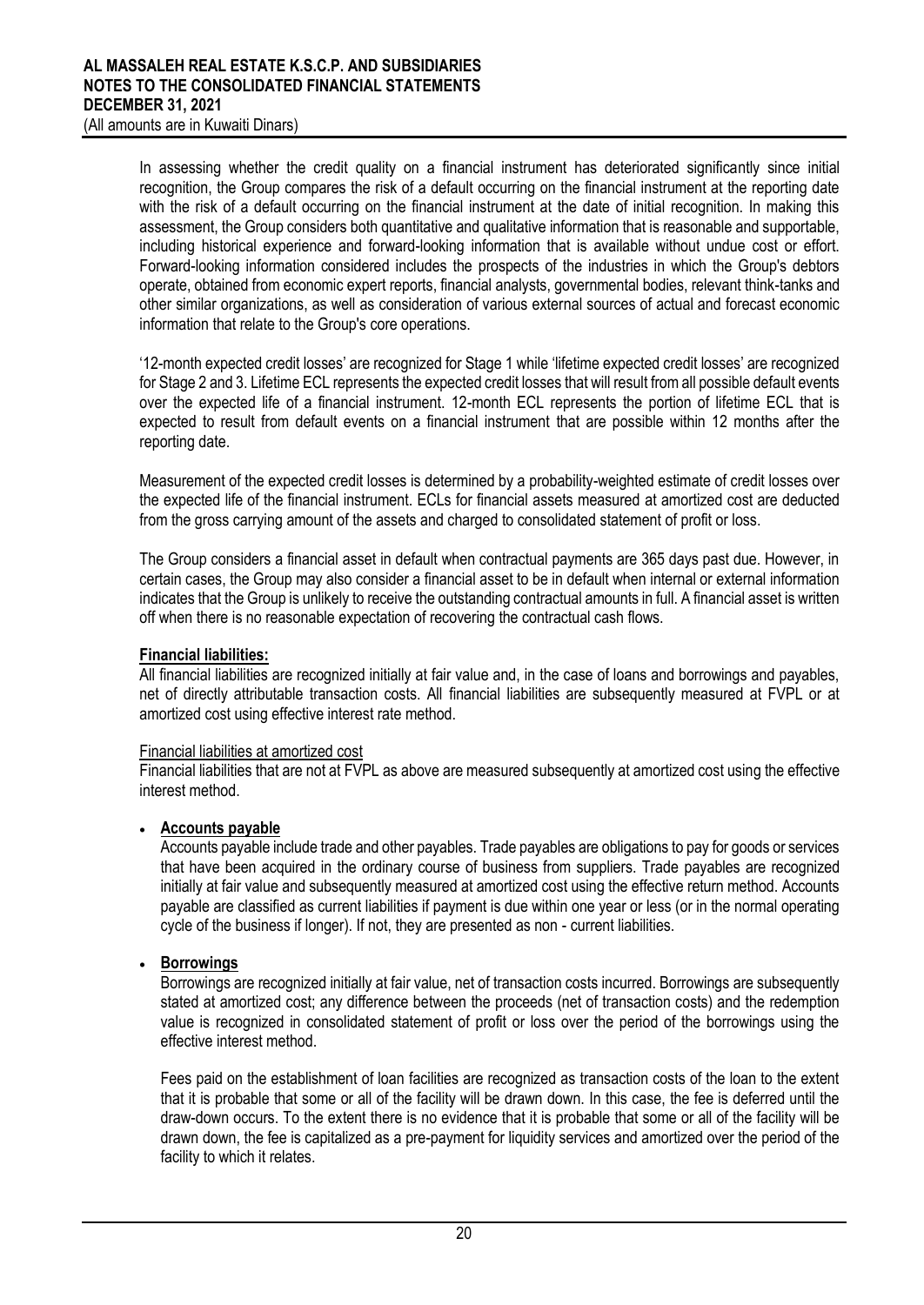A financial liability is derecognized when the obligation under the liability is discharged or cancelled or expires. When an existing financial liability is replaced by another from the same lender on substantially different terms, or the terms of an existing liability are substantially modified, such an exchange or modification is treated as a derecognition of the original liability and the recognition of a new liability, and the difference in the respective carrying amounts is recognized in consolidated statement of profit or loss. If the modification is not substantial, the difference between: (1) the carrying amount of the liability before the modification; and (2) the present value of the cash flows after modification should be recognized in profit or loss as the modification gain or loss within other gains and losses.

## **Offsetting of financial assets and liabilities:**

Financial assets and financial liabilities are offset, and the net amount reported in the consolidated statement of financial position if, and only if, there is a currently enforceable legal right to offset the recognized amounts and there is an intention to settle on a net basis, or to realize the assets and settle the liabilities simultaneously.

## e) Investment properties

Investment properties comprise completed property, property under construction or re-development held to earn rentals or for capital appreciation or both. Investment properties are initially measured at cost including purchase price and transactions costs less accumulated depreciation and impairment losses. Land on which the investment property is constructed is not depreciated. Depreciation is computed on a straight-line basis over the useful life of the buildings which is determined to be 20- 35 years.

Subsequent expenditure is capitalized to the asset's carrying amount only when it is probable that future economic benefits associated with the expenditure will flow to the Group and the cost of the item can be measured reliably. All other repairs and maintenance costs are expensed when incurred. When part of an investment property is replaced, the carrying amount of the replaced part is derecognized.

Investment properties are derecognized when either they have been disposed off or when the investment property is permanently withdrawn from use and no future economic benefit is expected from its disposal. Gains or losses arising on the retirement or disposal of an investment property are recognized in the consolidated statement of profit or loss.

Transfers are made to investment property when, and only when, there is a change in use, evidenced by the end of owner occupation or commencement of an operating lease to another party. Transfers are made from investment property when, and only when, there is a change in use, evidenced by commencement of owner occupation or commencement of development with a view to sale. If owner-occupied property becomes an investment property, the Company accounts for such property in accordance with the policy stated under property and equipment up to the date of change in use.

## f) Land and properties held for development

Land and properties held for development are developed for future sale in the ordinary course of business by transfer to inventory properties, rather than to be held for rental or capital appreciation and are stated at the lower of cost or net realizable value. Sold properties in the course of development are stated at cost plus attributable profit/ loss less progress billings. The cost of properties under development includes the cost of land and other related expenditure which are capitalized as and when activities that are necessary to get the properties ready for sale. Net realizable value represents the estimated selling price less costs to be incurred in selling the property. The property is considered to be completed when all related activities, including the infrastructure and facilities for the entire project, have been completed.

#### g) Property and equipment

The initial cost of property and equipment comprises its purchase price and any directly attributable costs of bringing the asset to its working condition and location for its intended use. Expenditures incurred after the property and equipment have been put into operation, such as repairs and maintenance and overhaul costs, are normally charged to statement of profit or loss in the period in which the costs are incurred. In situations where it can be clearly demonstrated that the expenditures have resulted in an increase in the future economic benefits expected to be obtained from the use of an item of property and equipment beyond its originally assessed standard of performance, the expenditures are capitalized as an additional cost of property and equipment.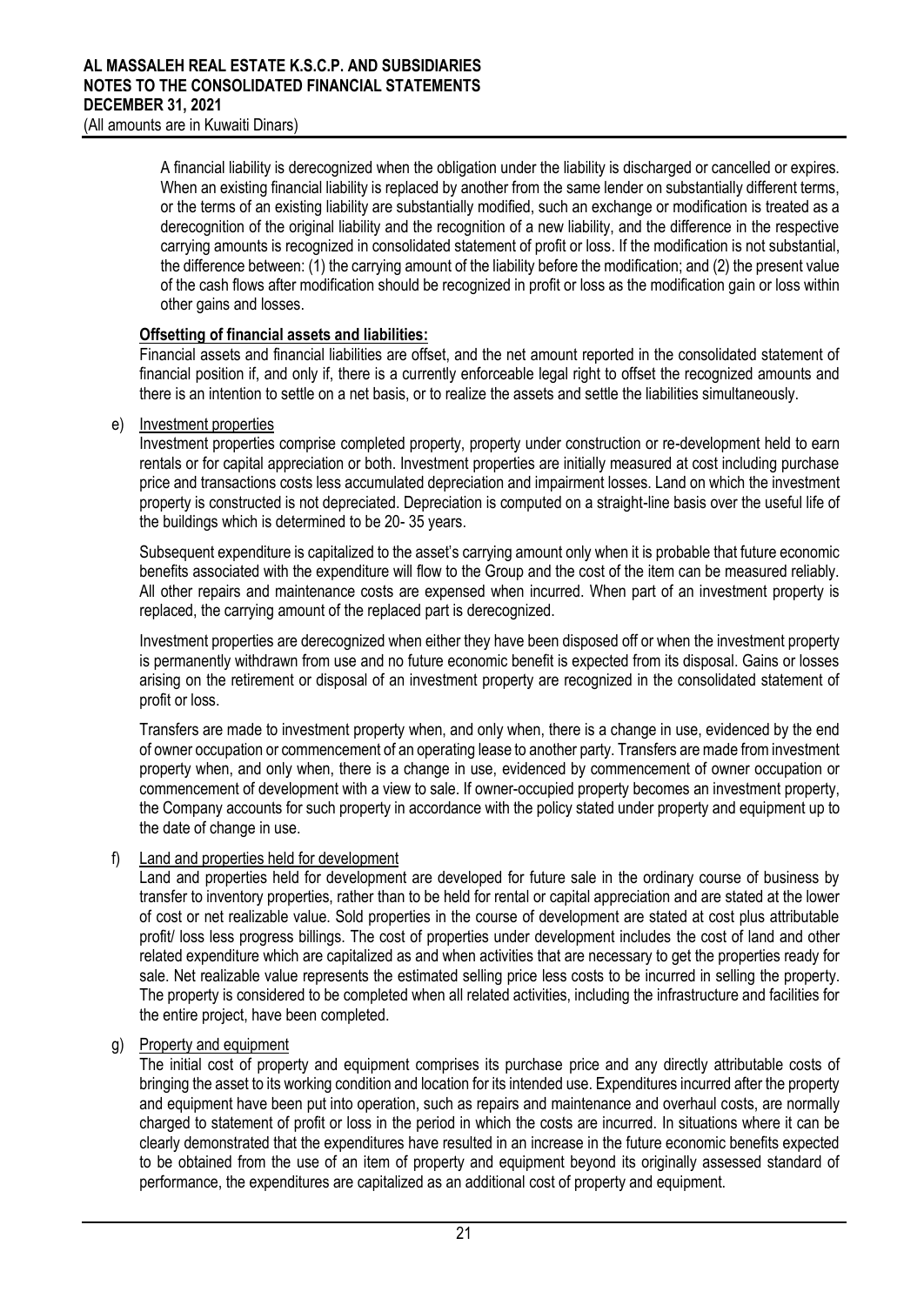Property and equipment are stated at cost less accumulated depreciation and impairment losses. When assets are sold or retired, their cost and accumulated depreciation are eliminated from the accounts and any gain or loss resulting from their disposal is included in statement of profit or loss for the period. The carrying values of property and equipment are reviewed for impairment when events or changes in circumstances indicate the carrying value may not be recoverable. If any such indication exists and where the carrying values exceed the estimated recoverable amount, the assets are written down to their recoverable amount, being the higher of their fair value less costs to sell and their value in use.

Depreciation is computed on a straight-line basis over the estimated useful lives of other property and equipment as follows:

| Furniture and fixtures | $3 - 5$ |
|------------------------|---------|
| Tools and equipment    | $3 - 5$ |
| Vehicles               | $3 - 5$ |
| Decorations            | $3 - 5$ |

The useful life and depreciation method are reviewed periodically to ensure that the method and period of depreciation are consistent with the expected pattern of economic benefits from items of property and equipment.

An item of property and equipment is derecognized upon disposal or when no future economic benefits are expected to arise from the continued use of the asset.

## h) Impairment of non- financial assets

At the end of each reporting period, the Group reviews the carrying amounts of its assets to determine whether there is any indication that those assets have suffered an impairment loss. If any such indication exists, the recoverable amount of the asset is estimated to determine the extent of the impairment loss (if any). Where it is not possible to estimate the recoverable amount of an individual asset, the Group estimates the recoverable amount of the cash-generating unit to which the asset belongs.

Recoverable amount is the higher of the fair value less costs to sell and value in use. In assessing value in use, the estimated future cash flows are discounted to their present value using a discount rate that reflects current market assessments of the time value of money and the risks specific to the asset.

If the recoverable amount of an asset (or cash-generating unit) is estimated to be less than its carrying amount, the carrying amount of the asset (cash-generating unit) is reduced to its recoverable amount. An impairment loss is recognized immediately in the consolidated statement of profit or loss, unless the relevant asset is carried at a revalued amount, in which case the impairment loss is treated as a revaluation decrease.

Where an impairment loss subsequently reverses, the carrying amount of the asset (cash-generating unit) is increased to the revised estimate of its recoverable amount, but so that the increased carrying amount does not exceed the carrying amount that would have been determined had no impairment loss been recognized for the asset (cash-generating unit) in prior years. A reversal of an impairment loss is recognized immediately in the consolidated statement of profit or loss, unless the relevant asset is carried at a revalued amount, in which case the reversal of the impairment loss is treated as a revaluation increase.

#### i) End of service indemnity

Provision is made for amounts payable to employees under the Kuwaiti Labor Law in the private sector and employees' contracts and the applicable labor laws in the countries where the subsidiaries operate. This liability, which is unfunded, represents the amount payable to each employee as a result of involuntary termination at the end of the reporting period and approximates the present value of the final obligation.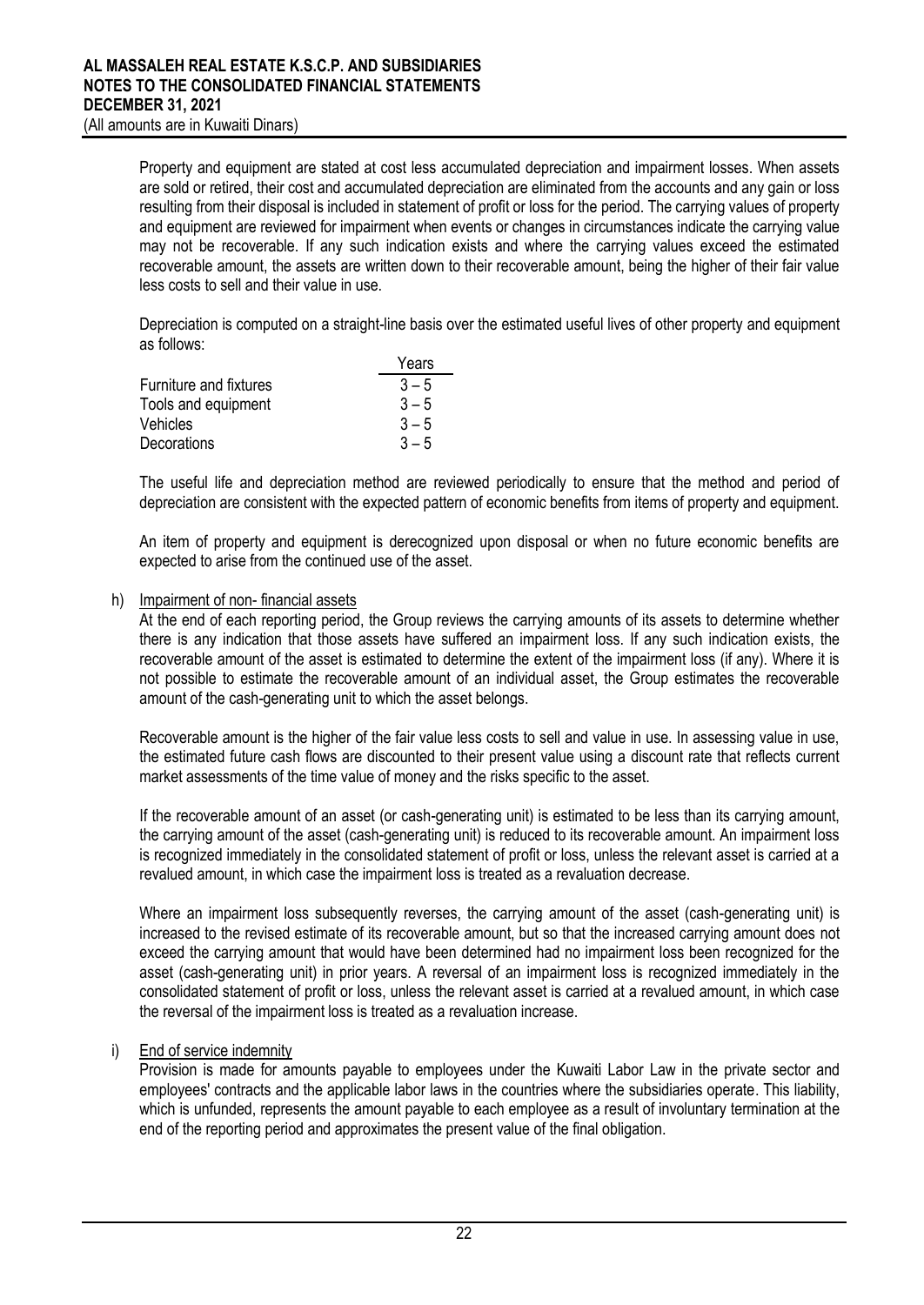## j) Dividend distribution to shareholders

The Group recognizes a liability to make cash and non-cash distributions to shareholders of the Parent Company when the distribution is authorized, and the distribution is no longer at the discretion of the Group. A distribution is authorized when it is approved by the shareholders of the Parent company at the Annual General Meeting. A corresponding amount is recognized directly in equity.

Non-cash distributions are measured at the fair value of the assets to be distributed with fair value re-measurement recognized directly in equity. Upon distribution of non-cash assets, any difference between the carrying amount of the liability and the carrying amount of the assets distributed is recognized in the consolidated statement of profit or loss.

Distributions for the year that are approved after the reporting date are disclosed as an event after the date of consolidated statement of financial position.

## k) Share capital

Ordinary shares are classified as shareholder's equity. Incremental costs directly attributable to the issue of new shares are shown in equity as a deduction from the proceeds.

## l) Revenue from contracts with customers

Revenue from contracts with customers is recognized when control of the goods or services are transferred to the customer at an amount that reflects the consideration to which the Group expects to be entitled in exchange for those goods or services. The Group has generally concluded that it is the principal in its revenue arrangements, because it typically controls the goods or services before transferring them to the customer.

The Group applies a five-step model are as follows to account for revenue arising from contracts:

- Step 1: Identify the contract with the customer A contract is defined as an agreement between two or more parties that creates enforceable rights and obligations and sets out the criteria for every contract that must be met.
- Step 2: Identify the performance obligations in the contract  $-$  A performance obligation is a promise in a contract with the customer to transfer goods or services to the customer.
- Step 3: Determine the transaction price The transaction price is the amount of consideration to which the Group expects to be entitled in exchange of transferring promised good or services to a customer, excluding amounts collected on behalf of third parties.
- Step 4: Allocate the transaction price to the performance obligations in the contracts For a contract that has more than one performance obligation, the Group will allocate the transaction price to each performance obligation in an amount that depicts the amount of consideration to which the Group expects to be entitled in exchange for satisfying each performance obligation.
- Step 5: Recognize revenue when (or as) the entity satisfies a performance obligation.

The Group exercises judgement, taking into consideration all the relevant facts and circumstances when applying each step of the model to contracts with their customers.

The Group recognizes revenue either at a point in time or over time, when (or as) the Group satisfies performance obligations by transferring the promised goods or services to its customers. The Group transfers control of a good or service over time (rather than at a point in time) when any of the following criteria are met:

- The customer simultaneously receives and consumes the benefits provided by the entity's performance as the entity performs.
- The Group's performance creates or enhances an asset (e.g., work in process) that the customer controls as the asset is created or enhanced.
- The Group's performance does not create an asset with an alternative use to the entity and the entity has an enforceable right to payment for performance completed to date.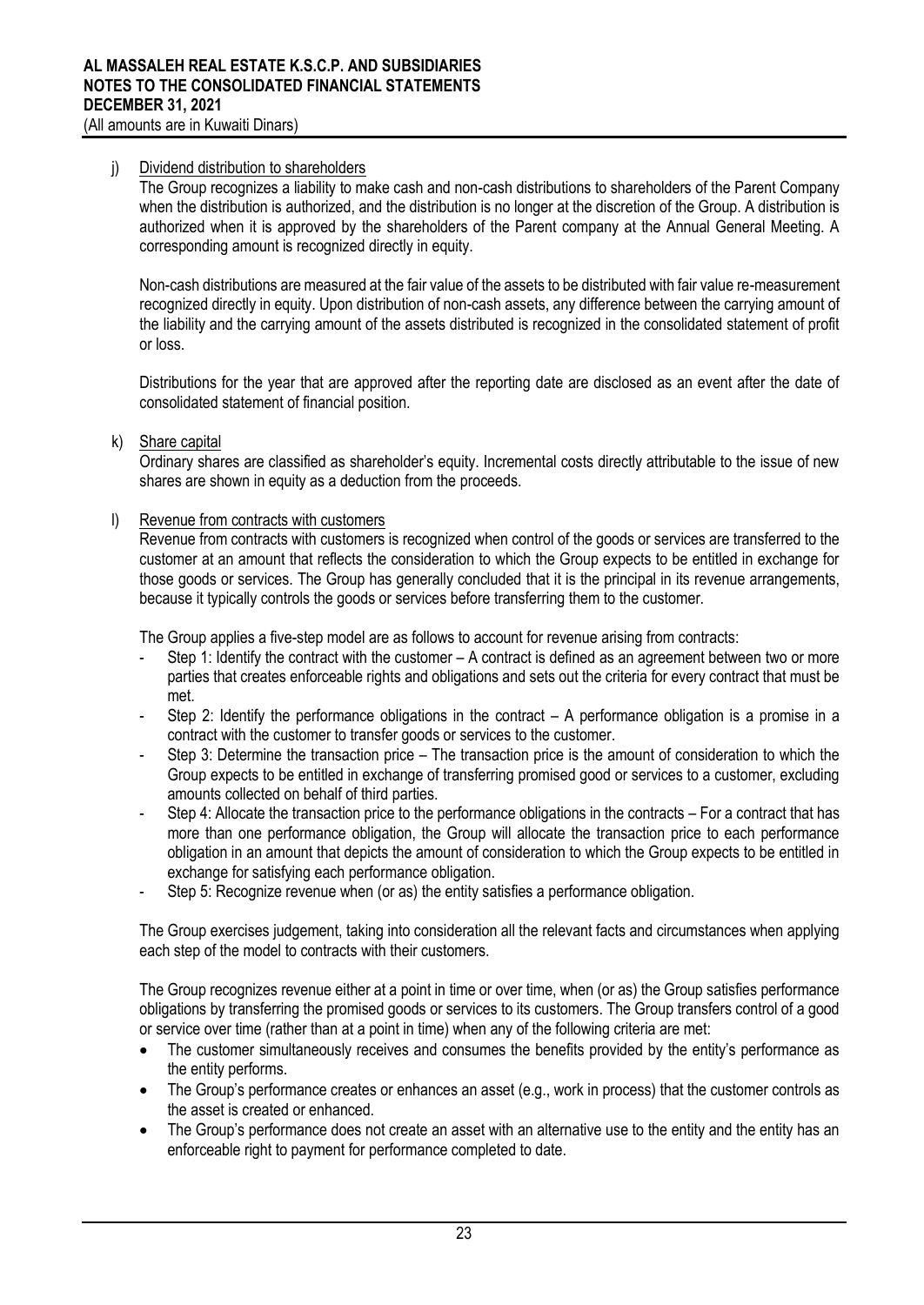# **AL MASSALEH REAL ESTATE K.S.C.P. AND SUBSIDIARIES NOTES TO THE CONSOLIDATED FINANCIAL STATEMENTS DECEMBER 31, 2021**

(All amounts are in Kuwaiti Dinars)

Control is transferred at a point in time if none of the criteria for a good or service to be transferred over time are met. The Group considers the following factors in determining whether control of an asset has been transferred:

- The Group has a present right to payment for the asset.
- The customer has legal title to the asset.
- The Group has transferred physical possession of the asset.
- The customer has the significant risks and rewards of ownership of the asset.
- The customer has accepted the asset.

Incremental costs of obtaining a contract with a customer are capitalized when incurred as the Group expects to recover these costs and such costs would not have incurred if the contract has not been obtained. Sales commission incurred by the Group is expensed as the amortization period of such costs is less than a year.

Revenue for the Group arises from the following activities:

#### **Rental income**

Rental income is recognized, when earned, on a time apportionment basis.

## **Sale of properties under development:**

Revenue is recognized when control over the property has been transferred to the customer. The properties have generally no alternative use for the Group due to contractual restrictions. However, an enforceable right to payment does not arise until legal title has passed to the customer. Therefore, revenue is recognized at a point in time when the legal title has passed to the customer and is measured at the transaction price agreed under the contract.

#### **Interest income**

Interest income is recognized on an accrual basis using effective interest method.

#### **Other income**

Other income is recognized on an accrual basis.

m) Provisions:

A provision is recognized when the Group has a present legal or constructive obligation as a result of a past event and it is probable that an outflow of resources embodying economic benefits will be required to settle the obligation, and a reliable estimate can be made of the amount of the obligation. Provisions are reviewed at the end of each reporting period and adjusted to reflect the current best estimate. Where the effect of the time value of money is material, the amount of a provision is the present value of the expenditures expected to be required to settle the obligation.

## **Contingent liabilities recognized in a business combination**

Contingent liabilities acquired in a business combination are initially measured at fair value at the acquisition date. At the end of subsequent reporting periods, such contingent liabilities are measured at the higher of the amount that would be recognized in accordance with IAS 37 and the amount recognized initially less cumulative amount of income recognized in accordance with the principles of IFRS 15.

#### **Onerous contracts**

An onerous contract is a contract under which the unavoidable costs (i.e., the costs that the Group cannot avoid because it has the contract) of meeting the obligations under the contract exceed the economic benefits expected to be received under it. The unavoidable costs under a contract reflect the least net cost of exiting from the contract, which is the lower of the cost of fulfilling it and any compensation or penalties arising from failure to fulfil it.

If the Group has a contract that is onerous, the present obligation under the contract is recognized and measured as a provision. However, before a separate provision for an onerous contract is established, the Group recognizes any impairment loss that has occurred on assets dedicated to that contract.

Provisions are not recognized for future operating losses.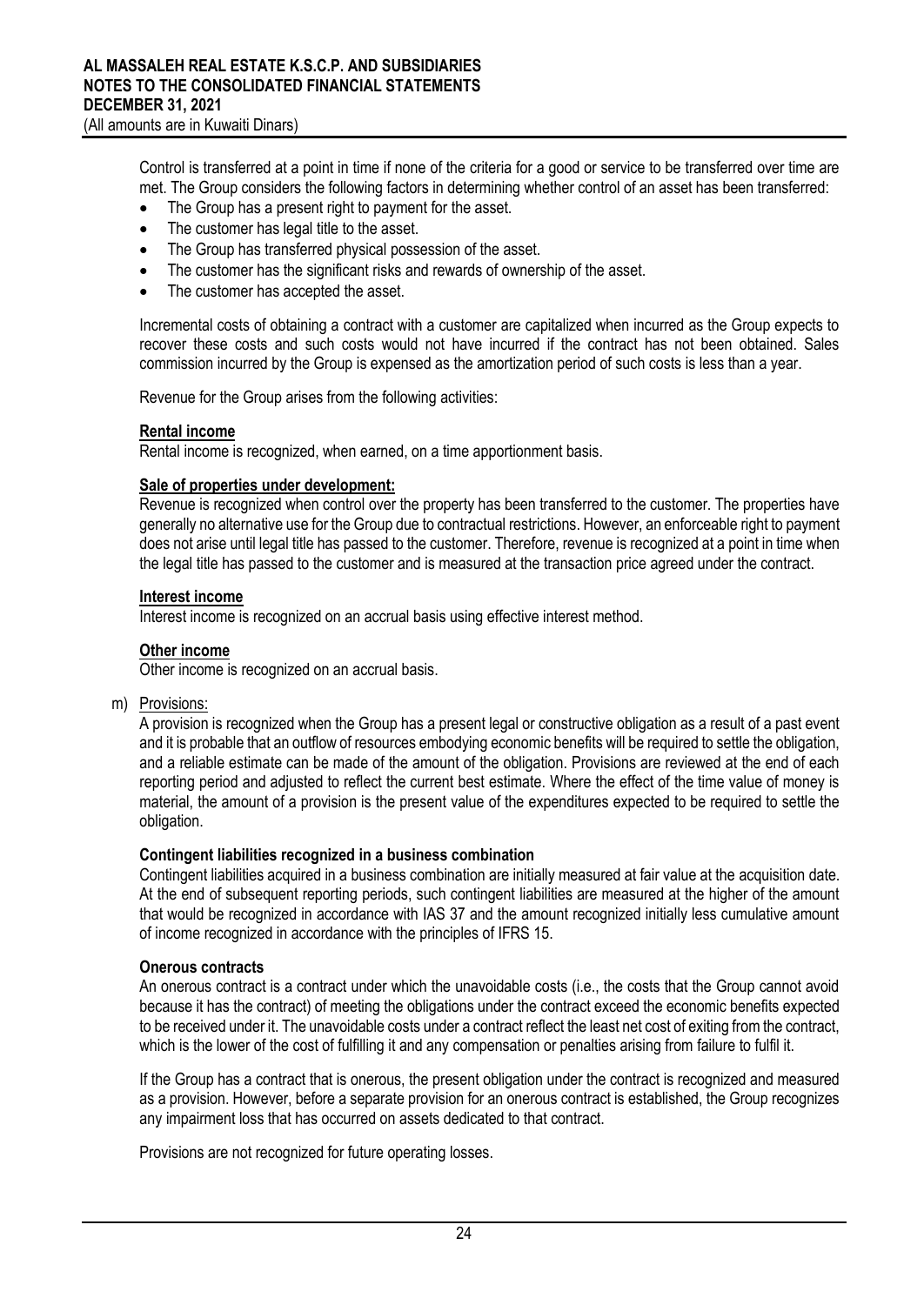## n) Borrowing costs:

Borrowing costs consist of interest and other costs that an entity incurs in connection with the borrowing of funds. Borrowing costs directly attributable to the acquisition, construction, or production of qualifying assets, which are assets that necessarily take a substantial period of time to get ready for their intended use or sale, are added to the cost of those assets, until such time as the assets is substantially ready for their intended use or sale. Investment income earned on the temporary investment of specific borrowings pending their expenditure on qualifying assets is deducted from the borrowing costs eligible for capitalization.

All other borrowing costs are expensed in consolidated statement of profit or loss in the period in which they are incurred.

o) Leases:

## Group as a lessor

Leases in which a significant portion of the risks and rewards of ownership are retained by the lessor are classified as operating leases. All other leases are classified as finance leases. The determination of whether an arrangement is, or contains a lease is based on the substance of the arrangement and requires an assessment of whether the fulfillment of the arrangement is dependent on the use of a specific asset or assets and the arrangement conveys a right to use the asset.

## **Operating lease:**

Rental income from operating leases is recognized on a straight-line basis over the term of the relevant lease. Initial direct costs incurred in negotiating and arranging an operating lease are added to the carrying amount of the leased asset and recognized on a straight-line basis over the lease term.

## Group as a lessee

The Group assesses whether a contract is or contains a lease, at inception of the contract.

## **Short-term leases**

The Group applies the short-term lease recognition exemption to its short-term leases (i.e., those leases that have a lease term of 12 months or less from the commencement date and do not contain a purchase option). Lease payments on short-term leases and leases of low-value assets are recognized as expense on a straight-line basis over the lease term.

## p) Contribution to Kuwait Foundation for the Advancement of Sciences (KFAS)

Contribution to Kuwait Foundation for the Advancement of Sciences (KFAS) is calculated at 1% of the profit attributable to shareholders of the Parent Company before contribution to KFAS, National Labor Support Tax, Zakat, and Board of Directors' remuneration, and after deducting the Parent Company's share of income from Kuwaiti shareholding subsidiaries and associates and transfer to statutory reserve and any accumulated losses. No KFAS has been provided for the year ended December 31, 2021 and December 31, 2020, since there was no eligible profit on which KFAS could be calculated.

q) Zakat

Zakat is calculated at 1% of the profit attributable to the shareholders of the Parent before contribution to KFAS, NLST, Zakat, and Board of Directors' remuneration, and after deducting the Parent Company's share of profit from Kuwaiti shareholding associates and subsidiaries, share of Zakat paid by Kuwaiti shareholding subsidiaries and cash dividends received from Kuwaiti shareholding companies in accordance with Law No. 46 of 2006 and Ministerial resolution No. 58 of 2007 and their Executive Regulations. No Zakat has been provided for the year ended December 31, 2021 and December 31, 2020, since there was no eligible profit on which Zakat could be calculated.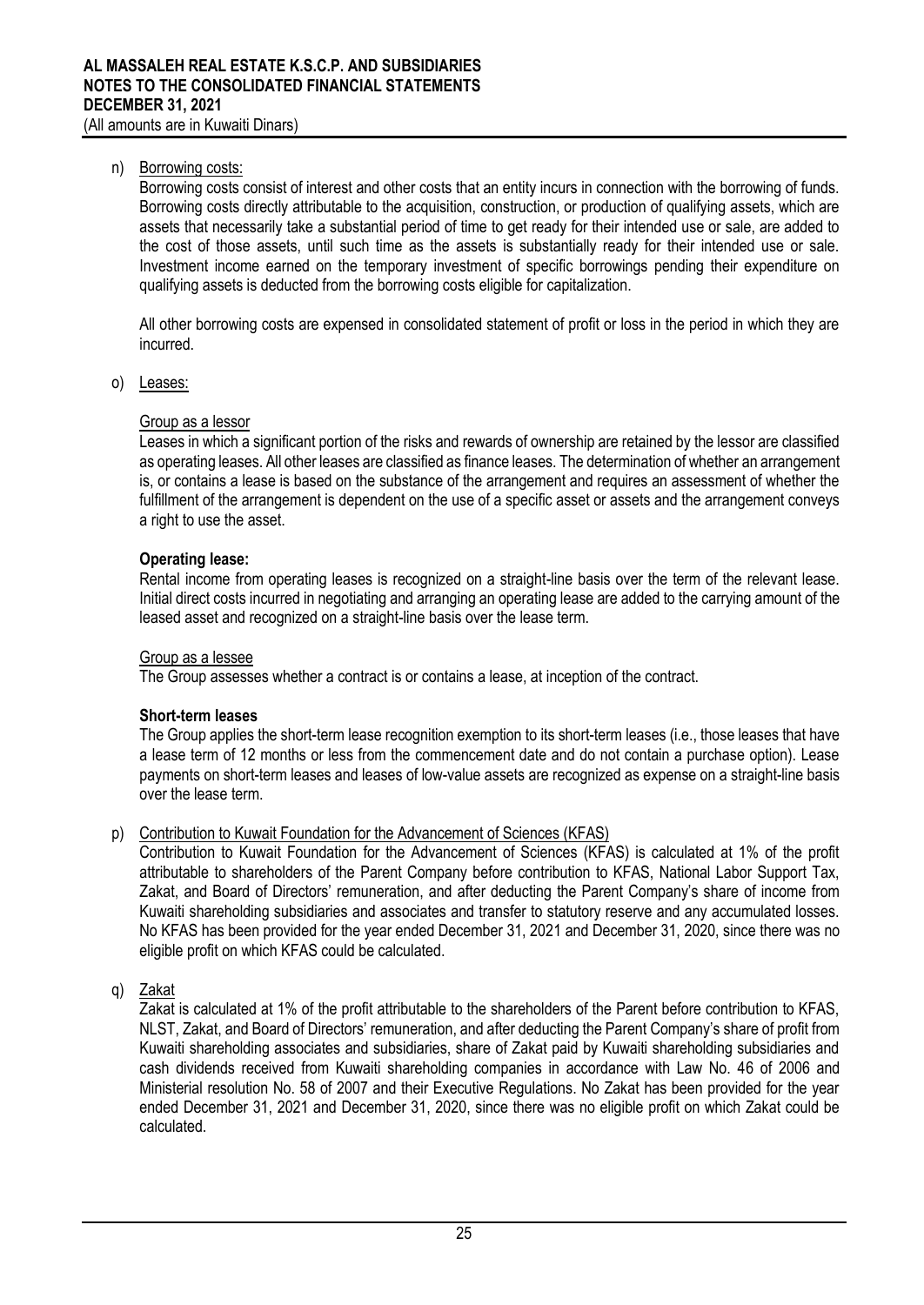## r) National Labor Support Tax (NLST):

National Labor Support Tax (NLST) is calculated at 2.5% of the profit attributable to the shareholders of the Parent Company before contribution to KFAS, NLST, Zakat, and Board of Directors' remuneration, and after deducting the Parent Company's share of profit from associates listed in Boursa Kuwait, share of NLST paid by subsidiaries listed in Boursa Kuwait, and cash dividends received from companies listed in Boursa Kuwait in accordance with Law No. 19 of 2000 and Ministerial resolution No. 24 of 2006 and their Executive Regulations. No NLST has been provided for the year ended December 31, 2021 and December 31, 2020, since there was no eligible profit on which NLST could be calculated.

## s) Foreign currencies:

Foreign currency transactions are translated into Kuwaiti Dinars at rates of exchange prevailing on the date of the transactions. Monetary assets and liabilities denominated in foreign currency as at the end of reporting period are retranslated into Kuwaiti Dinars at rates of exchange prevailing on that date. Non-monetary items carried at fair value that are denominated in foreign currencies are retranslated at the rates prevailing on the date when the fair value was determined. Non-monetary items that are measured in terms of historical cost in a foreign currency are not retranslated.

Exchange differences arising on the settlement of monetary items, and on the retranslation of monetary items, are included in consolidated statement of profit or loss for the period. Translation differences on non-monetary items such as equity instruments which are classified as financial assets at fair value profit or loss are reported as part of the fair value gain or loss. Translation differences on non-monetary items such as equity instruments classified as FVOCI are included in "cumulative changes in fair value" in other comprehensive income.

The assets and liabilities of the foreign subsidiary are translated into Kuwaiti Dinars at rates of exchange prevailing at the end of reporting period. The results of the subsidiary are translated into Kuwaiti Dinars at rates approximating the exchange rates prevailing at the dates of the transactions. Foreign exchange differences arising on translation are recognized directly in other comprehensive income. Such translation differences are recognized in consolidated statement of profit or loss in the period in which the foreign operation is disposed of.

## t) Contingencies

Contingent liabilities are not recognized in the financial statements unless it is probable as a result of past events that an outflow of economic resources will be required to settle a present, legal or constructive obligation; and the amount can be reliably estimated. Else, they are disclosed unless the possibility of an outflow of resources embodying economic losses is remote.

Contingent assets are not recognized in the consolidated financial statements but disclosed when an inflow of economic benefits as a result of past events is probable.

## u) Segment reporting:

A segment is a distinguishable component of the Group that engages in business activities from which it earns revenue and incurs costs. Operating segments are reported in a manner consistent with the internal reporting provided to the chief operating decision-maker. The chief operating decision-maker is identified as the person being responsible for allocating resources, assessing performance and making strategic decisions regarding the operating segments.

## v) Critical accounting estimates and judgments

The Group makes judgments, estimates and assumptions concerning the future. The preparation of consolidated financial statements in conformity with International Financial Reporting Standards requires management to make judgments, estimates and assumptions that affect the reported amounts of assets and liabilities and disclosure of contingent assets and liabilities at the date of the consolidated financial statements and the reported amounts of revenue and expenses during the year. Actual results could differ from the estimates.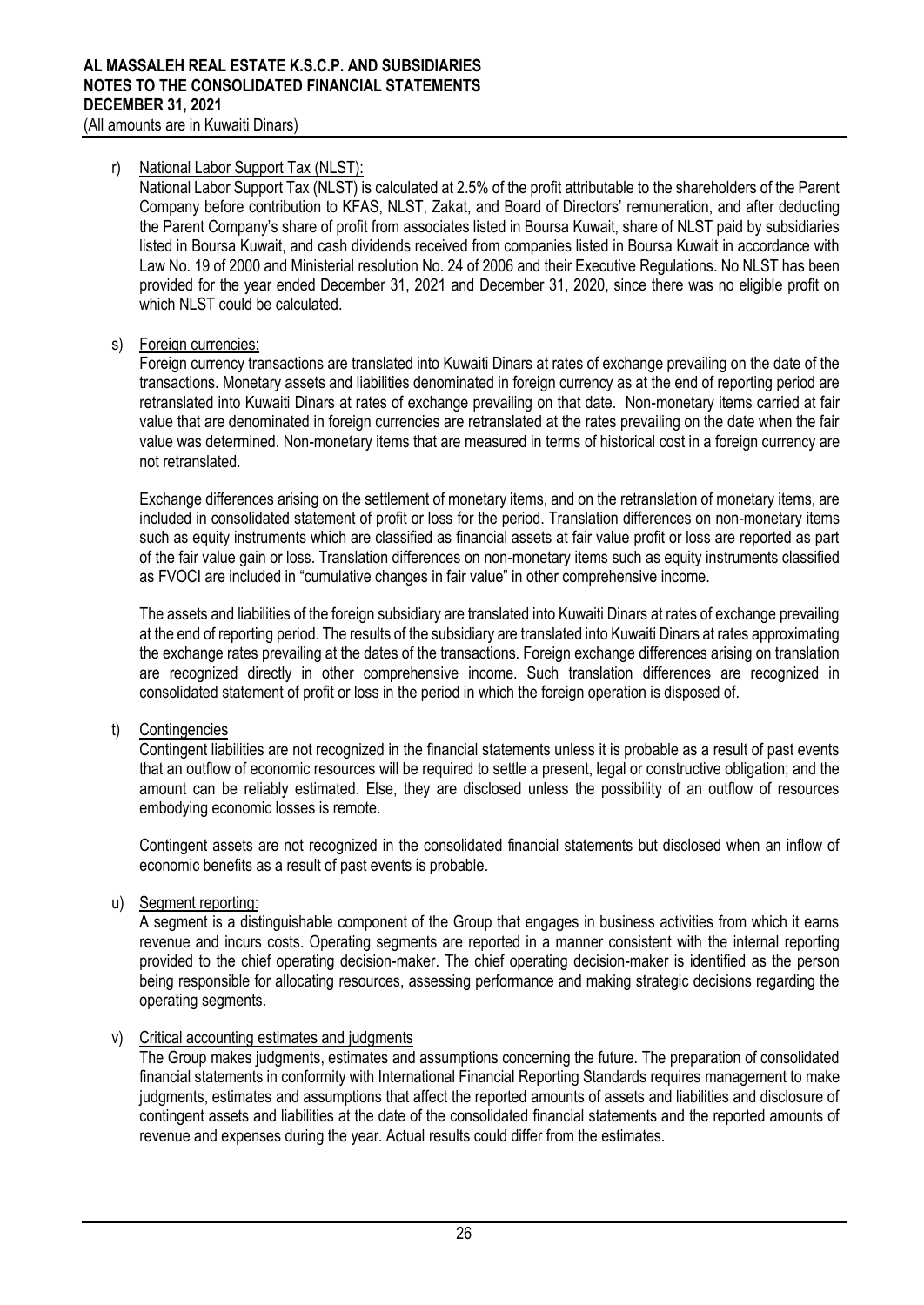## **a) Judgments**

In the process of applying the Group's accounting policies which are described in Note 2, management has made the following judgments that have the most significant effect on the amounts recognized in the consolidated financial statements.

## Revenue Recognition:

Revenue is recognized to the extent it is probable that the economic benefits will flow to the Group and the revenue can be reliably measured. The determination of whether the revenue recognition criteria as specified under IFRS 15 and revenue accounting policy explained in Note (2 - I) are met requires significant judgment.

#### Allowance for future expected credit losses:

The determination of expected credit losses and the factors determining the impairment of the receivable involve significant judgment.

Classification of financial assets:

On acquisition of a financial asset, the Group decides whether it should be classified as "at fair value through profit or loss", "at fair value through other comprehensive income" or "at amortized cost". IFRS 9 requires all financial assets, except equity instruments and derivatives, to be assessed based on a combination of the Group's business model for managing the assets of the instrument's contractual cash flow characteristics. The Group follows the guidance of IFRS 9 on classifying its financial assets and is explained in Note (2 - d).

Control assessment:

When determining control over an investee, management considers whether the Group has a 'de facto' power to control an investee if it holds less than 50% of the investee's voting rights. The assessment of the investee's relevant activities and the ability to use the Group's power to affect the investee's variable returns requires significant judgment.

Material non-controlling interests:

The Parent Company's management considers any non-controlling interests which accounts for 5% or more of the related subsidiary's equity as material. Disclosures pertaining to those non-controlling interests are set out in (Note 18).

## Classification of Land:

Upon acquisition of land, the Group classifies the land into one of the following categories, based on the intention of the management for the use of the land:

Properties under development

When the intention of the Group is to develop land in order to sell it in the future, both the land and the construction costs are classified as properties under development within properties held for trading.

Work in progress

When the intention of the Group is to develop a land in order to rent or to occupy it in the future, both the land and the construction costs are classified as work in progress within investment properties or property, plant and equipment respectively.

Properties held for trading

When the intention of the Group is to sell land in the ordinary course of business, the land is classified as properties held for trading.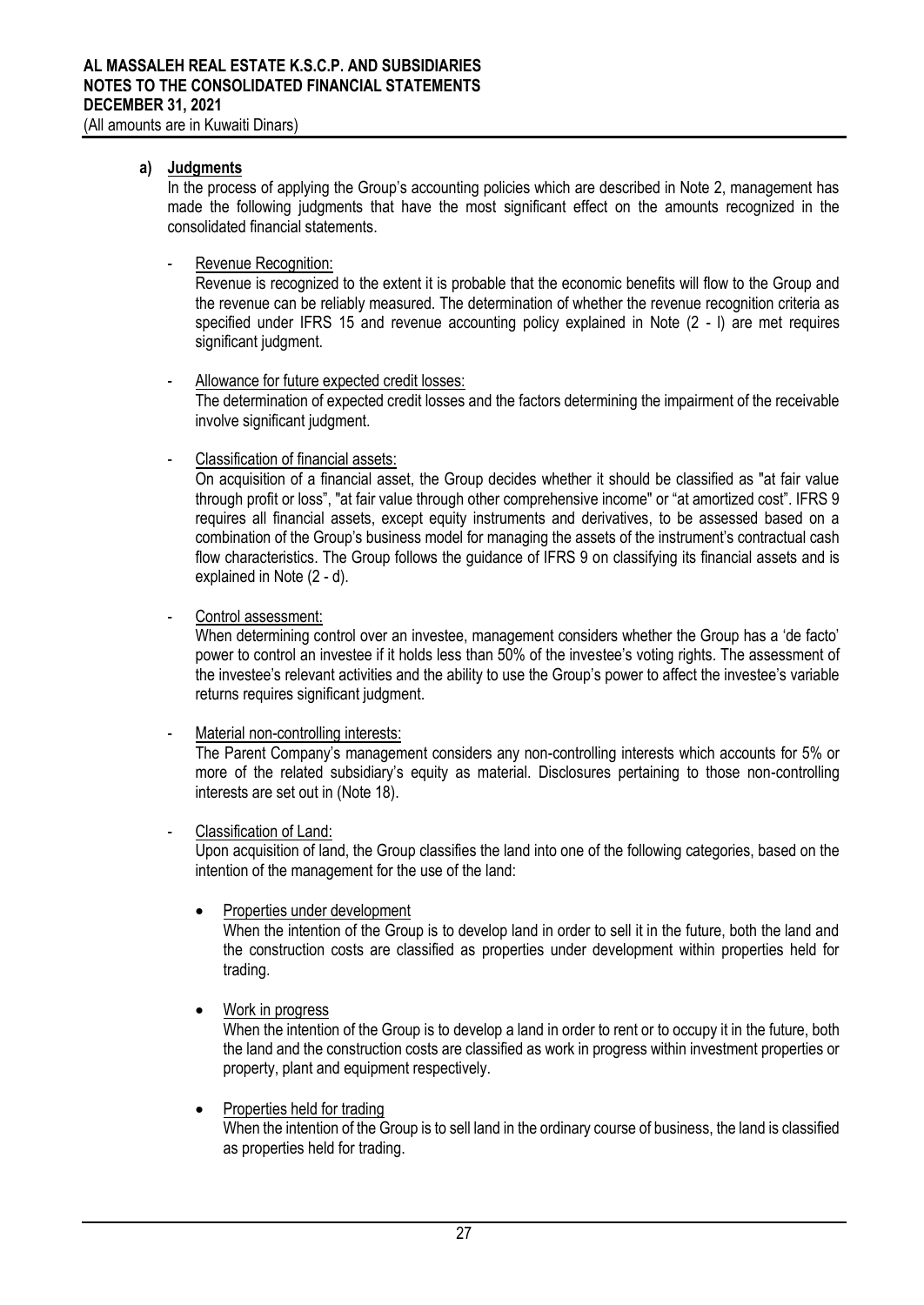#### • Investment properties

When the intention of the Group is to earn rentals from land or hold land for capital appreciation or if the intention is not determined for land, the land is classified as investment property.

- Leases:
	- Critical judgements required in the application of IFRS 16 include, among others, the following:
	- Identifying whether a contract (or part of a contract) includes a lease;
	- Determining whether it is reasonably certain that an extension or termination option will be exercised;
	- Classification of lease agreements (when the entity is a lessor);
	- Determination of whether variable payments are in-substance fixed;
	- Establishing whether there are multiple leases in an arrangement,
	- Determining the stand-alone selling prices of lease and non-lease components.

## **b) Estimates and assumptions**

The key assumptions concerning the future and other key sources of estimating uncertainty at the end of the reporting period that have a significant risk of causing a material adjustment to the carrying amounts of assets and liabilities within the next financial year are discussed below:

Allowance for expected credit losses:

The extent of provision for expected credit losses involves estimation process. Provision for expected credit losses is based on a forward looking ECL approach as explained in Note (2- d). Bad debts are written off when identified. The benchmarks for determining the amount of provision or write-down include ageing analysis, technical assessment and subsequent events. The provisions and write-down of accounts receivable are subject to management approval.

Fair value of unquoted financial assets

If the market for a financial asset is not active or not available, the Group establishes fair value by using valuation techniques which include the use of recent arm's length transactions, reference to other instruments that are substantially the same, discounted cash flow analysis, and option pricing models refined to reflect the issuer's specific circumstances. This valuation requires the Group to make estimates about expected future cash flows and discount rates that are subject to uncertainty.

#### Useful lives of depreciable assets

The Group reviews its estimate of useful lives of depreciable assets at each reporting date based on the expected utility of assets. Uncertainties in these estimates mainly relate to obsolescence and changes in operations.

Impairment of non-financial assets

Impairment exists when the carrying value of an asset or cash generating unit exceeds its recoverable amount, which is the higher of its fair value less costs to sell and its value in use. The fair value less costs to sell calculation is based on available data from binding sales transactions in an arm's length transaction of similar assets or observable market prices less incremental costs for disposing of the asset. The value in use calculation is based on a discounted cash flow model. The cash flows are derived from the budget for the next five years and do not include restructuring activities that the Group is not yet committed to or significant future investments that will enhance the asset's performance of the cash generating unit being tested. The recoverable amount is most sensitive to the discount rate used for the discounted cash flow model as well as the expected future cash inflows and the growth rate used for extrapolation purposes.

#### **Leases**

Key sources of estimation uncertainty in the application of IFRS 16 include, among others, the following:

- Estimation of the lease term;
- Determination of the appropriate rate to discount the lease payments;
- Assessment of whether a right-of-use asset is impaired.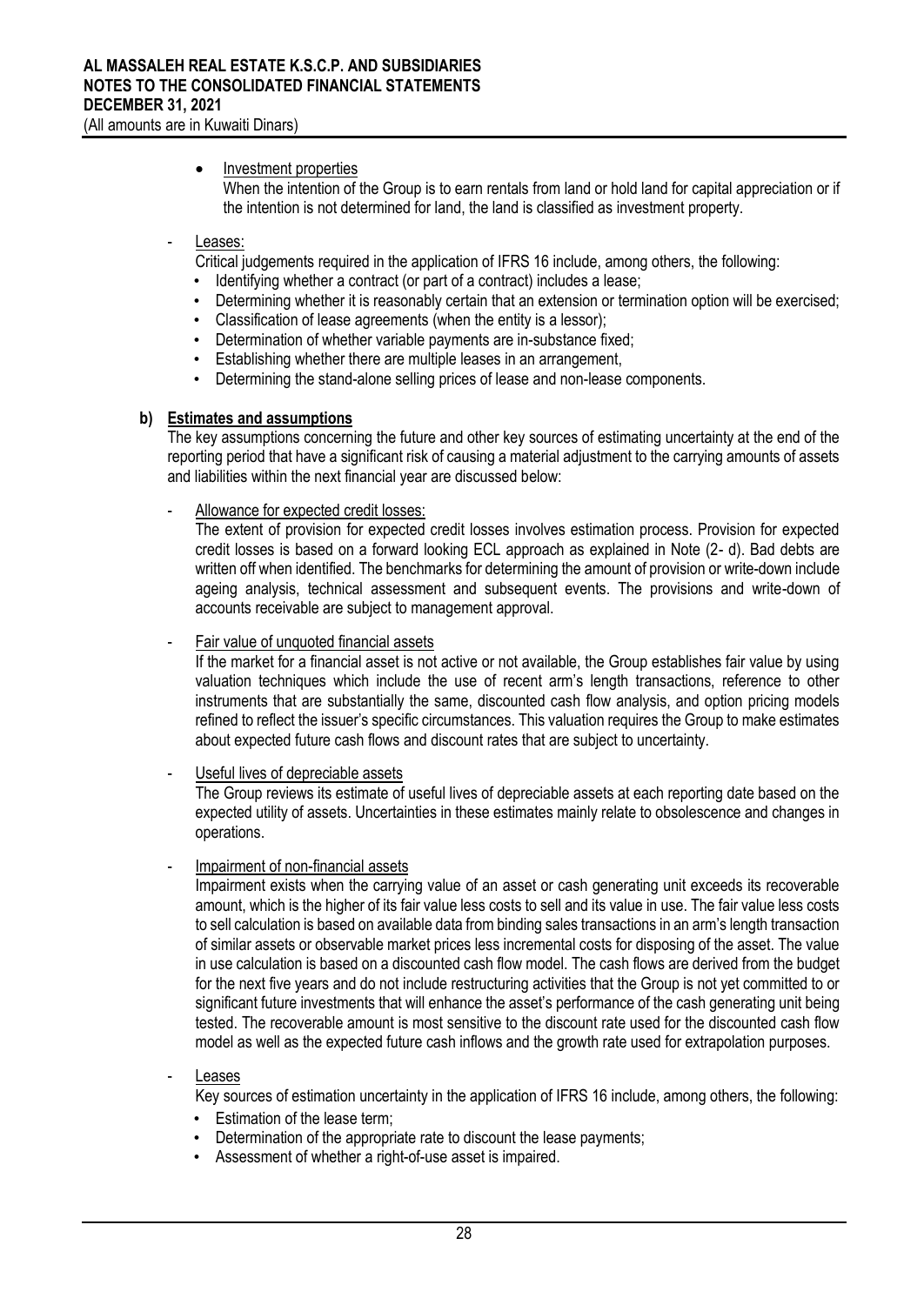# **AL MASSALEH REAL ESTATE K.S.C.P. AND SUBSIDIARIES NOTES TO THE CONSOLIDATED FINANCIAL STATEMENTS DECEMBER 31, 2021**

(All amounts are in Kuwaiti Dinars)

#### 3. Cash and cash equivalents

|                     | 2021      | 2020      |
|---------------------|-----------|-----------|
| Cash on hand        | 1,914     | 5.128     |
| Cash at banks       | 1,321,455 | 1,693,744 |
| Short term deposits |           | 1,011,509 |
| Cash in portfolio   | 44,708    | 257       |
|                     | 1,368,077 | 2,710,638 |

Short term deposits carried an average interest rate of 1.1% per annum as of 31 December 2020, and contractually matured within 90 days.

Cash at banks include an amount of KD 114,826 (2020: KD 114,826) which is restricted against issued letters of guarantee to the Group (Note 29).

#### 4. Financial assets at fair value through profit or loss

|                                           | 2021      | 2020                     |
|-------------------------------------------|-----------|--------------------------|
| Held for trading                          |           |                          |
| Equity securities in investment portfolio | 2,314,615 | $\overline{\phantom{a}}$ |
|                                           | 2,314,615 | $\overline{\phantom{a}}$ |

The fair value measurement of financial assets designated at FVTPL has been categorized under Level 1 of the fair value hierarchy based on the inputs and valuation mechanisms used that are consistent with the principles of IFRS 13. No transfers have been made between levels 1, 2 and 3 of the fair value hierarchy during the year (Note 23).

The movement during the year is as follows:

|                                                           | 2021       | 2020      |
|-----------------------------------------------------------|------------|-----------|
| Balance at the beginning of the year                      |            |           |
| Additions                                                 | 2,191,994  |           |
| Net change in investment portfolio                        | 113,439    |           |
| Foreign currency translation adjustments                  | 9,182      |           |
| Balance at the end of the year                            | 2,314,615  |           |
| 5.<br>Accounts receivable and other debit balances        |            |           |
|                                                           | 2021       | 2020      |
| Rent receivables (a)                                      | 686,074    | 601,566   |
| Trade receivables (a)                                     | 596,135    | 514,928   |
| Total receivables                                         | 1,282,209  | 1,116,494 |
| Provision for expected credit losses (b)                  | (739, 670) | (739,670) |
|                                                           | 542,539    | 376,824   |
| Advance payments to contractors                           | 48,988     | 75,077    |
| Advance payment to acquire an investment $(c) - (Note 6)$ | 380,000    |           |
| Prepaid expenses                                          | 30,959     | 30,110    |
| Staff receivable                                          | 37,031     | 30,841    |
| Refundable deposits                                       | 58,909     | 12,890    |
| Other debit balances                                      | 58,854     | 183,671   |
|                                                           | 1,157,280  | 709,413   |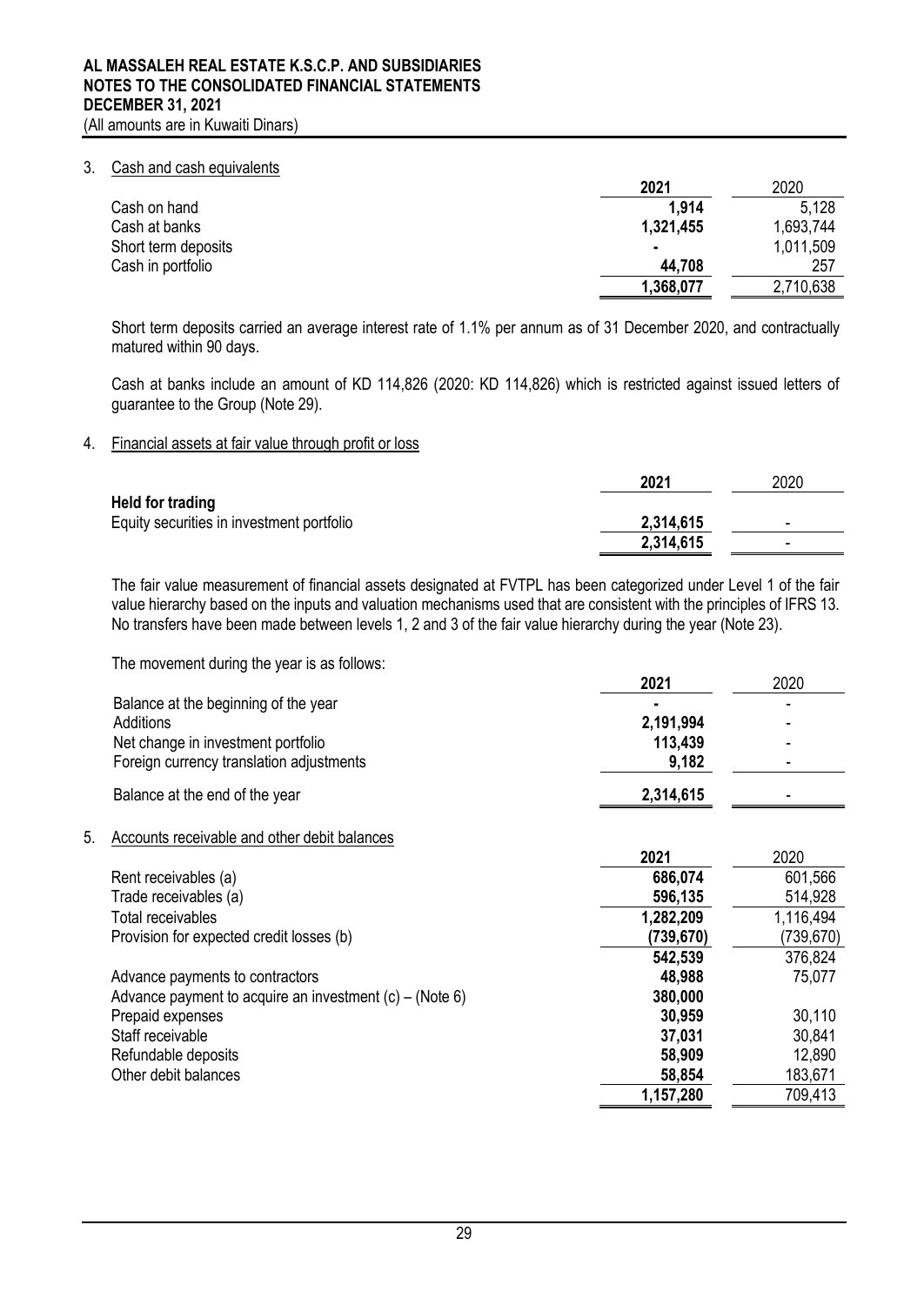## **a- Rent and trade receivables:**

Rent receivables and trade receivables are non-interest bearing and are generally due within 30 days.

The Group applies the IFRS 9 simplified model of recognizing lifetime expected credit losses for all rent receivables and trade receivables as these items do not have a significant financing component. In measuring the expected credit losses, rent receivables and trade receivables have been assessed on a collective basis respectively and grouped based on shared credit risk characteristics and the days past due.

The expected loss rates are based on ageing profile of customers over the past 1 to 2 years as well as the corresponding historical credit losses during that period. The historical rates are adjusted to reflect current and forwarding looking macroeconomic factors affecting the customer's ability to settle the amount outstanding. However, given the short period exposed to credit risk, the impact of these macroeconomic factors has not been considered significant within the reporting period.

There has been no change in the estimation techniques or significant assumptions made during the current year.

Rent receivables and trade receivables are written off when there is no reasonable expectation of recovery. Failure to make payments within 365 days from the invoice date and failure to engage with the Group on alternative payment arrangement amongst other is considered indicators of no reasonable expectation of recovery and therefore is considered as credit impaired.

Operating leases, in which the Group is the lessor, relate to investment property owned by the Group with annual lease terms, with one-year extension option. All operating lease contracts contain market review clauses in the event that the lessee exercises its option to renew. The lessee does not have an option to purchase the property at the expiry of the lease period.

The unguaranteed residual values do not represent a significant risk for the Group, as they relate to properties which are located in a location with a constant increase in value over the last previous years. The Group did not identify any indications that this situation will change.

The following table details the risk profile of rent receivables and trade receivables.

|                                     |            | Past due      |              |
|-------------------------------------|------------|---------------|--------------|
|                                     | $31 - 365$ | More than     |              |
| <u>2021</u>                         | days       | 365 days      | <b>Total</b> |
| <b>Expected credit loss rate</b>    | 54%        | 58%           |              |
| <b>Gross carrying amount</b>        | 113,570    | 1,168,639     | 1,282,209    |
| Allowances for expected credit loss | 60,961     | 678,709       | 739,670      |
|                                     |            | Past due      |              |
|                                     |            |               |              |
|                                     | $31 - 365$ | More than 365 |              |
| 2020                                | days       | days          | Total        |
| Expected credit loss rate           | 33%        | 73%           |              |
| Gross carrying amount               | 182,754    | 933,740       | 1,116,494    |
| Allowances for expected credit loss | 60,961     | 678,709       | 739,670      |
|                                     |            |               |              |

#### **b- The movement in provision for credit losses is as follows:**

|                                          | 2021    | 2020    |
|------------------------------------------|---------|---------|
| Balance at the beginning of the year     | 739.670 | 632,386 |
| Charge for the year                      |         | 105,455 |
| Foreign currency translation adjustments |         | 1,829   |
| Balance at the end of the year           | 739,670 | 739,670 |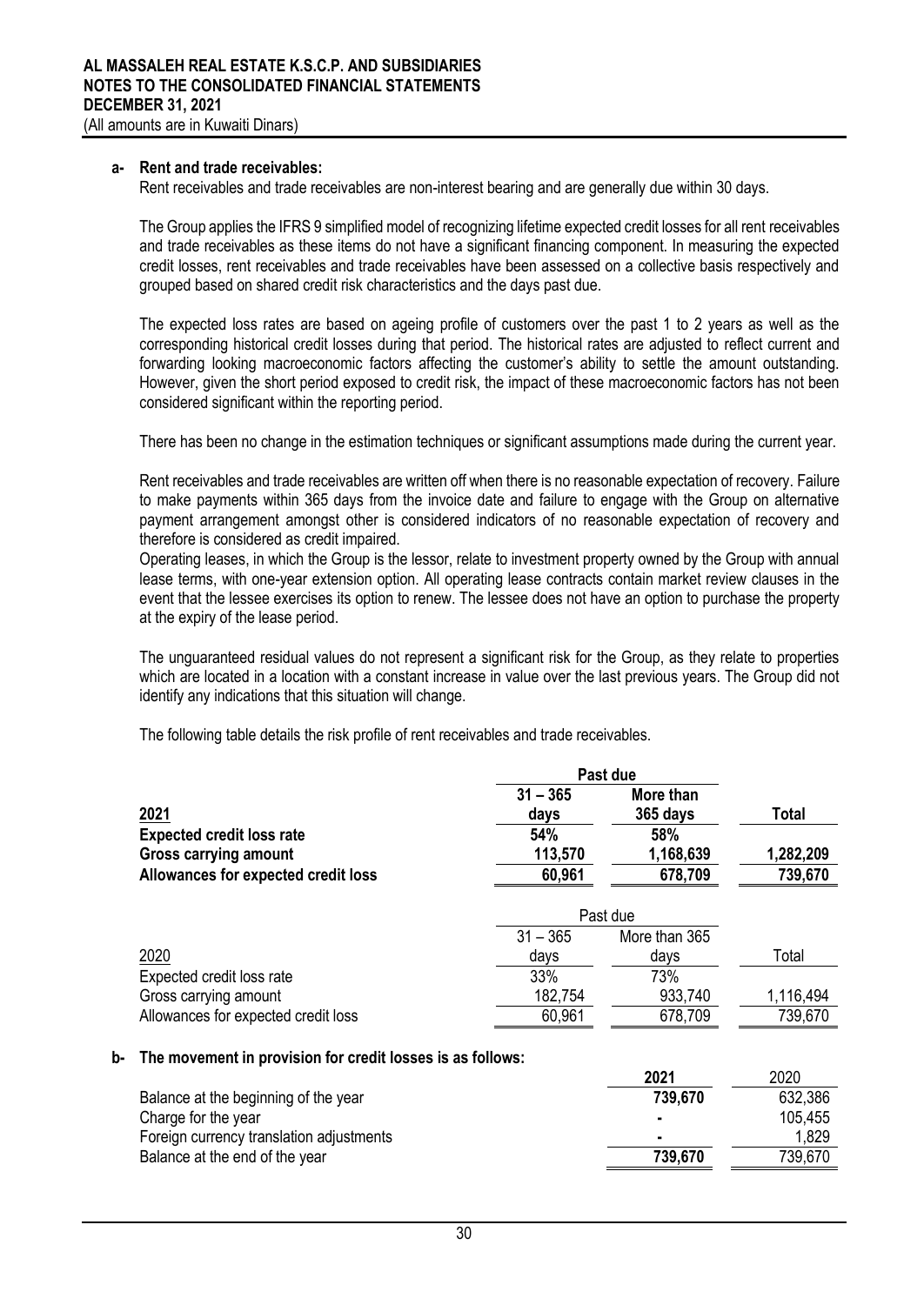- **c-** During the year ended December 31, 2021, the Group entered into a transaction with a related party (major shareholder) to acquire an investment. An advance payment of KD 380,000 was paid during the period in relation to this matter.
- **d-** The other classes within accounts receivable and other debit balances do not contain impaired assets. The maximum exposure to credit risk at the reporting date is the fair value of each class of receivables mentioned above. The Group does not hold any collateral as security for accounts receivable and other debit balances.

#### 6. Related party disclosures

The Group has entered into various transactions with related parties, i.e., Major shareholders, executives for the Group, and other related parties. Prices and terms of payment are to be approved by the Group's management. Significant related party transactions and balances are as follows:

## **Balances included in the consolidated statement of financial position:**

|                                        |                     |           | Other related |             |             |
|----------------------------------------|---------------------|-----------|---------------|-------------|-------------|
|                                        | <b>Shareholders</b> | Associate | parties       | 2021        | 2020        |
| Due from related parties               | 896,827             | 438,357   | 3,394,975     | 4,730,159   | 4,593,076   |
| Less: provision for expected credit    |                     |           |               |             |             |
| losses(a)                              | (263, 478)          | (223,067) | (1,380,186)   | (1,866,731) | (1,866,731) |
|                                        | 633,349             | 215,290   | 2,014,789     | 2,863,428   | 2,726,345   |
| Advance payment to acquire an          |                     |           |               |             |             |
| investment (Note 5)                    | 380,000             |           |               | 380,000     |             |
| Financial assets at fair value through |                     |           |               |             |             |
| other comprehensive income             | 520,366             |           |               | 520,366     | 253,774     |
| Investment properties (Note 9)         |                     |           | 12,500,000    | 12,500,000  |             |
| Due to related parties                 | 786,077             |           | 8,513,736     | 9,299,813   | 2,706,342   |
| Retention payable                      |                     |           |               |             | 2,832,177   |
| Due to contractors                     |                     |           |               |             | 8,270       |
| Finance lease payable (Note 13)        |                     |           | 52,000,000    | 52,000,000  | 46,250,000  |
| Dividends payable                      | 175,182             |           |               | 175,182     | 175,182     |

The due from/ to related parties are non-interest bearing and receivable/ payable on demand. Except, the finance lease payable which carries an annual interest rate of 2.25% over central bank of Kuwait Discount rate, the principal amount of the finance lease payable is to be fully paid during the tenure of the lease which expires on November 28, 2023 (Note 13).

#### **a- The movement in provision for expected future credit losses is as follows:**

|                                      | 2021      | 2020      |
|--------------------------------------|-----------|-----------|
| Balance at the beginning of the year | 1,866,731 | 1,075,942 |
| Charge for the year                  |           | 790.789   |
| Balance at the end of the year       | 1,866,731 | ,866,731  |
|                                      |           |           |

## **Transactions included in the consolidated statement of profit or loss:**

|                                     | Other related |           |           |
|-------------------------------------|---------------|-----------|-----------|
|                                     | parties       | 2021      | 2020      |
| General and administrative expenses | 41,250        | 41.250    | 71,420    |
| Finance costs                       | 1,794,923     | 1,794,923 | 2,221,212 |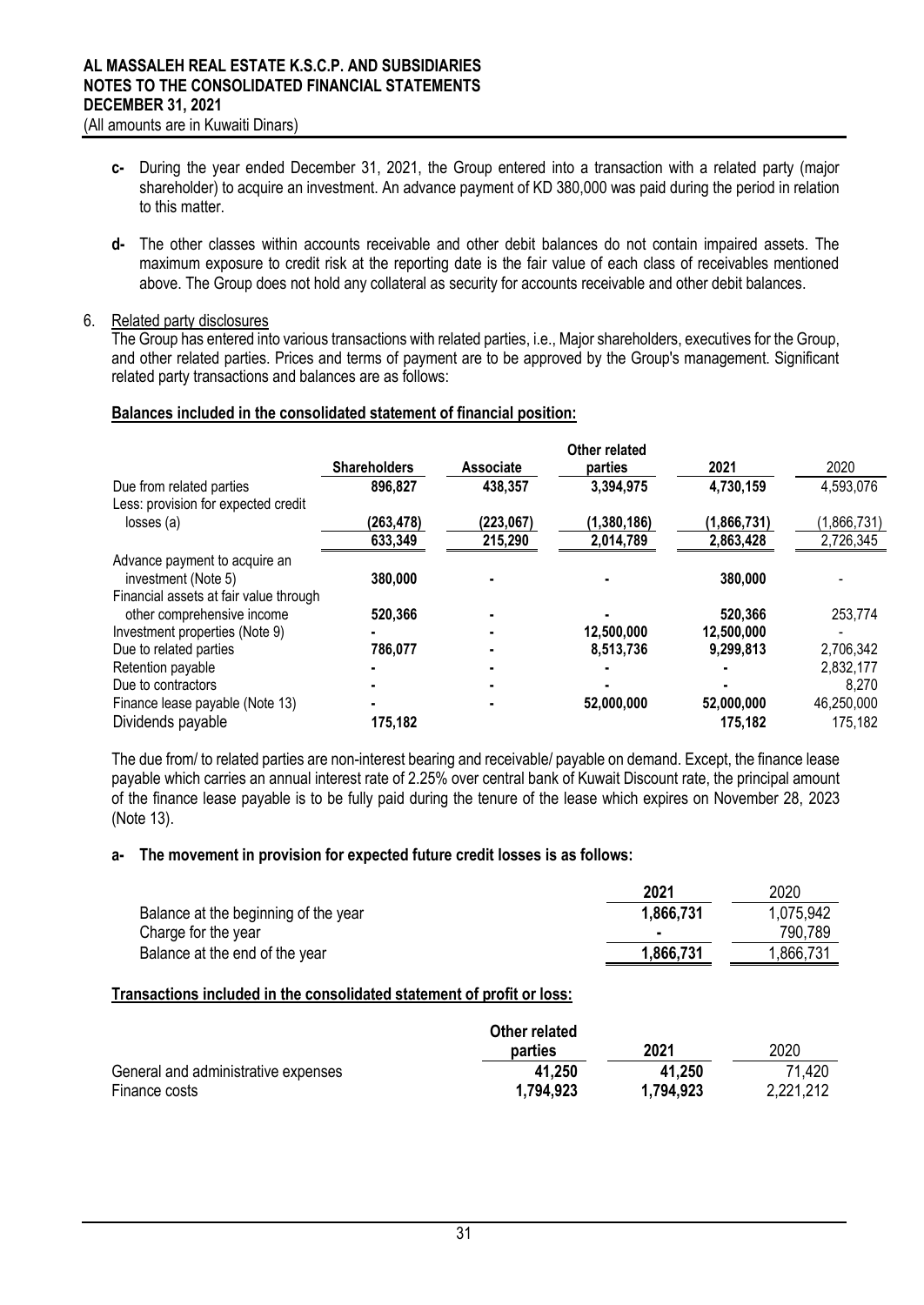## **Compensation to key management personnel:**

|                                                                          | 2021      | 2020      |
|--------------------------------------------------------------------------|-----------|-----------|
| Short-term benefits                                                      | 81,250    | 60,000    |
| Leave                                                                    | 2,019     |           |
| End of service benefits                                                  | 6,016     | 5,000     |
|                                                                          | 89,285    | 65,000    |
| 7.<br>Financial assets at fair value through other comprehensive income: |           |           |
|                                                                          | 2021      | 2020      |
| Quoted:                                                                  |           |           |
| Equity securities                                                        | 520,366   | 253,774   |
| Unquoted:                                                                |           |           |
| Equity securities                                                        | 967,178   | 756,156   |
| Funds                                                                    | 3         | 3         |
|                                                                          | 1,487,547 | 1,009,933 |
| The movement during the year is as follows:                              |           |           |
|                                                                          | 2021      | 2020      |
| Balance at the beginning of the year                                     | 1,009,933 | 961,422   |
| Change in fair value                                                     | 477,614   | 48,511    |
| Balance at the end of the year                                           | 1,487,547 | 1,009,933 |

These investments in equity securities are not held for trading. Instead, they are held for medium to long-term strategic purposes. Accordingly, the management of the Group have elected to designate these investments in equity instruments as at FVTOCI as they believe that recognizing short-term fluctuations in these investments' fair value in profit or loss would not be consistent with the Group's strategy of holding these investments for long-term purposes and realizing their performance potential in the long run.

Financial assets at fair value through other comprehensive income were fair valued based on the valuation techniques and principles mentioned in Note (23).

#### 8. Investment in associates

The investment in associates consists of the following:

|                                                           |               |                                |      | Percentage of |           |           |
|-----------------------------------------------------------|---------------|--------------------------------|------|---------------|-----------|-----------|
|                                                           | Country of    | Principal                      |      | ownership     |           | Amount    |
| Name of associate                                         | incorporation | activities                     | 2021 | 2020          | 2021      | 2020      |
| Venus International Company<br>E.S.C.                     | Egypt         | Trading<br>grains              | 22%  | 22%           | 3,389,949 | 3,920,879 |
| <b>CAFI Commodity and Freight</b><br>Integrators D.M.C.C. | Dubai         | Trading<br>grains<br>Logistics | 22%  | 22%           | 164,870   | 839,719   |
| Trans Globe E.S.C.<br>Modern Bulk System                  | Egypt         | Services                       | 20%  | 20%           |           |           |
| Company E.S.C.<br><b>Carrying value</b>                   | Egypt         | Construction                   | 20%  | 20%           | 3,554,821 | 4,760,600 |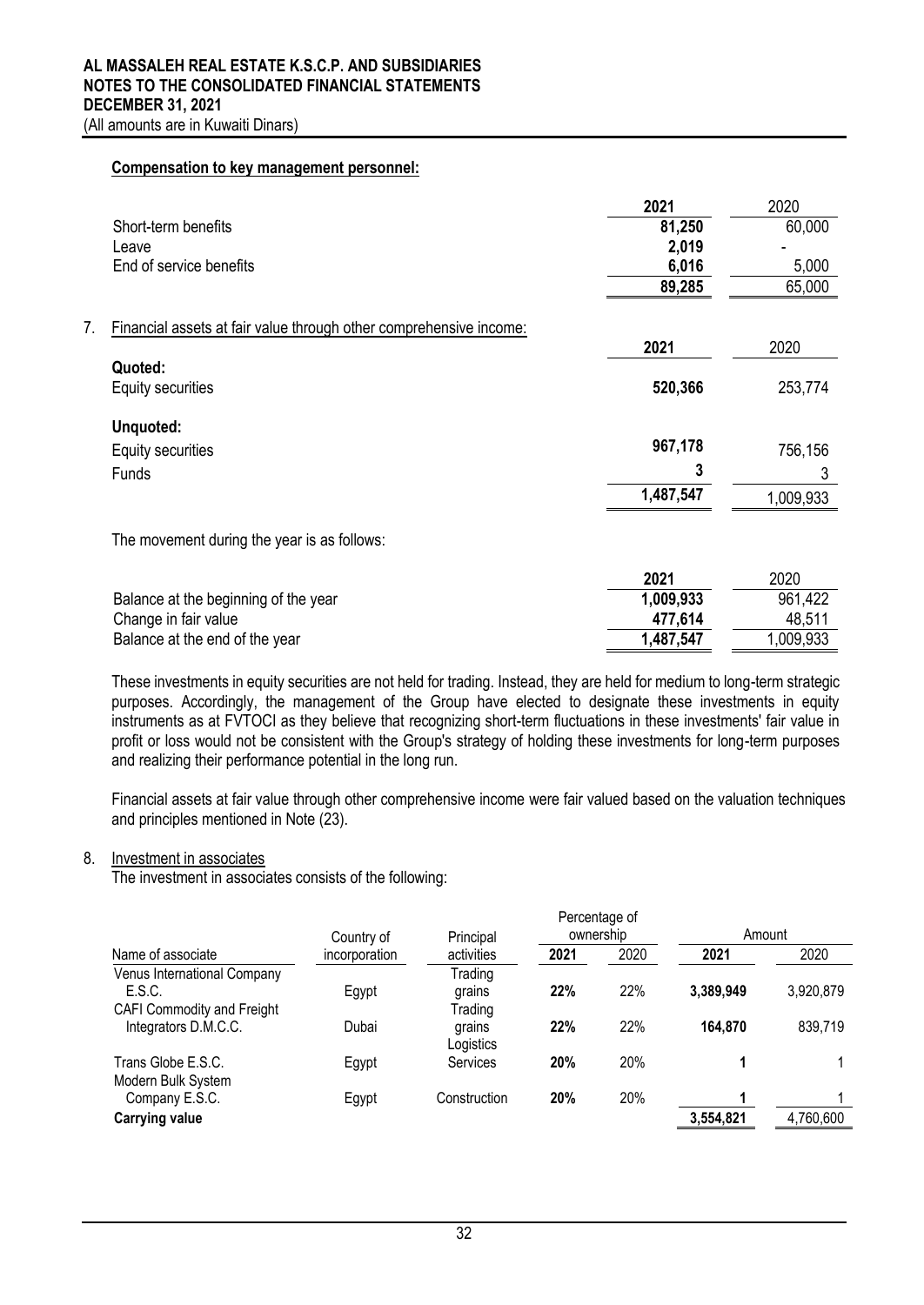The movement during the year is as follows:

| $1.1.0$ . The following weaking the four to the following. | 2021       | 2020      |
|------------------------------------------------------------|------------|-----------|
| Balance at the beginning of the year                       | 4,760,600  | 4,231,528 |
| Group's share of results from associates                   | (973, 762) | 612,800   |
| Cash dividend from associates                              | (217, 512) | (151,995) |
| Foreign exchange differences                               | (14, 505)  | 68,267    |
| Balance at the end of the year                             | 3,554,821  | 4,760,600 |

The unsettled cash dividend, amounting to KD 217,512 (2020: KD 76,284) was not included in the consolidated statement of cash flows as it is a non-cash transaction for the year ended December 31, 2021.

The Group's share of associates' results has been calculated based on financial statements prepared by these associates' management.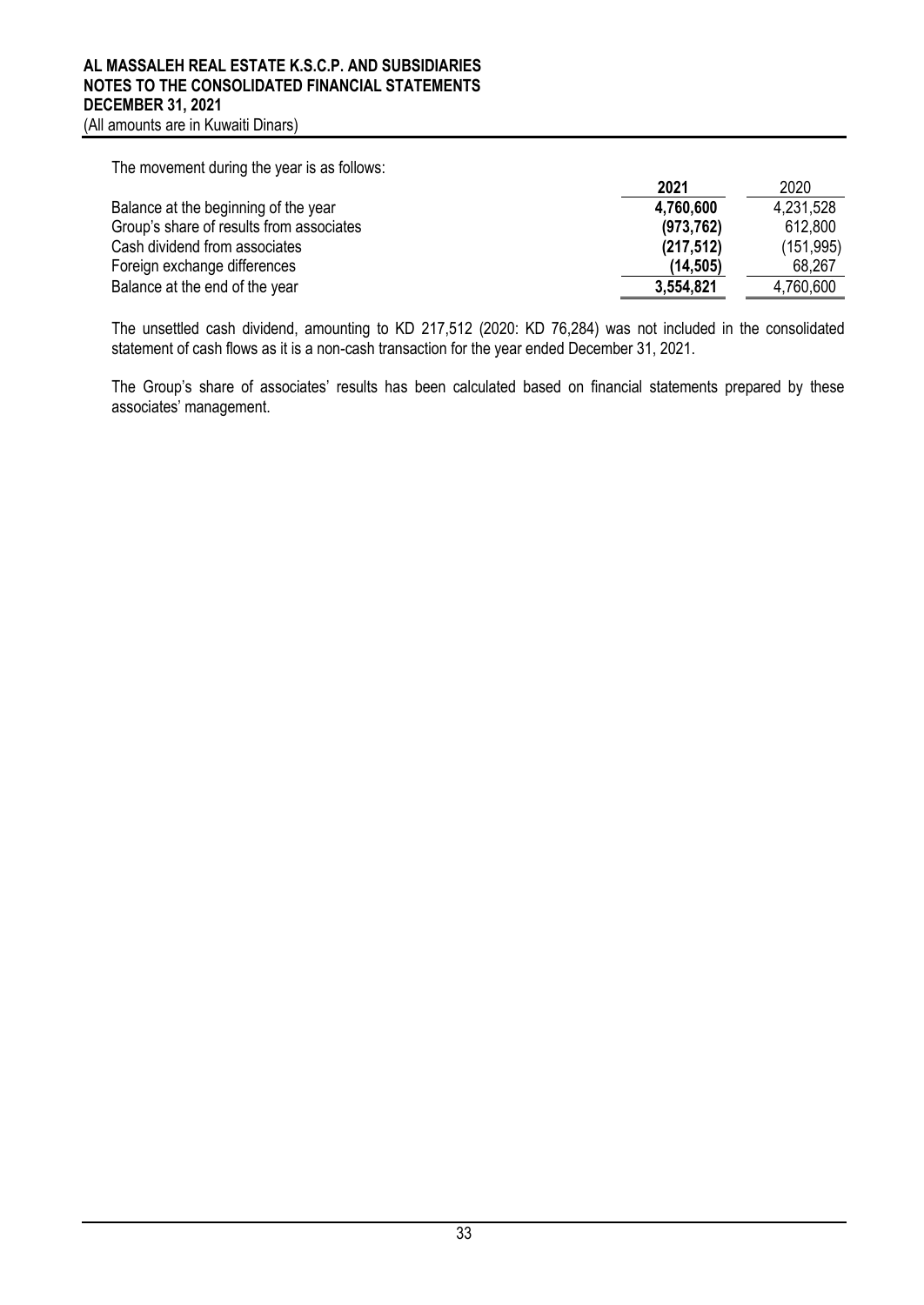## **AL MASSALEH REAL ESTATE K.S.C.P. AND SUBSIDIARIES NOTES TO CONSOLIDATED FINANCIAL STATEMENTS DECEMBER 31, 2021** (All amounts are in Kuwaiti Dinars)

Summarized financial information for associates is as follows:

### **Summarized statement of financial position:**

|                                             | <b>CAFI Commodity and Freight</b>         |            |                      |              |            |            |
|---------------------------------------------|-------------------------------------------|------------|----------------------|--------------|------------|------------|
|                                             | <b>Venus International Company E.S.C.</b> |            | Integrators D.M.C.C. |              | Total      |            |
|                                             | 2021                                      | 2020       | 2021                 | 2020         | 2021       | 2020       |
| Assets:                                     |                                           |            |                      |              |            |            |
| Cash and cash equivalents                   | 368,474                                   | 1,565,707  | 1,057,799            | 3,036,949    | 1,426,273  | 4,602,656  |
| Other current assets                        | 11,687,671                                | 8,650,300  | 20,380,563           | 17,851,996   | 32,068,234 | 26,502,296 |
| Total current assets                        | 12,056,145                                | 10,216,007 | 21,438,362           | 20,888,945   | 33,494,507 | 31,104,952 |
| Non-current assets                          | 4,073,516                                 | 4,249,266  | 88,778               | 90,685       | 4,162,294  | 4,339,951  |
| <b>Total assets</b>                         | 16,129,661                                | 14,465,273 | 21,527,140           | 20,979,630   | 37,656,801 | 35,444,903 |
| Liabilities:                                |                                           |            |                      |              |            |            |
| <b>Current liabilities</b>                  | 6,165,413                                 | 2,087,708  | 20,777,730           | 17,143,624   | 26,943,143 | 19,231,332 |
| Non-current liabilities                     |                                           |            |                      | 19,103       |            | 19,103     |
| <b>Total liabilities</b>                    | 6,165,413                                 | 2,087,708  | 20,777,730           | 17, 162, 727 | 26,943,143 | 19,250,435 |
| Net assets                                  | 9,964,248                                 | 12,377,565 | 749,410              | 3,816,903    | 10,713,658 | 16,194,468 |
| Ownership %                                 | 22%                                       | 22%        | 22%                  | 22%          |            |            |
| Share in associate's net assets             | 2,192,132                                 | 2,723,062  | 164,870              | 839,719      | 2,357,002  | 3,562,781  |
| Goodwill related to investment in associate | 1,197,817                                 | 1,197,817  |                      |              | 1,197,817  | 1,197,817  |
| Carrying value of investment in associate   | 3,389,949                                 | 3,920,879  | 164,870              | 839,719      | 3,554,819  | 4,760,598  |

## **Summarized Statement of profit or loss and other comprehensive income:**

|                                        | <b>CAFI Commodity and Freight</b> |                                           |                |                      |                |              |  |
|----------------------------------------|-----------------------------------|-------------------------------------------|----------------|----------------------|----------------|--------------|--|
|                                        |                                   | <b>Venus International Company E.S.C.</b> |                | Integrators D.M.C.C. |                | Total        |  |
|                                        | 2021                              | 2020                                      | 2021           | 2020                 | 2021           | 2020         |  |
| Revenues                               | 6,192,210                         | 4,451,071                                 | 20,277,417     | 83,155,219           | 26,469,627     | 87,606,290   |  |
| Expenses                               | (7,567,573)                       | (3,363,280)                               | (23, 328, 243) | (81, 457, 556)       | (30, 895, 816) | (84,820,836) |  |
| Net (loss) profit for the year         | (1, 375, 363)                     | 1,087,791                                 | (3,050,826)    | 697,663,             | (4, 426, 189)  | 2,785,454    |  |
| Ownership %                            | 22%                               | 22%                                       | 22%            | 22%                  |                |              |  |
| Share of associate's results           | (302, 580)                        | 239,314                                   | (671, 182)     | 373,486              | (973, 762)     | 612,800      |  |
| Cash dividend received from associates | 217,512                           | 151,995                                   |                |                      | 217,512        | 151,995      |  |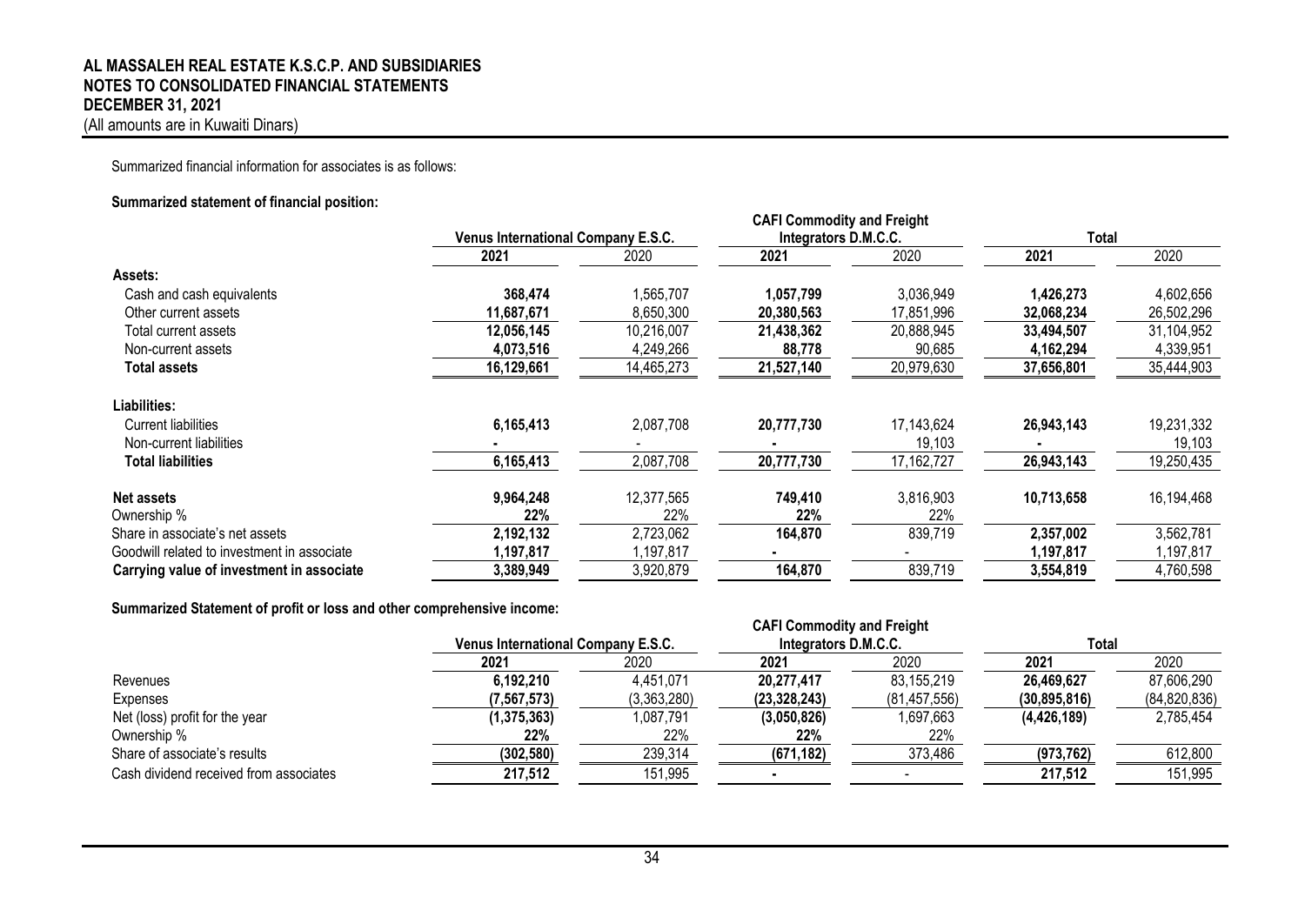# **AL MASSALEH REAL ESTATE K.S.C.P. AND SUBSIDIARIES NOTES TO CONSOLIDATED FINANCIAL STATEMENTS DECEMBER 31, 2021**

(All amounts are in Kuwaiti Dinars)

#### 9. Investment properties

|                                             | Land       | <b>Buildings</b> | Total       |
|---------------------------------------------|------------|------------------|-------------|
| <u>Cost:</u>                                |            |                  |             |
| At January 1, 2020                          | 31,205,304 | 44,944,885       | 76,150,189  |
| Additions (a)                               |            | 167,201          | 167,201     |
| Impairment loss                             |            | (54, 753)        | (54,753)    |
| Foreign currency translation adjustment     | 8,000      |                  | 8,000       |
| At December 31, 2020                        | 31,213,304 | 45,057,333       | 76,270,637  |
| Additions                                   | 12,500,000 | 115,194          | 12,615,194  |
| Impairment loss                             |            | (1,839,615)      | (1,839,615) |
| Foreign currency translation adjustment     | (30,000)   |                  | (30,000)    |
| At December 31, 2021                        | 43,683,304 | 43,332,912       | 87,016,216  |
| Accumulated depreciation:                   |            |                  |             |
| At January 1, 2020                          |            | 14,184,935       | 14,184,935  |
| Depreciation charged for the year (Note 19) |            | 1,416,125        | 1,416,125   |
| At December 31, 2020                        |            | 15,601,060       | 15,601,060  |
| Depreciation charged for the year (Note 19) |            | 1,409,518        | 1,409,518   |
| At December 31, 2021                        |            | 17,010,578       | 17,010,578  |
| Net book value:                             |            |                  |             |
| At December 31, 2021                        | 43,683,304 | 26,322,334       | 70,005,638  |
| At December 31, 2020                        | 31,213,304 | 29,456,273       | 60,669,577  |

(a) During the year ended December 31, 2021, The Group purchased investment property from Al Corniche Marine Club K.S.C.C. (related party) for a total consideration of KD 12,500,000, which was determined based on a valuation report from an independent valuer using market comparable approach. The investment property is represented in a land in the Abu Halifa area of the State of Kuwait which includes three buildings that are built on it for the purpose of developing it. This transaction was approved by the Parent Company's Board of Directors on August 16, 2021, and the Parent Company's shareholders at the Annual General Assembly meeting held on September 9, 2021 (Note 6).

An attachment exists on the investment property by the finance lease creditor, as the title deed will be released to the Group once the final payment is settled.

Based on the terms of the agreement, the total purchase consideration of KD 12,500,000 is to be settled as follows:

- 1) Transfer the finance lease liability of KD 5,750,000 from Al Corniche Marine Club K.S.C.C. with a right to purchase the property at the end of the lease term for a total consideration of KD 5,750,000. Had the Group elected to purchase the properties, the principal amount of the finance lease is to be fully paid during the tenure of the lease which expires on November 28, 2023. The finance lease carries an average interest rate of %2.25 per annum over Central Bank of Kuwait discount rate and is payable on a semiannual installment (Note 13).
- 2) A promissory note payable authorised by the Ministry of Justice dated September 20, 2021, of KD 6,750,000 to be settled within one year from the date of signing the contract on August 30, 2021.

This transaction is not reflected in the consolidated statement of cash flows as it is a non-cash transaction.

(b) Depreciation for the period is included in the rental cost in the consolidated statement of profit or loss.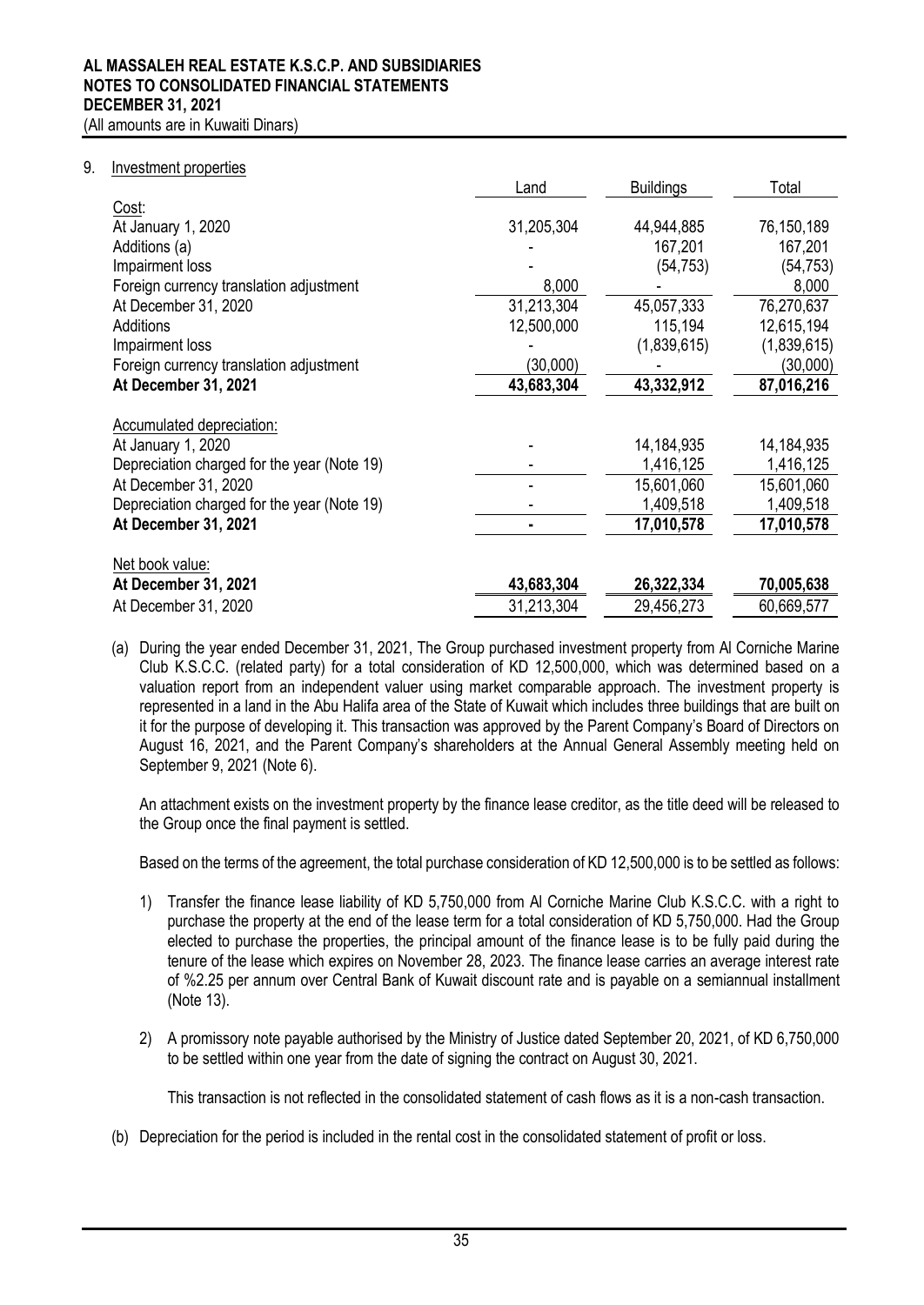The fair value of investment properties as of December 31, 2021 is KD 105,788,500 (2020: KD 90,046,000). The fair value of investment properties was determined based on valuations performed by two accredited independent valuation experts using recognized valuation techniques and principles.

In estimating the fair value of investment properties, the valuers had used the valuation techniques listed in the following schedule and had considered the nature and usage of the investment properties.

|                                        |                                              |                                                     |            | 2021       |             |
|----------------------------------------|----------------------------------------------|-----------------------------------------------------|------------|------------|-------------|
| <b>Class of investment</b><br>property | <b>Valuation</b><br>technique                | Unobservable inputs                                 | Level 2    | Level 3    | Total       |
| Land                                   | Comparable<br>market prices<br><b>Income</b> | Price per square meter<br>Market rental growth rate | 23,588,500 |            | 23,588,500  |
| <b>Residential complexes</b>           | capitalization<br>Comparable                 | and occupancy rate                                  |            | 37,642,000 | 37,642,000  |
| <b>Residential building</b>            | market prices<br>Income                      | Price per square meter<br>Market rental growth rate | 29,847,000 |            | 29,847,000  |
| <b>Commercial complexes</b>            | capitalization                               | and occupancy rate                                  |            | 14,711,000 | 14,711,000  |
| Total                                  |                                              |                                                     | 53,435,500 | 52,353,000 | 105,788,500 |
| Class of investment                    | Valuation                                    |                                                     |            | 2020       |             |
| property                               | technique                                    | Unobservable inputs                                 | Level 2    | Level 3    | Total       |
| Land                                   | Comparable<br>market prices<br>Income        | Price per square meter<br>Market rental growth rate | 12,150,000 |            | 12,150,000  |
| Residential complexes                  | capitalization<br>Comparable                 | and occupancy rate                                  |            | 35,824,000 | 35,824,000  |
| Residential building                   | market prices<br>Income                      | Price per square meter<br>Market rental growth rate | 27,860,000 |            | 27,860,000  |
| Commercial complexes                   | capitalization                               | and occupancy rate                                  |            | 14,212,000 | 14,212,000  |
| Total                                  |                                              |                                                     | 40,010,000 | 50,036,000 | 90,046,000  |

There were no transfers between these levels during the year.

#### 10. Land and properties held for development

|                                      | 2021        | 2020        |
|--------------------------------------|-------------|-------------|
| Balance at the beginning of the year | 17,378,774  | 17,424,051  |
| Impairment loss                      | (341,701)   | (1,571,789) |
| Foreign exchange differences         | (1,362,598) | 1,526,512   |
| Balance at the end of the year       | 15,674,475  | 17,378,774  |

Land and properties held for development include certain properties with carrying value of KD 15,091,875 as of December 31, 2021 (2020: KD 16,795,035) which are pledged as collateral against term loan. These properties are owned by one of the Group subsidiaries (Gemxija Crown Limited) which is 57.5% owned by the Parent Company (Note 11).

The Group's management, through subsidiaries companies ("subsidiaries") appointed independent valuators to conduct an impairment test for land and properties held for development. Valuations were performed based on the method of comparable market prices, and accordingly, the Group has recognized impairment losses of KD 341,701 (2020: KD 1,571,789) in the consolidated statement of profit or loss.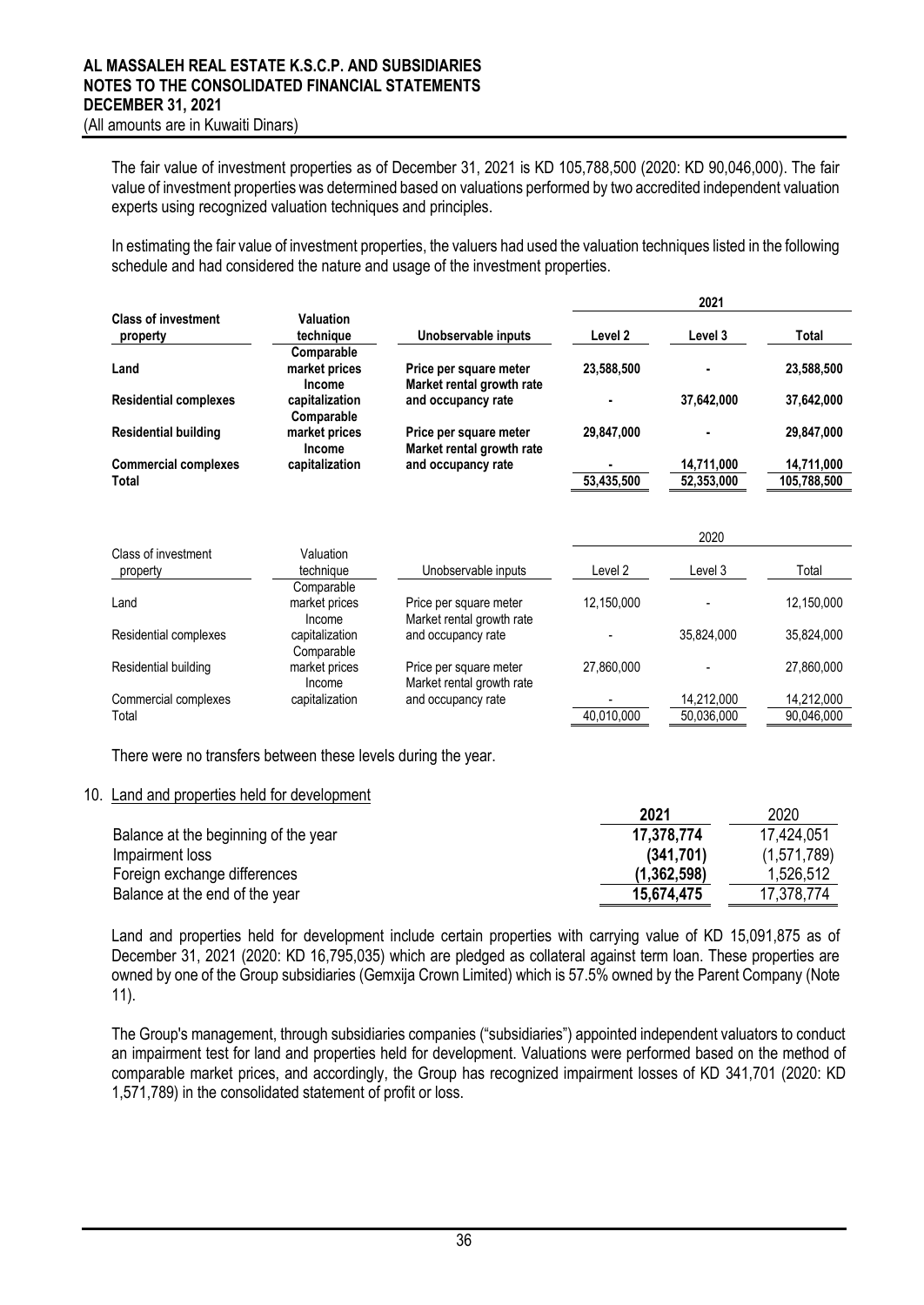## 11. Term loan

Term loan represents facilitates in foreign currency granted to one of the Group's subsidiaries (Gemxija Crown Limited) which is 57.5% owned by the Parent Company- with total gross amount of KD 14,047,317 (2020: KD 15,285,205). The facility is secured by certain land and properties under development with a carrying value of KD 15,091,875 (2020: KD 16,795,035) which was pledged as collateral against the term loan (Note 10).

The loan carries an interest at 3-6 months EURIBOR +2% per annum (2020: 3-6 months EURIBOR +2% per annum). The loan and its related interests and penalties are guaranteed by the subsidiary's shareholders. During the year ended 31 December 2015, the Group cannot reschedule the loan which is deemed to be in default since 1 July 2015 and the management of the Parent Company is in discussion with a third party with respect of an offer to sell the pledged properties which is subject to the approval of the beneficiary of the collateral who has the right to release it.

The movement on term loan during the year represents foreign currency translation adjustments.

## 12. Accounts payable and other credit balances

|                                     | 2021      | 2020      |
|-------------------------------------|-----------|-----------|
| Trade payables                      | 25,590    | 34,077    |
| Due to contractors                  | 19,639    | 61,366    |
| Accrued expenses                    | 2,628,033 | 2,790,577 |
| Retention payable                   | 2,834,953 | 2,832,177 |
| Staff leave payable                 | 43,753    | 43,112    |
| Rent received in advance            | 187,559   | 194,827   |
| Refundable deposits                 | 587,026   | 549,922   |
| Provision for legal cases (Note 28) | 1,932,906 | 1,736,263 |
| NLST payable                        | 3,006     | 3,006     |
| Zakat payable                       | 1,350     | 1,350     |
| Other credit balances               | 643       | 70,314    |
|                                     | 8,264,458 | 8,316,991 |

# 13. Finance lease payable

During the year ended December 31, 2021, The Group purchased an investment property from a related party, and as a result from this transaction, the Group assumed a finance lease payable of KD 5,750,000 which is associated with the investment property (Note 9). The finance lease payable carries an average interest rate of %2.25 per annum over Central Bank of Kuwait discount rate on a semiannual installment and is due for settlement up until November 28, 2023- (Note 9).

During the year ended December 31, 2018, the Group has sold certain investment properties with net carrying value of KD 50,515,858 to Securities Group K.S.C (Closed) on settlement of a term loan due to a local bank with total amount of KD 49,250,000. One of the Group's subsidiaries has entered into a finance lease agreement with Securities Group K.S.C (Closed) to invest in these properties with a right to purchase the properties at the end of the lease term for a total consideration of KD 49,250,000. The finance lease carries an average annual interest rate of 2.25% over Central Bank of Kuwait discount rate and is payable in semiannual installments. Had the subsidiary elected to purchase the properties, the principal amount of the finance lease obligation is to be fully paid during the tenure of the lease which expires on November 28, 2023 (Note 6). The Group has settled KD 3,000,000 during the previous years from the total indebtedness.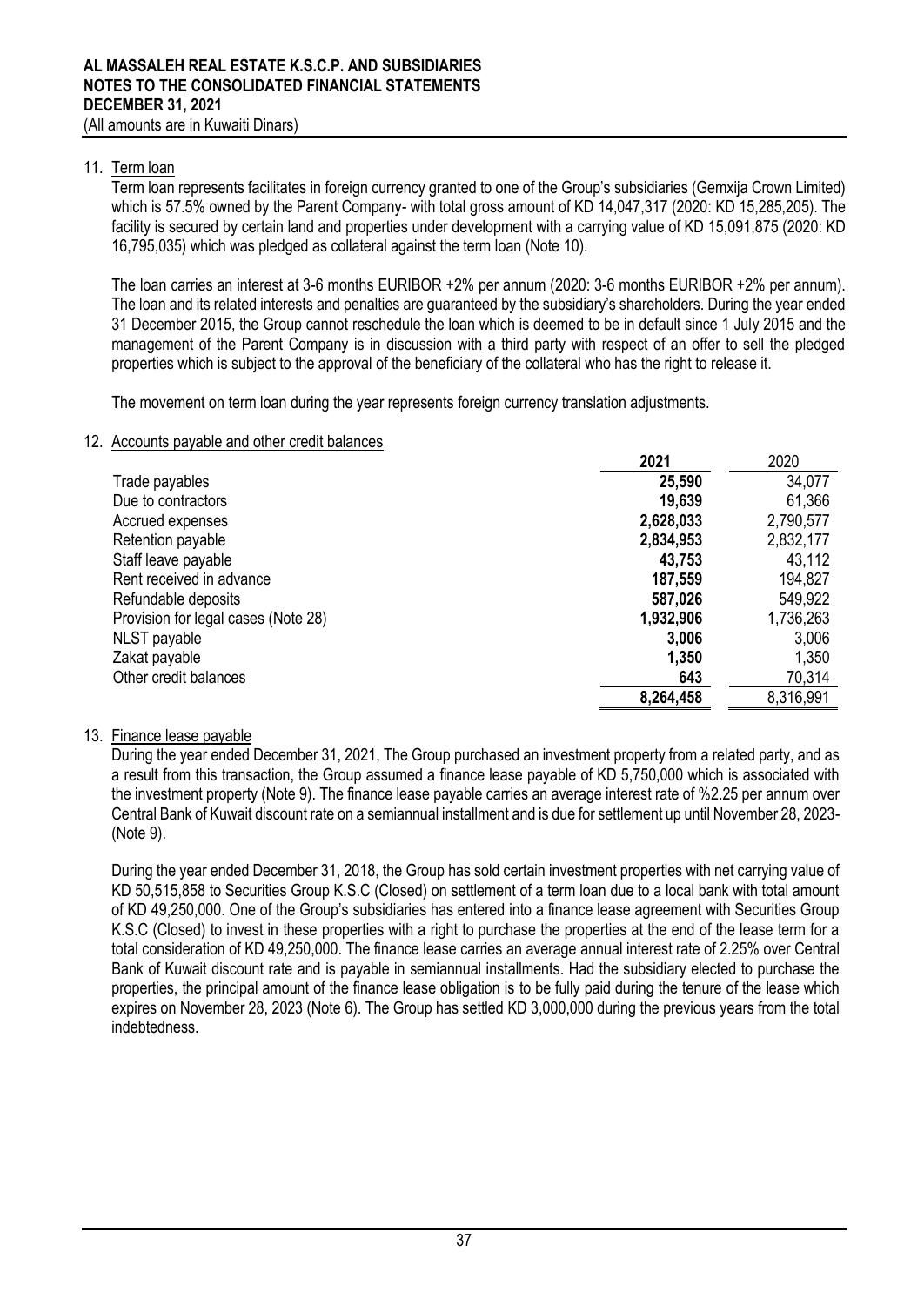# **AL MASSALEH REAL ESTATE K.S.C.P. AND SUBSIDIARIES NOTES TO THE CONSOLIDATED FINANCIAL STATEMENTS DECEMBER 31, 2021**

(All amounts are in Kuwaiti Dinars)

#### 14. Provision for end of service indemnity

|                                  | 2021      | 2020    |
|----------------------------------|-----------|---------|
| Balance at beginning of the year | 296,051   | 272,668 |
| Charge for the year              | 21,080    | 26,350  |
| Paid during the year             | (52, 885) | (2,967) |
| Balance at end of the year       | 264,246   | 296,051 |

#### 15. Share capital

Authorized capital consists of 400,000,000 shares of 100 fils each and all shares are in cash. The Company's capital is presented as follows:

The paid capital is determined by an amount of KD 23,565,439 distributed among 235,654,390 shares of 100 fils each. All shares are in cash.

|                    | 2021       | 2020       |
|--------------------|------------|------------|
| Authorized capital | 40,000,000 | 23,565,439 |
| Unpaid capital     | 16,434,561 | -          |
| Paid up capital    | 23,565,439 | 23,565,439 |

On November 15, 2020, an extraordinary general assembly was held for the shareholders of the Parent Company, during which the authorized capital increase was approved to be an amount of KD 40,000,000 consisting of 400,000,000 shares with par value of 100 fils each. Notarization of this increase with the official authorities has been done on December 2, 2021.

## 16. Statutory reserve

As required by the Companies Law and the Parent Company's Articles of Association, a minimum 10% of the profit for the year attributable to the Parent Company's shareholders before contribution to Kuwait Foundation for the Advancement of Sciences (KFAS), NLST, Zakat and Board of Directors' remuneration is required to be transferred to the statutory reserve. The Parent Company may resolve to discontinue such annual transfers when the reserve exceeds 50% of the capital. This reserve is not available for distribution except in cases stipulated by Law and the Parent Company's Articles of Association. Since there is a net loss for the year, there were no transfer to statutory reserve for the year ended December 31, 2021.

## 17. Voluntary reserve

As required by the Parent Company's Articles of Association, a maximum 10% of the profit for the year attributable to the Parent Company's shareholders before contribution to Kuwait Foundation for the Advancement of Sciences (KFAS), NLST, Zakat and Board of Directors' remuneration is required to be transferred to the voluntary reserve. Such annual transfers may be discontinued by a resolution of the Shareholders' Annual General Assembly of the Parent Company upon recommendation by the Board of Directors. Since there is a net loss for the year, there were no transfer to voluntary reserve for the year ended December 31, 2021.

#### 18. Non-controlling interests which are material to the Group

|                                                    | Country of    | Principal          | Ownership percentage<br>held by the Parent<br>Company directly and<br>indirectly |        | Ownership percentage held<br>by the NCI |        |
|----------------------------------------------------|---------------|--------------------|----------------------------------------------------------------------------------|--------|-----------------------------------------|--------|
| Name of subsidiary                                 | incorporation | Activities         | 2021                                                                             | 2020   | 2021                                    | 2020   |
| Showaty Alarab Elagaria for<br>Development Limited | Sudan         | <b>Real Estate</b> | 73.48%                                                                           | 73.48% | 26.52%                                  | 26.52% |
| Saifi Crown S.A.L.                                 | Lebanon       | <b>Real Estate</b> | 75%                                                                              | 75%    | 25%                                     | 25%    |
| Sidra Limited Company                              | UAE           | <b>Real Estate</b> | 64.05%                                                                           | 64.05% | 35.95%                                  | 35.95% |
| Gemxija Crown Limited                              | Malta         | <b>Real Estate</b> | 57.5%                                                                            | 57.5%  | 42.5%                                   | 42.5%  |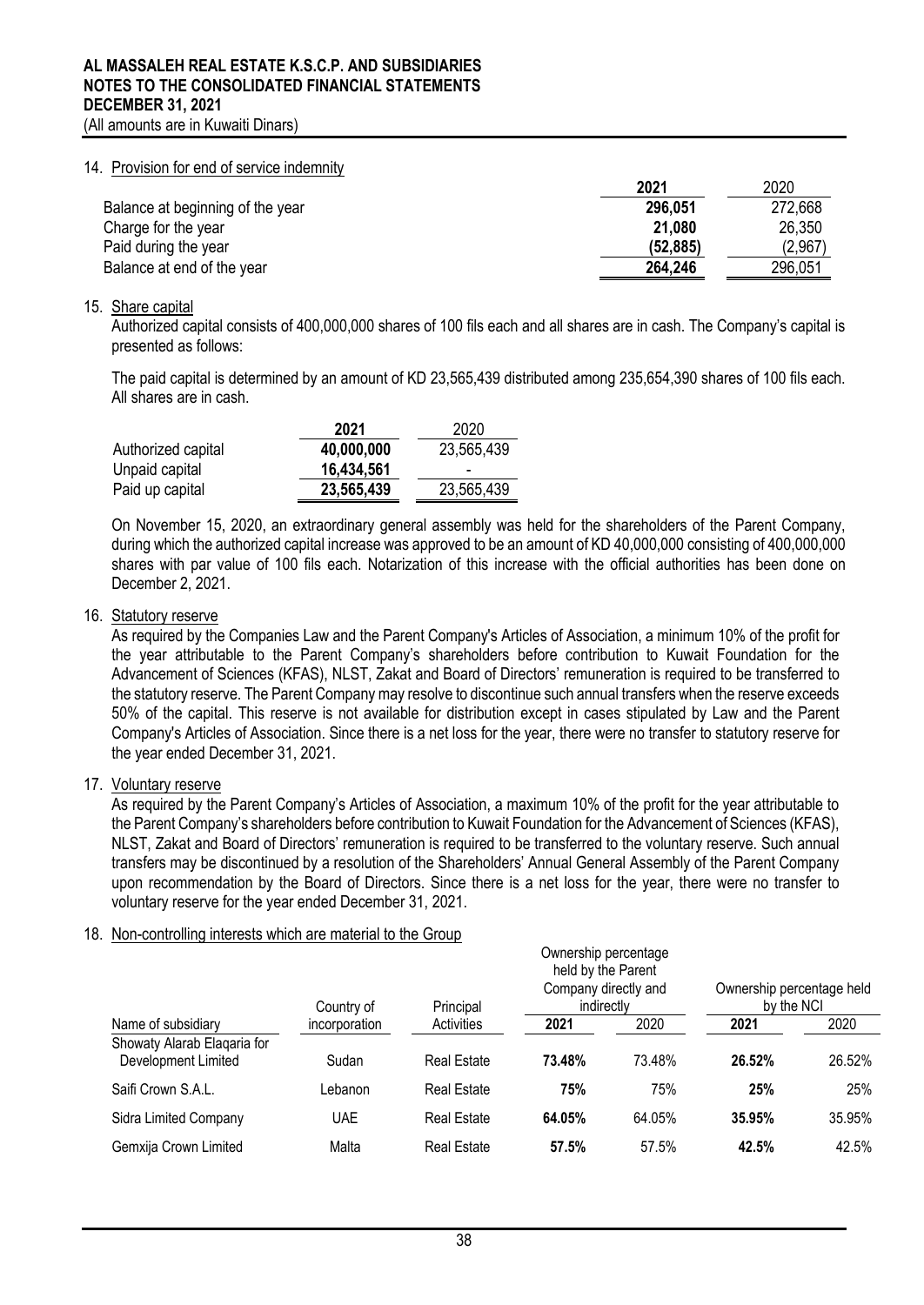## **AL MASSALEH REAL ESTATE K.S.C.P. AND SUBSIDIARIES NOTES TO CONSOLIDATED FINANCIAL STATEMENTS DECEMBER 31, 2021** (All amounts are in Kuwaiti Dinars)

Summarized financial information for the subsidiary that has non-controlling interests that are material to the Group:

#### **a) Summarized consolidated statement of financial position:**

|                                    | <b>Showaty Alarab Elagaria for</b><br><b>Development Limited</b> |            | Saifi Crown S.A.L. |             | <b>Sidra Limited Company</b> |             | <b>Gemxila Crown Limited</b> |             |
|------------------------------------|------------------------------------------------------------------|------------|--------------------|-------------|------------------------------|-------------|------------------------------|-------------|
|                                    | 2021                                                             | 2020       | 2021               | 2020        | 2021                         | 2020        | 2021                         | 2020        |
| Current assets                     | 3,984                                                            | 3,994      | 542,171            | 567,354     | 383,914                      | 384,664     | 26,560                       | 42,936      |
| Non-current assets                 | 12,120,000                                                       | 12,150,000 | 280                | 353         | 582,599                      | 583,739     | 15,091,875                   | 16,795,035  |
| Total assets                       | 12,123,984                                                       | 12,153,994 | 542,451            | 567,707     | 966,513                      | 968,403     | 15,118,435                   | 16,837,971  |
| <b>Current liabilities</b>         | 866,913                                                          | 866,571    | 4,201,163          | 4,227,304   | 6,397,075                    | 5,988,151   | 21,936,973                   | 23,917,875  |
| <b>Total liabilities</b>           | 866,913                                                          | 866,571    | 4,201,163          | 4,227,304   | 6,397,075                    | 5,988,151   | 21,936,973                   | 23,917,875  |
| Net assets (liabilities)           | 11,257,071                                                       | 11,287,423 | (3,658,712)        | (3,659,597) | (5,430,562)                  | (5,019,748) | (6,818,538)                  | (7,079,904) |
| Ownership interest held by the NCI | 26.52%                                                           | 26.52%     | 25%                | 25%         | 35.95%                       | 35.95%      | 42.5%                        | 42.5%       |
| Non-controlling interests          | 2,985,375                                                        | 2,993,425  | (914, 678)         | (914, 899)  | (1,952,070)                  | (1,804,399) | (2,896,106)                  | (3,007,118) |

### **b) Summarized consolidated statement of profit or loss and other comprehensive income:**

|                                       | <b>Showaty Alarab Elagaria for</b> |                          |                    |          |                              |             |                              |             |
|---------------------------------------|------------------------------------|--------------------------|--------------------|----------|------------------------------|-------------|------------------------------|-------------|
|                                       | <b>Development Limited</b>         |                          | Saifi Crown S.A.L. |          | <b>Sidra Limited Company</b> |             | <b>Gemxija Crown Limited</b> |             |
|                                       | 2021                               | 2020                     | 2021               | 2020     | 2021                         | 2020        | 2021                         | 2020        |
| Revenues                              |                                    | $\overline{\phantom{0}}$ |                    |          |                              | 3,252       | 43,723                       |             |
| Expenses                              | (2, 487)                           | (3,097)                  | (17, 264)          | (60,001) | (420, 882)                   | (3,041,381) | (354, 552)                   | 1,671,634)  |
| Total comprehensive loss for the year | (2, 487)                           | (3,097)                  | (17, 264)          | (60,001) | (420, 882)                   | (3,038,129) | (310, 829)                   | (1,671,634) |
| Ownership interest held by the NCI    | 26.52%                             | 26.52%                   | 25%                | 25%      | 35.95%                       | 35.95%      | 42.5%                        | 42.5%       |
| Loss attributable to NCI              | (660)                              | (821)                    | (4, 312)           | (14,996) | (151, 290)                   | 1,092,086)  | (132, 022)                   | (710,010)   |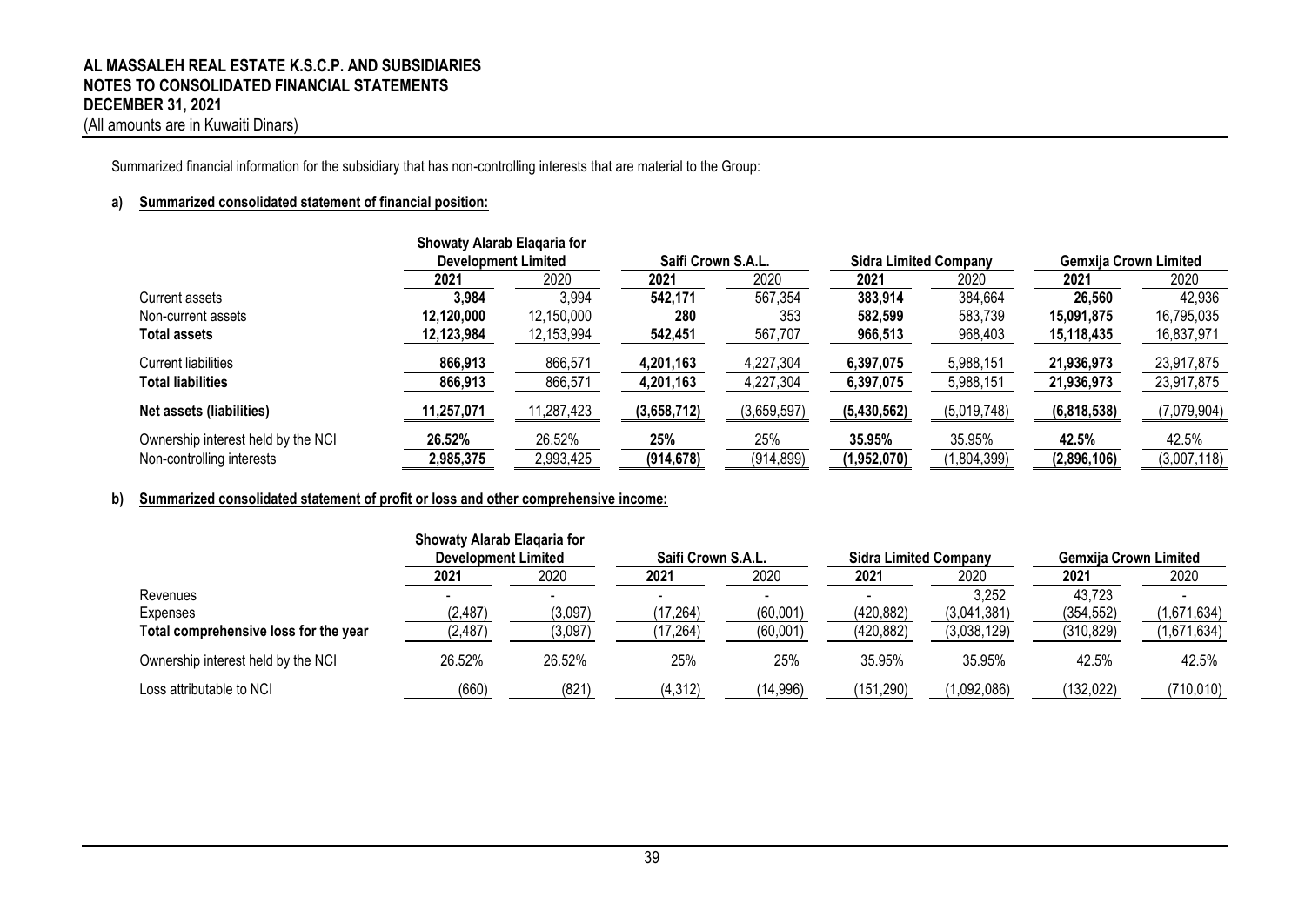# **AL MASSALEH REAL ESTATE K.S.C.P. AND SUBSIDIARIES NOTES TO CONSOLIDATED FINANCIAL STATEMENTS DECEMBER 31, 2021**

(All amounts are in Kuwaiti Dinars)

## 19. Operating expenses

|                                            | 2021      | 2020      |
|--------------------------------------------|-----------|-----------|
| Salaries and wages                         | 171,803   | 136,814   |
| Depreciation (Note 9)                      | 1,409,518 | 1,416,125 |
| Other                                      | 575,878   | 512,293   |
|                                            | 2,157,199 | 2,065,232 |
| 20.<br>General and administrative expenses | 2021      | 2020      |
| Salaries and wages                         | 294,524   | 298,818   |
| Other                                      | 286,763   | 487,231   |
|                                            | 581,287   | 786,049   |

## 21. Basic and diluted losses per share

There are no dilutive ordinary shares expected to be issued. The information necessary to calculate basic loss per share based on weighted average number of shares outstanding during the year is as follows:

| Loss for the year attributable to the Parent Company's shareholders                                   | 2021<br>(2,714,472) | 2020<br>(1,662,728) |
|-------------------------------------------------------------------------------------------------------|---------------------|---------------------|
| Number of shares outstanding:<br>Weighted average number of shares outstanding at the end of the year | 235,654,390         | 235,654,390         |
| Basic and diluted loss per share (fils)                                                               | (11.52)             | (7.06)              |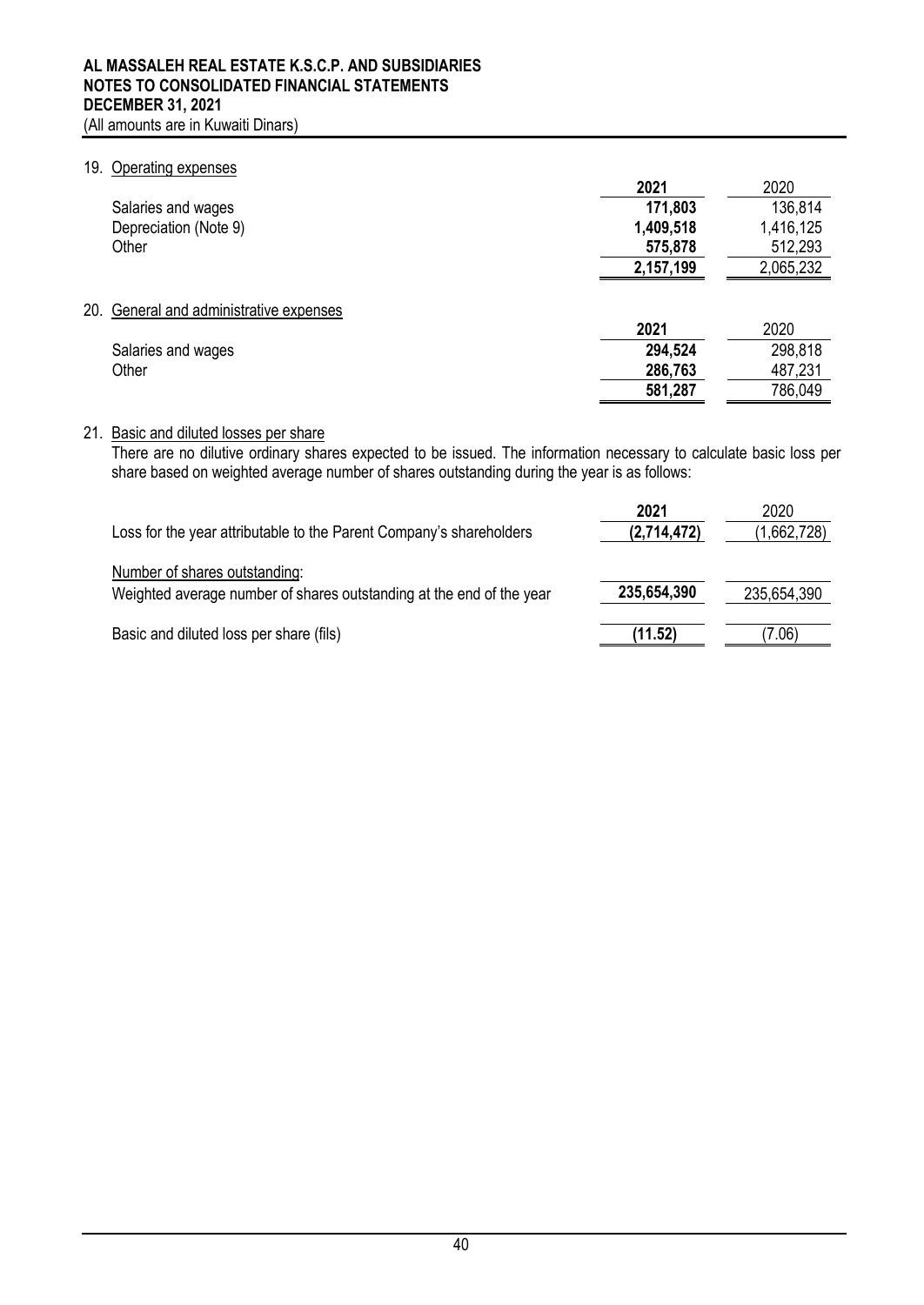#### 22. Segment information

Management has determined the operating segments based on the information reviewed by the Board of Directors for the purposes of allocating resources and assessing performance.

The Group operates in real estate activities, which consisting of trading, developing, leasing and managing real estate and rental of investment properties.

The following table presents assets, liabilities, revenues, and expenses:

|                                                             | 2021                      |               |               | 2020                      |         |             |
|-------------------------------------------------------------|---------------------------|---------------|---------------|---------------------------|---------|-------------|
|                                                             | Real estate<br>operations | <b>Others</b> | Total         | Real estate<br>operations | Others  | Total       |
| <b>Continuing operations:</b>                               |                           |               |               |                           |         |             |
| Operating revenues                                          | 4,713,486                 |               | 4,713,486     | 5,561,437                 |         | 5,561,437   |
| Operating costs                                             | (2, 157, 199)             |               | (2, 157, 199) | (2,065,232)               |         | (2,065,232) |
| <b>Gross profit</b>                                         | 2,556,287                 |               | 2,556,287     | 3,496,205                 |         | 3,496,205   |
| General and administrative expenses                         | (581, 287)                |               | (581, 287)    | (786, 049)                |         | (786, 049)  |
| Provision for future expected credit losses                 |                           |               |               | (896, 244)                |         | (896, 244)  |
| Financial assets income                                     |                           | 159,352       | 159,352       |                           |         |             |
| Share of results from associates                            |                           | (973, 762)    | (973, 762)    |                           | 612,800 | 612,800     |
| Impairment loss of investment properties                    | (1,839,615)               |               | (1,839,615)   | (54, 753)                 |         | (54, 753)   |
| Impairment loss of land and properties held for development | (341, 701)                |               | (341, 701)    | (1,571,789)               |         | (1,571,789) |
| Other income                                                | 3,022                     |               | 3,022         | 3,665                     |         | 3,665       |
| Interest income                                             | 9,827                     |               | 9,827         | 15,407                    |         | 15,407      |
| Finance costs                                               | (1,794,923)               |               | (1,794,923)   | (2,221,212)               |         | (2,221,212) |
| <b>Segment results</b>                                      | (1,988,390)               | (814, 410)    | (2,802,800)   | (2,014,770)               | 612,800 | (1,401,970) |
| Unallocated provisions                                      | (199,968)                 |               | (199,968)     |                           |         | (2,078,726) |
| Net (loss) profit for the year                              | (2, 188, 358)             | (814, 410)    | (3,002,768)   | (2,014,770)               | 612,800 | (3,480,696) |
|                                                             |                           | 2021          |               |                           |         |             |

|                          | ----               |               |            |             |          |            |
|--------------------------|--------------------|---------------|------------|-------------|----------|------------|
|                          | <b>Real estate</b> | <b>Others</b> | Total      | Real estate |          |            |
|                          | operations         |               |            | operations  | Others   | ota        |
| Total assets             | 94,890,160         | 3,554,821     | 98,444,981 | 85,218,298  | .760,600 | 89,978,898 |
| <b>Total liabilities</b> | 84,051,016         |               | 84,051,016 | 73,029,771  |          | 73,029,771 |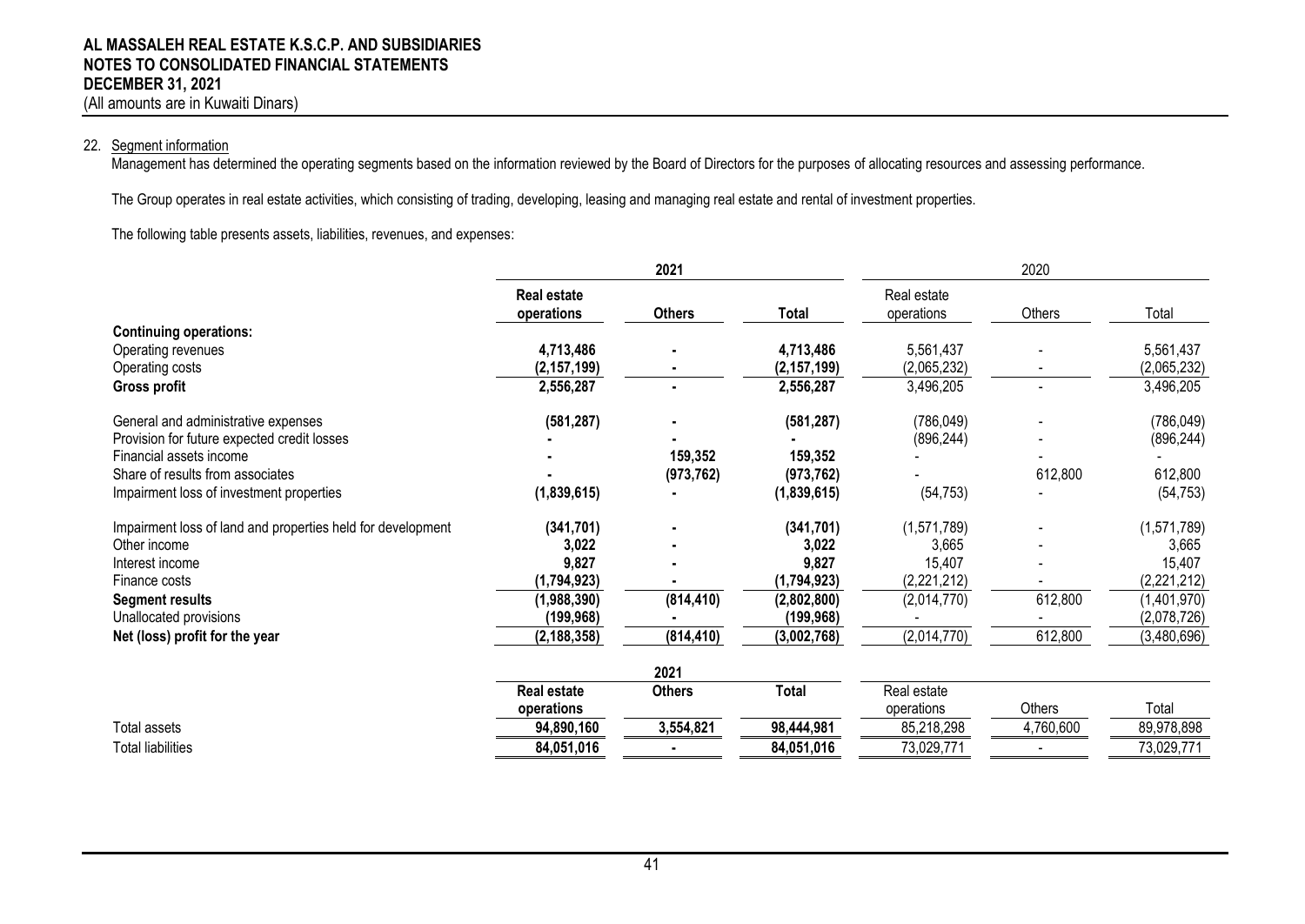# 23. Fair value measurement

The Group measures financial assets at fair value such as financial assets at fair value through profit or loss and financial assets through other comprehensive income at fair value at each reporting date.

Fair value is the price that would be received to sell an asset or paid to transfer a liability in an orderly transaction between market participants at the measurement date. The fair value measurement is based on the presumption that the transaction to sell the asset or transfer the liability takes place either:

- In the principal market for the asset or liability, or
- In the absence of a principal market, in the most advantageous market for the asset or liability

All assets and liabilities for which fair value is measured or disclosed in the financial statements are categorized within the fair value hierarchy, described as follows, based on the lowest level input that is significant to the fair value measurement as a whole:

- Level 1: Quoted (unadjusted) market prices in active markets for identical assets or liabilities.
- Level 2: Valuation techniques for which the lowest level input that is significant to the fair value measurement is directly or indirectly observable.
- Level 3: Valuation techniques for which the lowest level input that is significant to the fair value measurement is unobservable.

The following table shows an analysis of captions recorded at fair value by level of the fair value hierarchy:

|                                            |           | 2021    |           |
|--------------------------------------------|-----------|---------|-----------|
|                                            | Level 1   | Level 3 | Total     |
| Financial assets at fair value through P&L | 2,314,615 |         | 2,314,615 |
| Financial assets at fair value through OCI | 520,366   | 967,181 | 1,487,547 |
|                                            | 2,834,981 | 967,181 | 3,802,162 |
|                                            |           | 2020    |           |
|                                            | Level 1   | Level 3 | Total     |
| Financial assets at fair value through OCI | 253,774   | 756,159 | 1,009,933 |

The fair value of investment properties has been disclosed in Note (9).

Movements in level 3 for financial assets and non-financial assets represent changes in the fair value only for the year ended December 31, 2021 and December 31, 2020.

The fair values of financial assets and financial liabilities approximate their carrying amounts largely due to the shortterm maturities of these assets and liabilities.

## 24. Financial risk management

In the normal course of business, the Group uses primary financial instruments such as cash and cash equivalents, accounts receivable, due from/ to related parties, financial assets at FVOCI, term loan, accounts payables and finance lease payable and as a result, is exposed to the risks indicated below. The Group currently does not use derivative financial instruments to manage its exposure to these risks.

#### **Interest rate risk**

Financial instruments are subject to the risk of changes in value due to changes in the level of interest rate, or finance cost for its financial assets and liabilities carrying floating interest rates. The effective interest rates, and finance cost and the periods in which interest-bearing financial assets and liabilities are repriced or mature are indicated in the respective notes.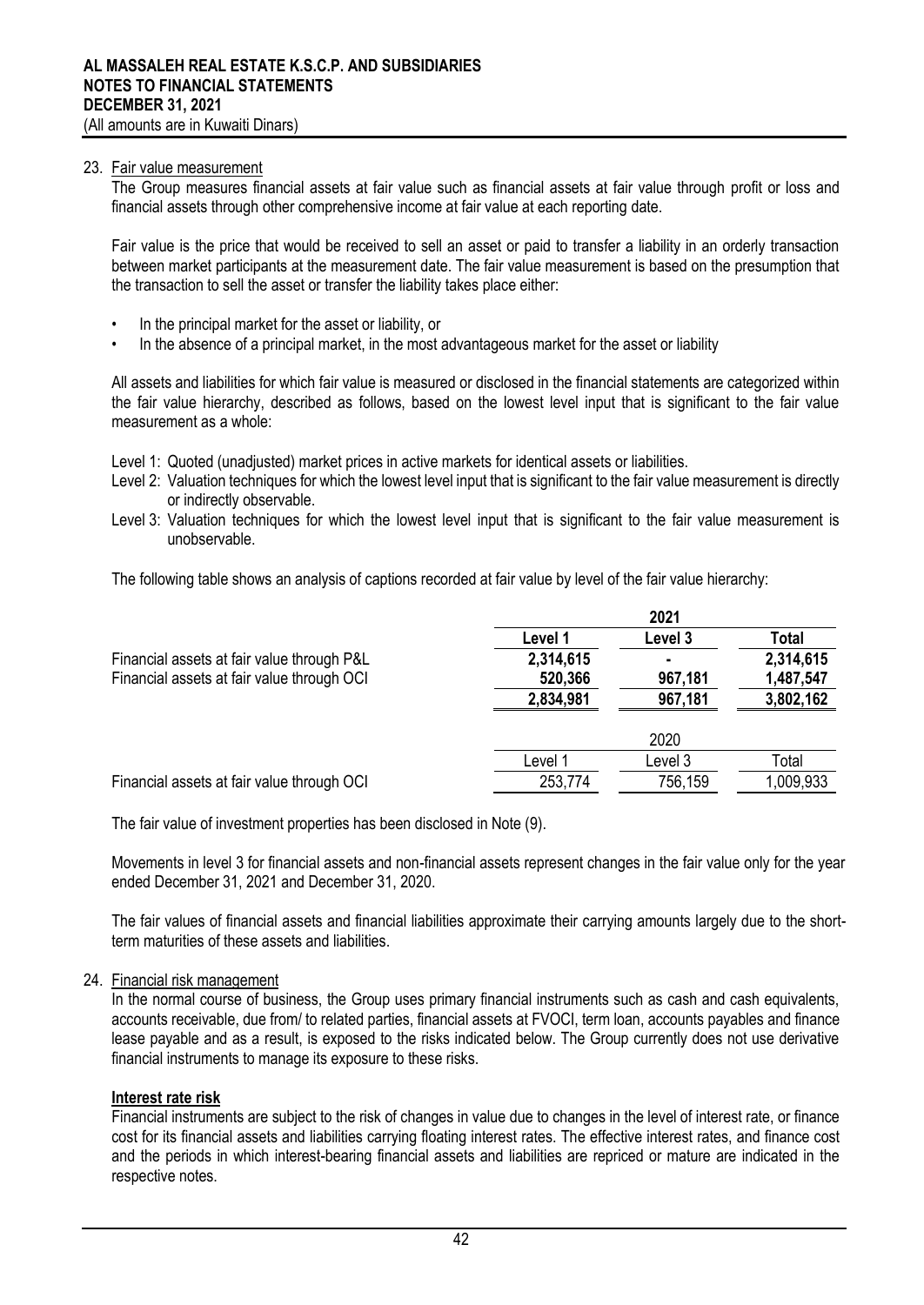## **AL MASSALEH REAL ESTATE K.S.C.P. AND SUBSIDIARIES NOTES TO FINANCIAL STATEMENTS DECEMBER 31, 2021**

(All amounts are in Kuwaiti Dinars)

The following table demonstrates the sensitivity to a reasonably possible change in interest rates, and finance cost with all other variables held constant, of the Group's profit:

|                         |                                                   | 2021                                |                                                                        |
|-------------------------|---------------------------------------------------|-------------------------------------|------------------------------------------------------------------------|
|                         | <b>Increase</b><br>(Decrease) in<br>interest rate | <b>Balance as at</b><br>December 31 | <b>Effect on consolidated</b><br>statement of profit or<br><b>loss</b> |
| Term Ioan               | ± 0.5%                                            | 14,047,317                          | ±70,237                                                                |
| Finance lease payable   | ± 0.5%                                            | 52,000,000                          | ± 260,000                                                              |
|                         |                                                   | 2020                                |                                                                        |
|                         | Increase                                          |                                     | Effect on consolidated                                                 |
|                         | (Decrease) in                                     | Balance as at                       | statement of profit or                                                 |
|                         | interest rate                                     | December 31                         | loss                                                                   |
| Short term bank deposit | ± 0.5%                                            | 1,011,509                           | ± 5,058                                                                |
| Term loan               | ± 0.5%                                            | 15,285,205                          | ± 76,426                                                               |
| Finance lease payable   | ± 0.5%                                            | 46,250,000                          | ± 231,250                                                              |

## **Credit risk**

Credit risk is the risk that one party to a financial instrument will fail to discharge a contractual obligation causing the other party to incur a financial loss. Financial assets which potentially subject the Group to credit risk consist principally of cash and cash equivalent, receivables and due from related parties. Receivables is presented net of allowance for expected credit losses.

## Cash at banks and term deposits

The Group's cash at banks measured at amortized cost are considered to have a low credit risk and the loss allowance is based on the 12 months expected loss. The Group's cash are placed with high credit rating financial institutions with no recent history of default. Based on management's assessment, the expected credit loss impact arising from such financial assets are insignificant to the Group as the risk of default has not increased significantly since initial recognition.

## Trade receivables

The Group's exposure to credit risk is influenced mainly by the individual characteristics of each customer. The demographics of the Group's customer base, including the default risk of the industry and country, in which customers operate, has less of an influence on credit risk.

Customer credit risk is managed by each business unit subject to the Group's established policy, procedures and control relating to customer credit risk management. Outstanding customer receivables are regularly monitored.

The Group's maximum exposure arising from default of the counterparty is limited to the carrying amount of cash and cash equivalents, receivables and due from related parties.

#### **Foreign currency risk**

Foreign currency risk is the risk that the fair value or future cash flows of a financial instrument will fluctuate because of changes in foreign currency exchange rates. The Group incurs foreign currency risk on transactions that are denominated in a currency other than the Kuwaiti Dinar. The Group may reduce its exposure to fluctuations in foreign exchange rates through the use of derivative financial instruments. The Group ensures that the net exposure is kept to an acceptable level, by dealing in currencies that do not fluctuate significantly against the Kuwaiti Dinar.

The following table demonstrates the sensitivity to a reasonably possible change in the foreign exchange between other currencies and Kuwaiti Dinar: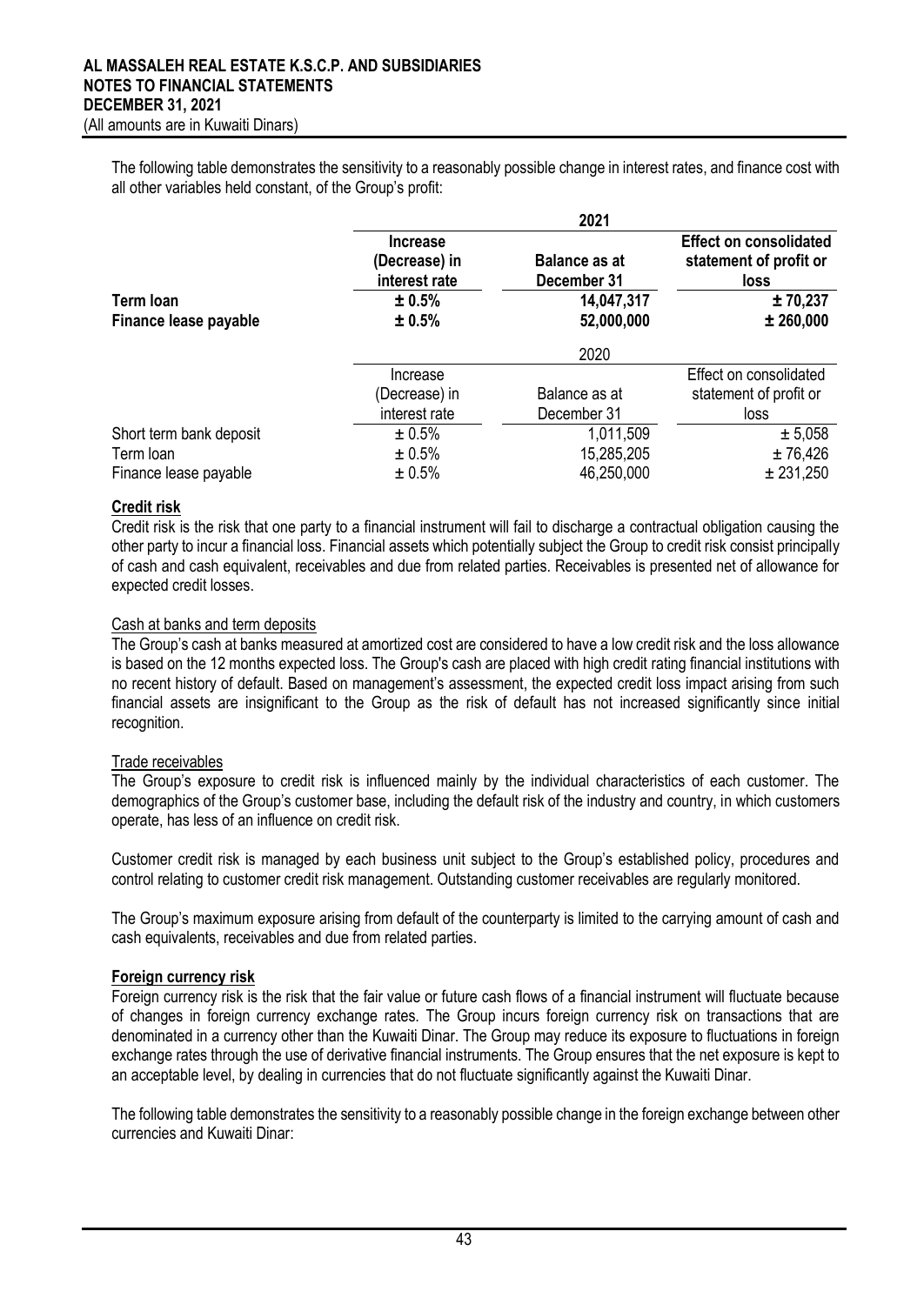# **AL MASSALEH REAL ESTATE K.S.C.P. AND SUBSIDIARIES NOTES TO FINANCIAL STATEMENTS DECEMBER 31, 2021**

(All amounts are in Kuwaiti Dinars)

|                      |                                                | 2021                                                                                              |  |
|----------------------|------------------------------------------------|---------------------------------------------------------------------------------------------------|--|
|                      | Increase / (Decrease)<br>against Kuwaiti Dinar | <b>Effect on</b><br>consolidated statement of<br>profit or loss and other<br>comprehensive income |  |
| Lebanese Pound       | $± 5.00\%$                                     | ± 11,888                                                                                          |  |
| <b>US Dollar</b>     | $± 5.00\%$                                     | ± 741,227                                                                                         |  |
| Euro                 | ± 5.00%                                        | ± 307,572                                                                                         |  |
| Arab Emirates Dirham | ± 5.00%                                        | ± 19,441                                                                                          |  |
| Total                |                                                | ± 1,080,128                                                                                       |  |
|                      |                                                | 2020                                                                                              |  |
|                      |                                                | Effect on<br>consolidated statement of                                                            |  |
|                      | Increase / (Decrease)                          | profit or loss and other                                                                          |  |
|                      | against Kuwaiti Dinar                          | comprehensive income                                                                              |  |
| Lebanese Pound       | ± 5.00%                                        | ± 13,428                                                                                          |  |
| <b>US Dollar</b>     | ± 5.00%                                        | ± 638,017                                                                                         |  |
| Euro                 | $± 5.00\%$                                     | ± 336,395                                                                                         |  |
| Arab Emirates Dirham | ± 5.00%                                        | ± 17,256                                                                                          |  |
| Total                |                                                | ± 1,005,096                                                                                       |  |

## **Liquidity risk**

Liquidity risk is the risk that the Company will encounter difficulty in raising funds to meet commitments associated with financial instruments. To manage this risk, the Company periodically assesses the financial viability of customers and invests in bank deposits or other financial assets that are readily realizable. along with planning and managing the Group's forecasted cash flows by maintaining adequate cash reserves and matching the maturity profiles of financial assets and liabilities.

## **The maturity profile of financial liabilities is as follows:**

|                            |                       |                   | 2021        |                        |            |
|----------------------------|-----------------------|-------------------|-------------|------------------------|------------|
|                            | Less than 3<br>months | $3 - 6$<br>months | 6-12 months | More than 12<br>months | Total      |
| Term Ioan                  | 14,047,317            |                   |             |                        | 14,047,317 |
| Accounts payable and other |                       |                   |             |                        |            |
| credit balances            | 7,613,397             | 63,392            | 587,669     |                        | 8,264,458  |
| Due to related parties     |                       |                   | 9,299,813   |                        | 9,299,813  |
| Dividends payable          | 175,182               |                   |             |                        | 175,182    |
| Finance lease payable      |                       |                   |             | 52,000,000             | 52,000,000 |
|                            | 21,835,896            | 63,392            | 9,887,482   | 52,000,000             | 83,786,770 |
|                            |                       |                   |             |                        |            |
|                            |                       |                   | 2020        |                        |            |
|                            | Less than 3           | $3 - 6$           |             | More than 12           |            |
|                            | months                | months            | 6-12 months | months                 | Total      |
| Term loan                  | 15,285,205            |                   |             |                        | 15,285,205 |
| Accounts payable and other |                       |                   |             |                        |            |
| credit balances            | 7,592,277             | 104,478           | 620,236     |                        | 8,316,991  |
| Due to related parties     |                       |                   | 2,706,342   |                        | 2,706,342  |
| Dividend payable           | 175,182               |                   |             |                        | 175,182    |
| Finance lease payable      |                       |                   |             | 46,250,000             | 46,250,000 |
|                            | 23,052,664            | 104,478           | 3,326,578   | 46,250,000             | 72,733,720 |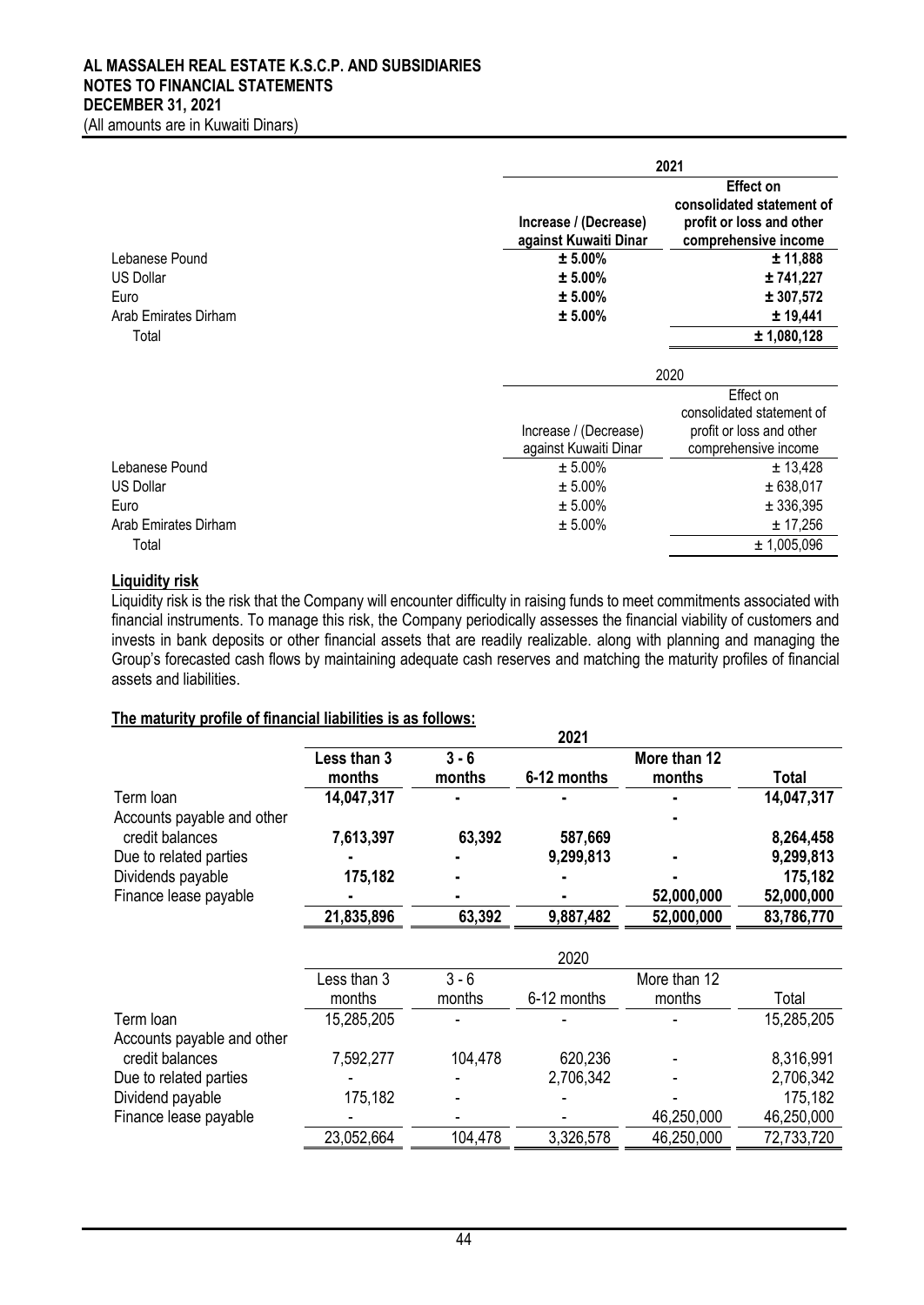## **Equity price risk**

Equity price risk is the risk that fair values of equities decrease as the result of changes in level of equity indices and the value of individual stocks. The equity price risk exposure arises from the Group's investment in equity securities classified as financial assets at fair value through other comprehensive income.

The following table demonstrates the sensitivity to a reasonably possible change in equity indices as a result of change in the fair value of these financial assets, to which the Group had significant exposure at the reporting date of the consolidated financial statements:

|                                      |                                            | 2021                                                               |                                                                                                            |
|--------------------------------------|--------------------------------------------|--------------------------------------------------------------------|------------------------------------------------------------------------------------------------------------|
|                                      | Change in<br>equity<br>instrument<br>price | <b>Effect on</b><br>consolidated<br>statement of<br>profit or loss | <b>Effect on</b><br>consolidated<br>statement of<br>profit or loss<br>and other<br>comprehensive<br>income |
| <b>Financial assets at FVP&amp;L</b> | ± 5%                                       | ± 115,731                                                          |                                                                                                            |
| <b>Financial assets at FVOCI</b>     | ± 5%                                       |                                                                    | ±74,377                                                                                                    |
|                                      |                                            | 2020                                                               |                                                                                                            |
|                                      |                                            |                                                                    | Effect on consolidated<br>statement of profit or<br>loss and other                                         |
|                                      |                                            | Change in equity                                                   | comprehensive                                                                                              |
|                                      |                                            | instrument price                                                   | income                                                                                                     |
| Financial assets at FVOCI            |                                            | ± 5%                                                               | ± 50,497                                                                                                   |

## 25. Capital Risk Management

The Group's objectives when managing capital resources are to safeguard the Group's ability to continue as a going concern to provide returns and benefits for shareholders and to maintain an optimal capital resource's structure to reduce the cost of capital. To maintain or adjust the capital resource's structure, the Group may adjust the amount of cash dividends paid to shareholders, return paid up capital to shareholders, issue new shares, sell assets to reduce debt, repay facilities or obtain additional facilities.

Consistent with others in the industry, the Group monitors capital based on the gearing ratio. This ratio is calculated as net debt divided by total capital. Net debt is calculated as total financial facilities less cash and cash equivalents. Total capital is calculated as 'equity' as shown in the consolidated statement of financial position plus net debt.

For the purpose of capital risk management, the total capital resources consist of the following components:

|                                 | 2021        | 2020        |
|---------------------------------|-------------|-------------|
| Term loan                       | 14,047,317  | 15,285,205  |
| Finance lease payable           | 52,000,000  | 46,250,000  |
| Less: cash and cash equivalents | (1,368,077) | (2,710,638) |
| Net debt                        | 64,679,240  | 58,824,567  |
| Total equity                    | 14,393,965  | 16,949,127  |
| Total capital resources         | 79,073,205  | 75,773,694  |
| Gearing Ratio                   | 82%         | 78%         |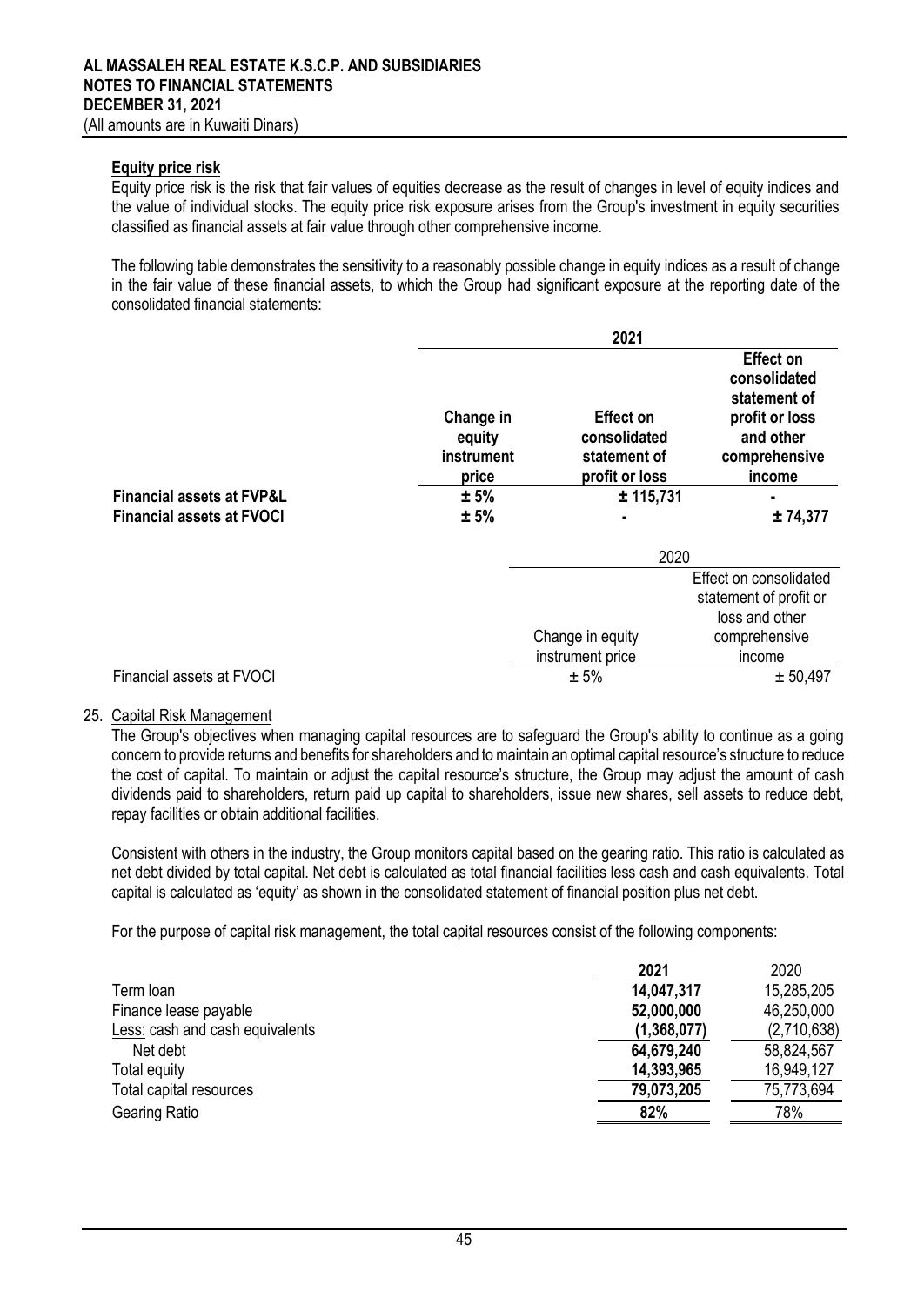## 26. General Assembly

The Annual General Meeting of the shareholders of the Parent Company held on May 10, 2021 approved the Group's consolidated financial statements for the year ended December 31, 2020. The Parent Company did not declare any distribution of dividends for the year ended.

## 27. Going concern

The consolidated financial information has been prepared based on the going concern basis, which assumes the Group's ability to maintain its assets and settle its liabilities in the normal course of business and does not include any adjustments that could result from the uncertainty of the Group continuity.

The Group incurred a loss of KD 3,002,768 during the year ended December 31, 2021 (2020: KD 3,480,696), and as of that date, the Group had an accumulated losses balance of KD 11,373,533 (2020: KD 8,659,061), and its current liabilities exceeded its current assets by KD 24,083,370 (2020: KD 20,337,324), in addition, the gearing ratio had reached 82% (2020: 74%). In addition, the Group is not able to reschedule its financing facilities which secured against pledging land and properties held for development (Note 11).

The Group's ability to continue as a going concern depends on its ability to make profits, enhance its future cash flows, restructure its credit facilities, and the financial support of its principal shareholders.

In the opinion of the Group's management, despite the existence of significant doubt about the Group's ability to continue as a going concern, which might result in the Group's inability to realize its assets and discharge its liabilities in the normal course of business, the Group's management has been evaluating various other strategies to improve the operating performance, financial position and the adequacy of the Group's financial resources and strongly believes in the Group's ability to continue as a going concern. The Group has received a letter of support from the Ultimate Parent Company (Al Masaleh Investment Company K.S.C.(Closed)) confirming its continued support for the ongoing operations of the Group.

## 28. Legal cases

A) During the year ended December 31, 2010, the Parent Company has entered into contracts for the construction of certain properties with Kuwait Company for Process Plant Construction and Contracting K.S.C.P. ("major shareholder"). Based on these contracts, the Parent Company had recognised retention payable to the major shareholder of KD 1,614,063 as at December 31, 2020. On December 3, 2017, the major shareholder filed a legal case against the Parent Company objecting about the retention payable balance due from the Parent Company and claiming recovery of variation orders related to these construction contracts. On March 26, 2019, the court of first instance has issued a verdict obligating the Parent Company to pay to the major shareholder an amount of KD 1,849,621, consequently, both the Parent Company and the major shareholder appealed against this ruling under appeals No. (3097, 3103/2020 - S T/1). The hearing session before the experts committee was scheduled on December 15, 2019 and another session was scheduled on June 7, 2020 to look into the appeal awaiting the experts committees' report. The hearing was postponed to April 3, 2022.

Based on the verdict issued by the court of first instance on March 26, 2019, the Parent Company recognised a provision of KD 235,558 as of December 31, 2020 which has been recorded in consolidated statement of profit or loss in the previous years.

- B) During the year ended December 31, 2020, one of the subsidiaries ("Sidra Limited Company") ("the subsidiary") which is located in the United Arab Emirates, recognized provisions for legal cases with an amount of AED 22,396,033, equivalent to KD 1,843,168 based on the verdicts issued From Dubai Courts as follows:
	- 1) On October 24, 2018, the first instance ruling of Dubai Court in Case No. 586/2017 obligated the subsidiary to pay an amount of AED 15,716,382 in addition to the due interest representing %9 of the principal amount, which is equivalent to KD 1,740,324. Accordingly, the subsidiary had recognized an additional provision amounting to KD 522,210 to meet the potential liabilities of that lawsuit as of December 31, 2020.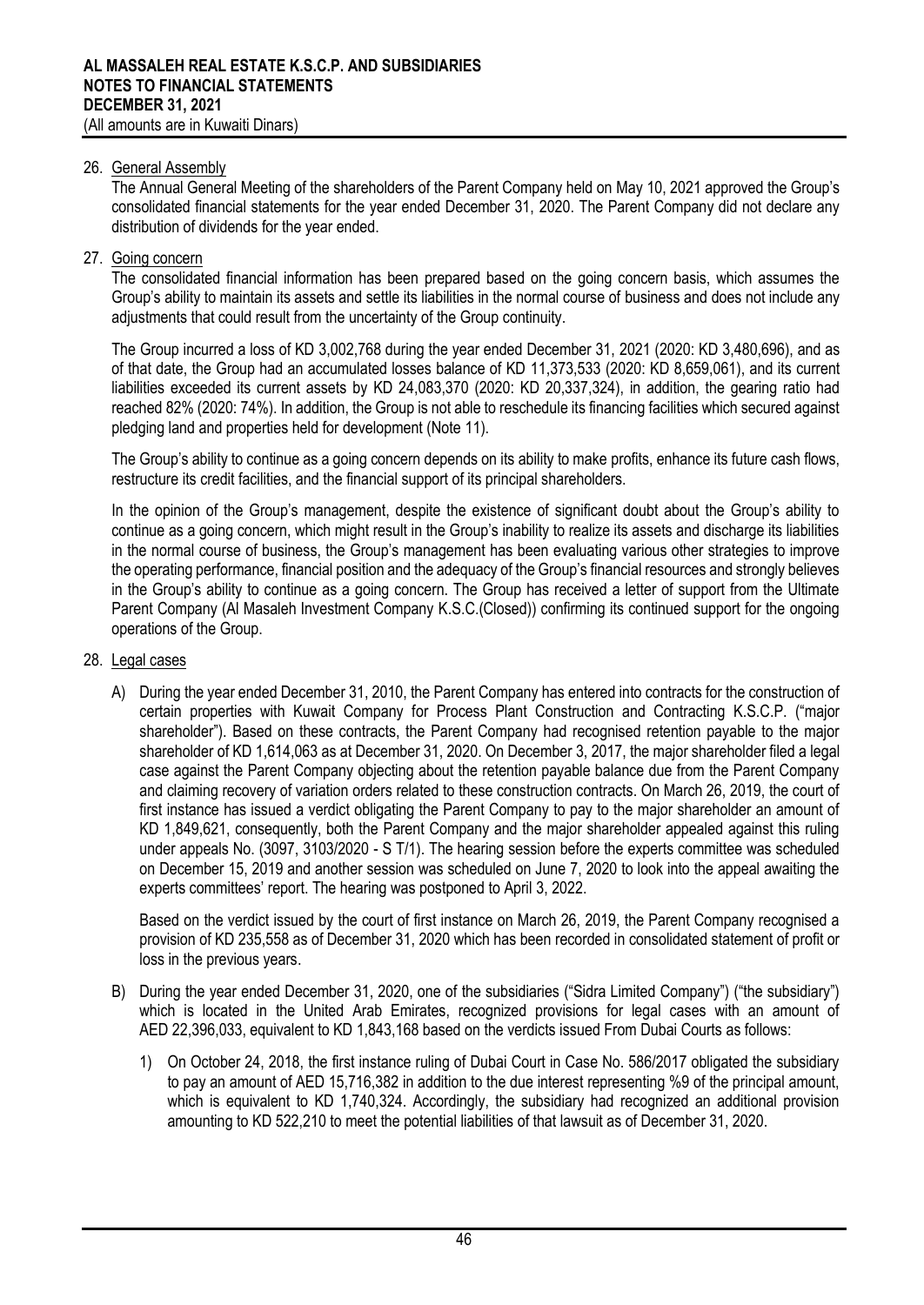2) Case No. 283/2016, in which, a verdict was issued requiring the subsidiary to pay an amount of AED 11,151,174 in addition to the due interest representing %9 of the principal amount, which is equivalent to KD 1,320,958. Accordingly, the subsidiary recognized a provision of the full amount as of December 31, 2020 to meet the potential liabilities of that lawsuit.

During the year ended December 31, 2020, Sidra Limited Company had partially settled an amount of KD 342,463 out of the total provision for legal cases.

During the period ended December 31, 2021, the subsidiary has increased the provision for legal cases by KD 199,968 which represents the accrued interest based on the abovementioned verdicts.

## 29. Contingent liabilities

The Group is contingently liable in respect of the following:

|                     | 2021    | 2020          |
|---------------------|---------|---------------|
| Letter of guarantee | 114,199 | 1.199<br>114. |
|                     |         |               |

The letters of guarantee were obtained from local banks against a cash cover held by those banks amounting of KD 114,826 (2020: KD 114,826) (Note 3).

## 30. COVID-19 impact and going concern

The recent spread of the coronavirus ("COVID-19") across various geographies globally since 2019 till now, which was declared a pandemic by the World Health Organization, has caused disruption to business and economic activities. The fiscal and monetary authorities around the world, including Kuwait, have announced various support measures across the globe to counter the possible adverse implications of COVID-19. The Group's management has taken several measures to manage the risks related to the pandemic, including identifying the most vulnerable sectors that were affected in the first place and putting in place additional measures to ensure a high level of risk management. Uncertainties arising from the pandemic ("COVID-19") required the Group to take into account the impact of global fluctuations in future macroeconomic factors considered in order to manage credit and liquidity risks and to determine the impact of the consequences of the pandemic ("COVID-19") on Measuring the fair value of financial and non-financial instruments and recording those effects in the consolidated financial statements since the beginning of the epidemic outbreak until the date of the accompanying consolidated financial statements.

The Group also assessed its ability to continue as a going concern in light of the current economic conditions and all available information about future risks and uncertainties. The expectations regarding the future performance of the Group and liquidity were evaluated, and despite the exacerbating impact of the COVID-19, at the present time, expectations indicate that the Group has sufficient resources to continue practicing its operations as well as its position on continuity has not been affected to a large extent, till the date of preparation of these consolidated financial statements, and as a result, these consolidated financial statements have been prepared in accordance with going concern basis.

The group management has concluded that there is no need to make material adjustments to the liabilities and other assets of the group as on the date of the accompanying consolidated financial statements, and the group management will need to carefully consider the measurement requirements and recognize future impairment losses in the group's assets, because the extent and duration of the economic impact for these events are still uncertain, as it depends on future developments that cannot be accurately predicted at this time, such as the rate of transmission of the virus and the effectiveness of the precautionary containment measures taken, as well as the speed and effectiveness of vaccines approved by government agencies worldwide. Due to the continuing uncertainty related to economic impact, a reliable estimate of that impact cannot be made at the present time, but it may affect financial information in future financial periods, and the size and amount of that impact may vary according to the extent and period in which these events and their effects are expected to end.